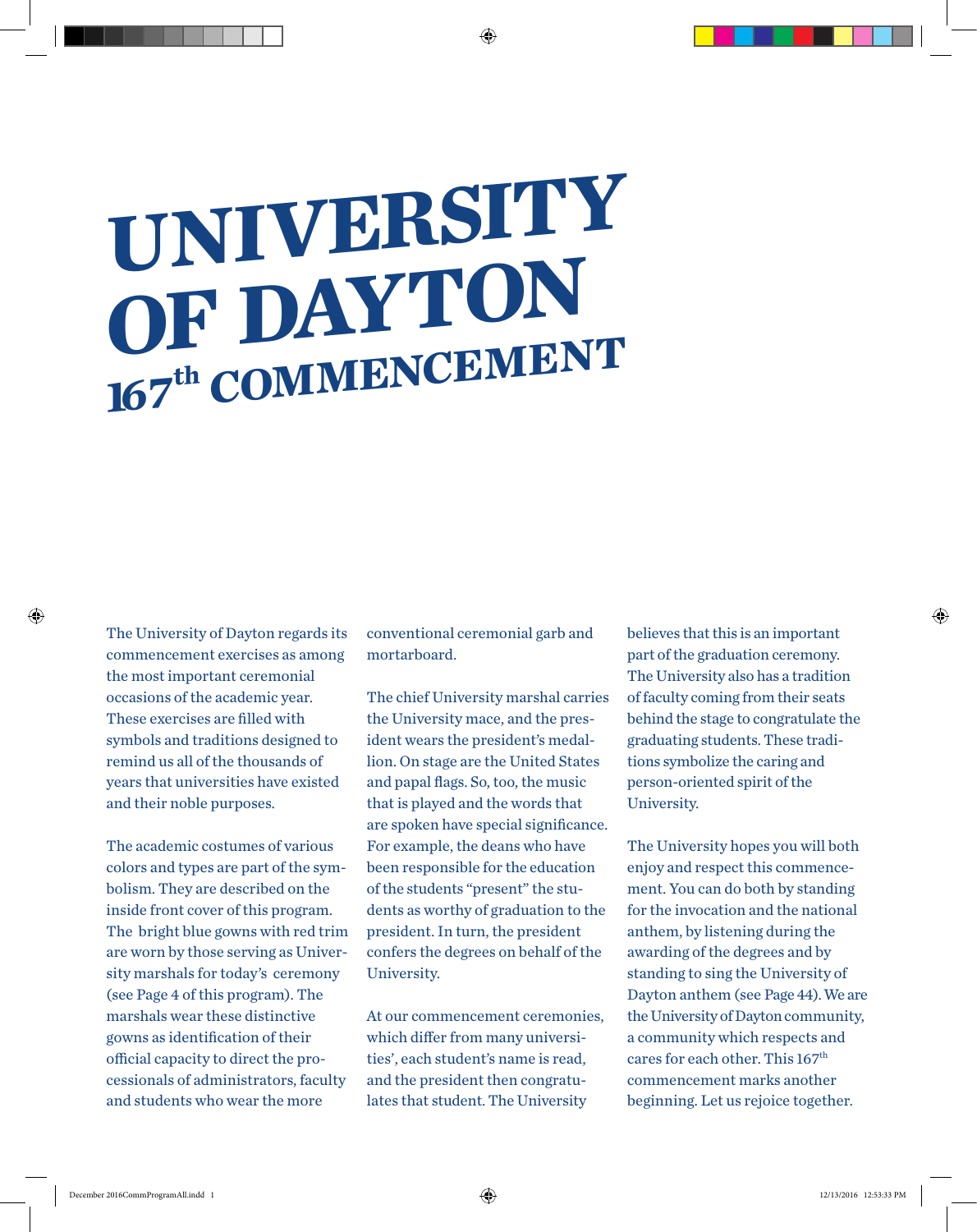#### **BOARD OF TRUSTEES**

**David P. Yeager** Chair **Rev. Martin A. Solma, S.M.** Vice Chair **Eric F. Spina, Ph.D. Secretary Catherine V. Babington Mary H. Boosalis Thomas G. Breitenbach Bro. William J. Campbell, S.M., Ed.D. Margaret A. Cavanaugh, Ph.D. Thomas J. Cronin, Jr. Kevin M. Crotty Rev. James F. Fitz, S.M.**

**Bro. Thomas F. Giardino, S.M. Bro. Francisco T. Gonzalez, S.M., M.D. Richard Granite George P. Hanley Larry D. Harris Joseph R. Hinrichs Thomas A. Holton, Esq. Bro. Joseph Kamis, S.M. Anne Eiting Klamar, M.D. D. Darlene Marlowe Dennis R. Marx Richard J. Omlor Richard J. Pfleger**

**Bro. Bernard J. Ploeger, S.M., Ph.D. Derek A. Porter Jenell R. Ross Michael A. Ruffolo Kurtis P. Sanford Mary Jo Scalzo, Ph.D. Lynton P. Scotland Joseph F. Spadaford Thomas W. Swidarski Rev. Rudy A. Vela, S.M., D.Min. Ty J. Williams Lawrence W. Woerner**

#### **HONORARY TRUSTEES**

⊕

**Richard A. Abdoo Mervyn Alphonso William S. Anderson William Behringer Jerome P. Bishop Bro. Edward Brink, S.M. Rev. Bertrand A. Buby, S.M., S.T.D. Terry D. Carder Rev. Thomas A. Cardone, S.M. Annette D. Casella Steven D. Cobb Rev. Eugene Contadino, S.M. Mary Coultas L. William Crotty Daniel J. Curran, Ph.D. Thomas J. Danis David Easterly James Eiting Michael E. Ervin, M.D. Richard H. Finan Bro. Raymond L. Fitz, S.M., Ph.D. David P. Fitzgerald**

**Robert E. Frazer The Honorable Frank P. Geraci, J.D. Vicki Giambrone Richard F. Glennon Bro. Stephen Glodek, S.M. Jane G. Haley John R. Haley Sr. Jean Patrice Harrington, S.C., Ph.D. Sarah E. Harris, Ph.D. Rev. James L. Heft, S.M., Ph.D. Allen M. Hill Jack Hoeft Cordell Hull Thomas A. Klein George Kooluris Peter H. Kuntz Dolores Leckey Kevid Maloney Bruno V. Manno, S.M., Ph.D. Ronald Mason Mary C. Mathews Clayton L. Mathile Marie-Louise McGinnis**

**Garry McGuire John McHale Charles R. McNamee Bro. Robert J. Metzger, S.M. Dennis I. Meyer, J.D. Gerald M. Miller John Moder Bro. Ronald L. Overman, S.M. Linda S. Parenti David C. Phillips Bro. Anthony J. Pistone, S.M. H. John Proud, Esq. Thomas M. Roberts R. Daniel Sadlier John L. Schaefer Katherine Schipper, Ph.D. Westina Matthews Shatteen, Ph.D. Rev. Ralph A. Siefert, S.M. Sr. Francis Marie Thrailkill, O.S.U., Ed.D. The Very Rev. Patrick J. Tonry, S.M. Andrew F. Veres Rev. Daryl Ward, J.D. William S. Weprin 2 David C. Winch**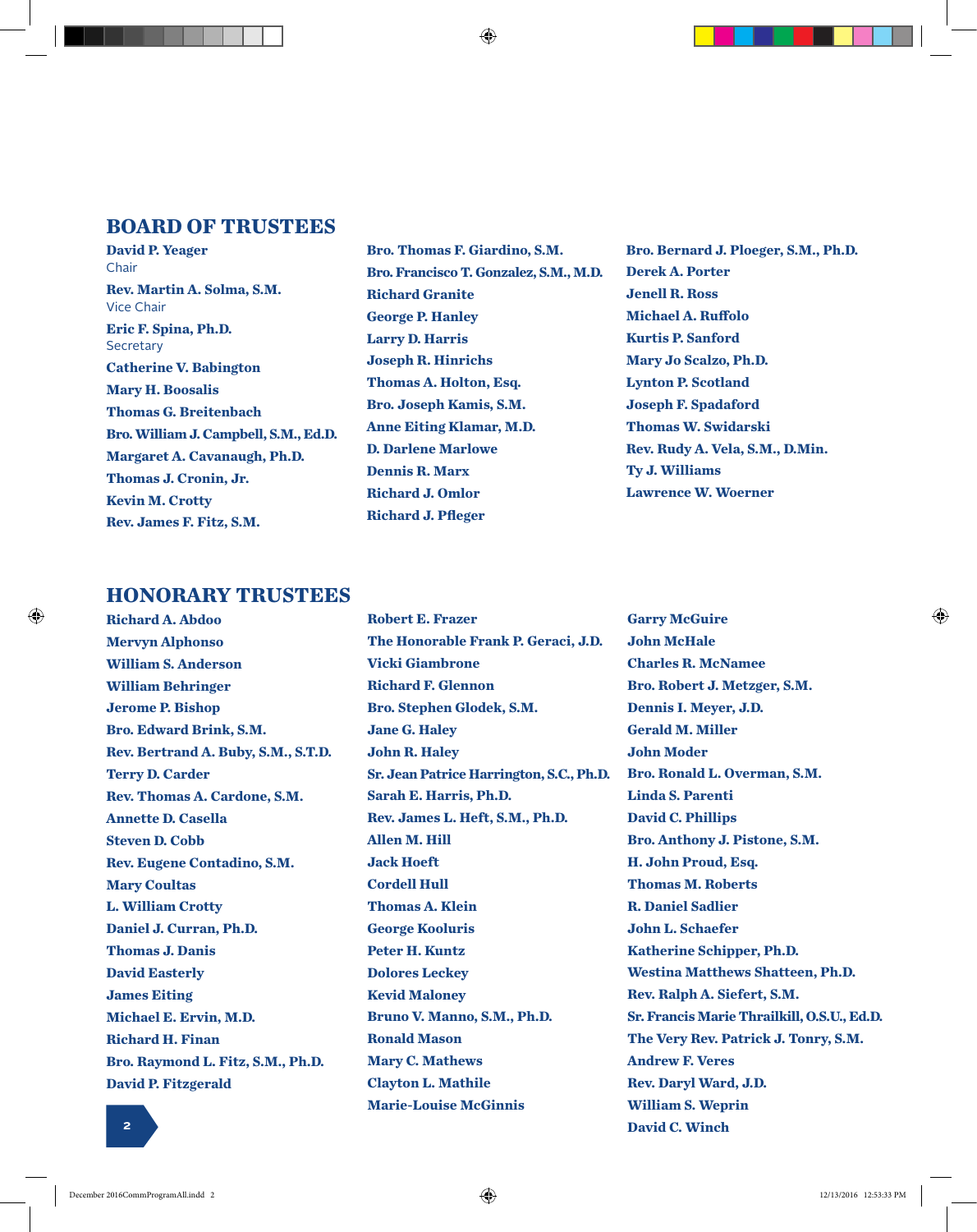#### **ADMINISTRATORS**

**Eric F. Spina, Ph.D.** President

**Paul H. Benson, Ph.D.** Provost

**Deborah J. Bickford, Ph.D.** Associate Provost for Academic Affairs and Learning Initiatives

**S. Ted Bucaro** Executive Director, Government and Regional Relations

**Lawrence A. Q. Burnley, Ph.D.** Vice President for Diversity and Inclusion

**E. James Dunne, Ph.D.** Interim Dean, School of Business Administration

**William M. Fischer, J.D.** Vice President for Student Development

**Rev. James F. Fitz, S.M.** Vice President for Mission and Rector

**Andrew T. Horner** Vice President for Finance and Administrative Services

⊕

**Jennifer L. Howe** Vice President for Advancement **Kevin R. Kelly, Ph.D.** Dean, School of Education and Health Sciences

⊕

**Beth H. Keyes** Vice President for Facilities and Campus Operations

**John E. Leland, Ph.D., P.E.** Vice President for Research and Executive Director of UDRI

**Carolyn Roecker Phelps, Ph.D.** Associate Provost for Faculty and Administrative Affairs

**Jason L. Pierce, Ph.D.** Dean, College of Arts and Sciences

**Mary Ann Recker, J.D.** General Counsel

**Jason K. Reinoehl, Ph.D.** Vice President for Strategic Enrollment Management

**Lisa S. Rismiller** Associate Secretary, Board of Trustees

**Eddy M. Rojas, Ph.D.** Dean, School of Engineering **Thomas D. Skill, Ph.D.** Associate Provost and Chief Information Officer

**Andrew L. Strauss, J.D.** Dean, School of Law

**Crystal C. Sullivan** Director, Campus Ministry

**Neil G. Sullivan** Vice President and Director of Athletics

**Joseph M. Valenzano III, Ph.D.** President, Academic Senate

**Paul M. Vanderburgh, Ph.D.** Associate Provost for Graduate Academic Affairs

**Troy W. Washington** Vice President for Human Resources

**Kathleen M. Webb** Dean, University Libraries

**Thomas U. Weckesser** Executive Director, Office of the President

**Molly C. Wilson** Vice President for Marketing and Communications

**3**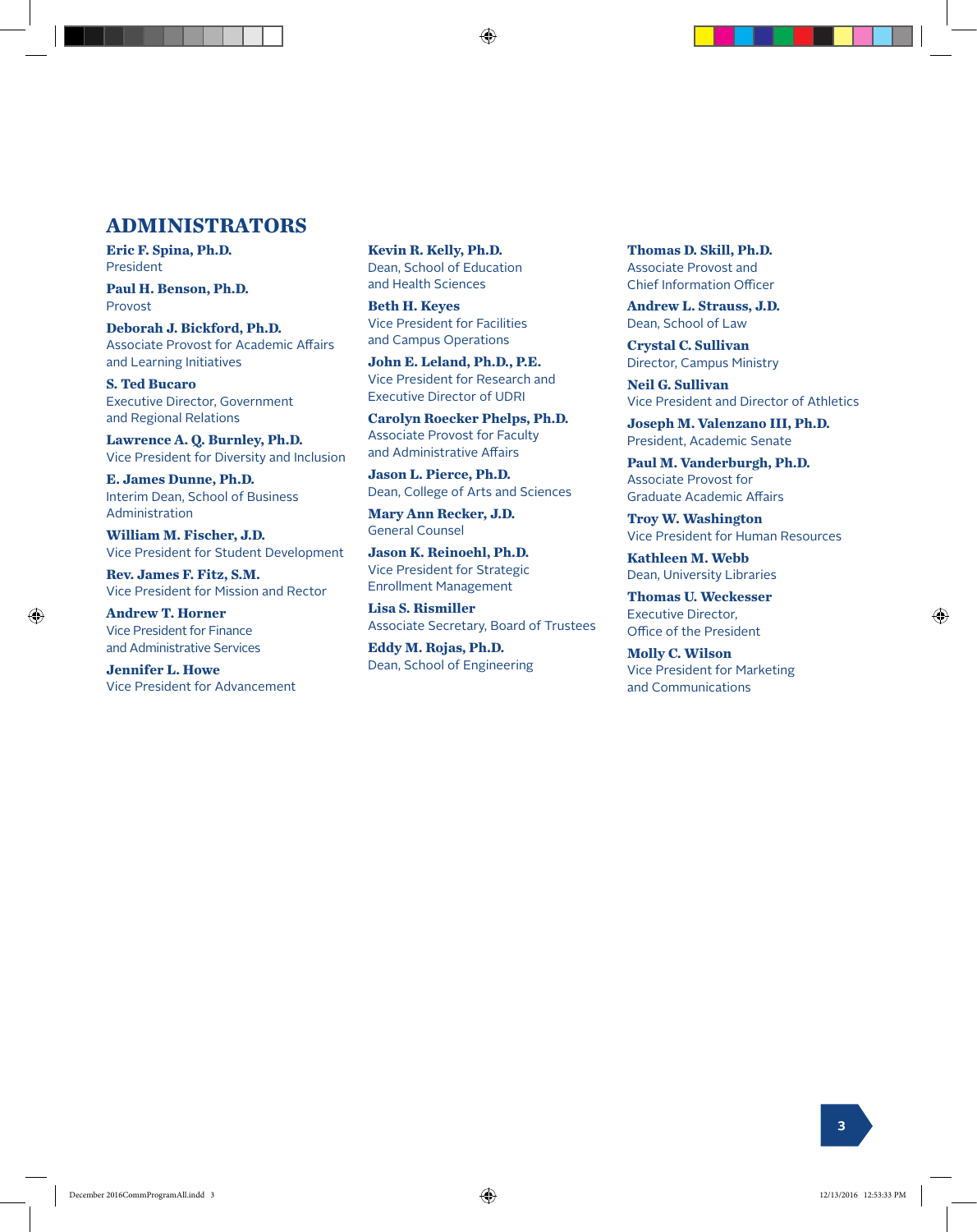#### **UNIVERSITY MARSHALS**

**Donald V. Chase** Chief Marshal Department of Civil and Environmental Engineering and Engineering Mechanics

**Joni L. Baldwin** Associate Marshal Department of Teacher Education **Barbara M. DeLuca** Associate Marshal Department of Educational Leadership

#### **ASSISTANT MARSHALS**

**Mary Lou Andrews** School of Education

**Brad A. Balser** Office of the Registrar

**Eric J. Balster** Department of Electrical and Computer Engineering

**Karen S. Bull** UDIT Business Services

**Nancy K. Chase** Department of Engineering Industry Relations

**Jennifer M. Creech** Registrar

⊕

**Kenya M. Crosson** Department of Civil and Environmental Engineering and Engineering Mechanics **Malcolm W. Daniels** Department of Electrical and Computer Engineering

**James P. Farrelly** Department of English

**Kathleen D. Henderson** Office of Student Success and Parent Engagement

**Janet M. Herrelko** Department of Teacher Education

**Bro. Andrew J. Kosmowski** Roesch Library

**Rebekah J. Lawhorn** Office of Student Success and Parent Engagement

#### **Craig J. Letavec**

Department of Management Information Systems, Operations Management, and Decision Sciences

**Steven D. Mueller** Student Development, Health and Wellness

**Maria R. Newland** Office of the Registrar

**Margaret M. Strain** Department of English

**Kimberly A. Trick** Department of Chemistry

**Lucian Zelanzy**

#### **READERS**

**Sharon D. Gratto** Department of Music

**Terence J. Lau** School of Business Administration

**Verb Washington** College of Arts and Sciences

#### **AMERICAN SIGN LANGUAGE INTERPRETER**

**Bonnie Lou VandenBos**

#### **PROGRAM NOTE**

Last minute additions or deletions often must be made after the program has been printed. The information in this graduation program does not reflect students' final transcripts. Official diplomas and appropriate honors will be awarded upon completion of all degree requirements and fulfillment of financial obligations. The official list of the names of graduates is recorded in the office of the registrar.

Only representatives of the press, authorized by the University Marshal, are permitted to take photographs on the floor. Guests and visitors may take photographs from the stands only.

**Please remain seated during the processional.**

**4**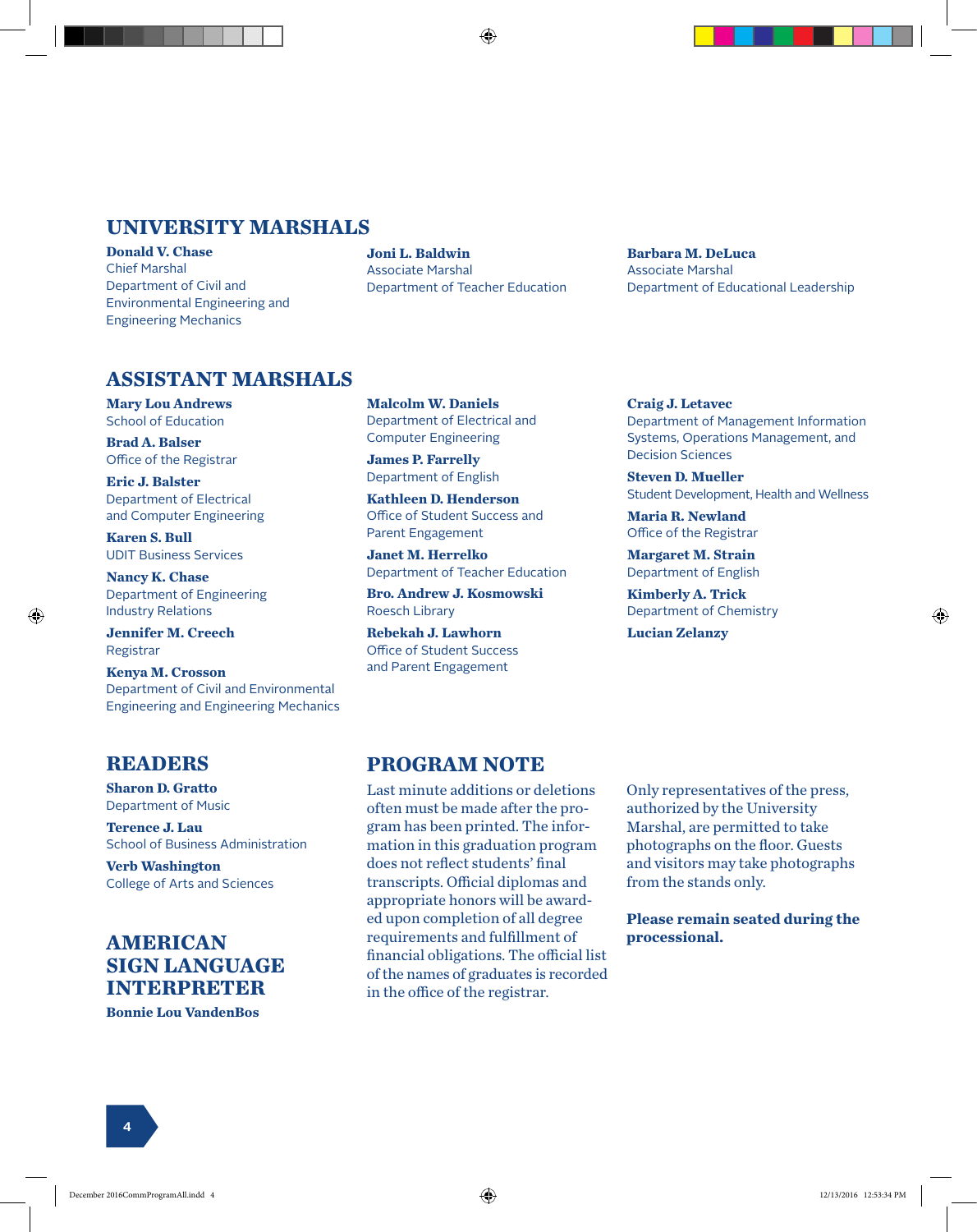9:00–9:30 A.M.

#### **FIRST FLIGHT SAXOPHONE QUARTET**

**Bill Burns Dr. Willie Morris Matthew Schroeder Timothy Schroeder**

#### **ORDER OF EXERCISES**

9:45 A.M.

⊕

PRESIDING **Eric F. Spina** President of the University

PRELUDE **R. Alan Kimbrough** Department of English

PROCESSIONAL

INTRODUCTION **Paul H. Benson** Provost

INVOCATION **Crystal C. Sullivan** Director of Campus Ministry

POSTING OF THE COLORS **Michael Brem John Carner Claire Crawford Samuel Penewit** Army ROTC

NATIONAL ANTHEM **Holly P. Gyenes** Majoring in Music

WELCOMING REMARKS **David P. Yeager** Chair, Board of Trustees

PRESIDENT'S REMARKS **Eric F. Spina**

PROVOST'S REMARKS **Paul H. Benson**

CONFERRING OF DEGREES **Eric F. Spina**

DOCTORAL DEGREES GRADUATE AND SPECIALIST DEGREES **Paul M. Vanderburgh** Associate Provost for Graduate Academic Affairs

UNDERGRADUATE DEGREES College of Arts and Sciences **Jason L. Pierce** Dean

School of Business Administration **E. James Dunne** Interim Dean School of Education and Health Sciences **Kevin R. Kelly** Dean School of Engineering **Eddy M. Rojas** Dean

CLOSING REMARKS **Paul H. Benson**

BENEDICTION

**Rev. James F. Fitz, S.M.** Vice President for Mission and Rector

UNIVERSITY OF DAYTON ANTHEM **Holly P. Gyenes**

RECESSIONAL **R. Alan Kimbrough**

Please remain seated during Recessional.

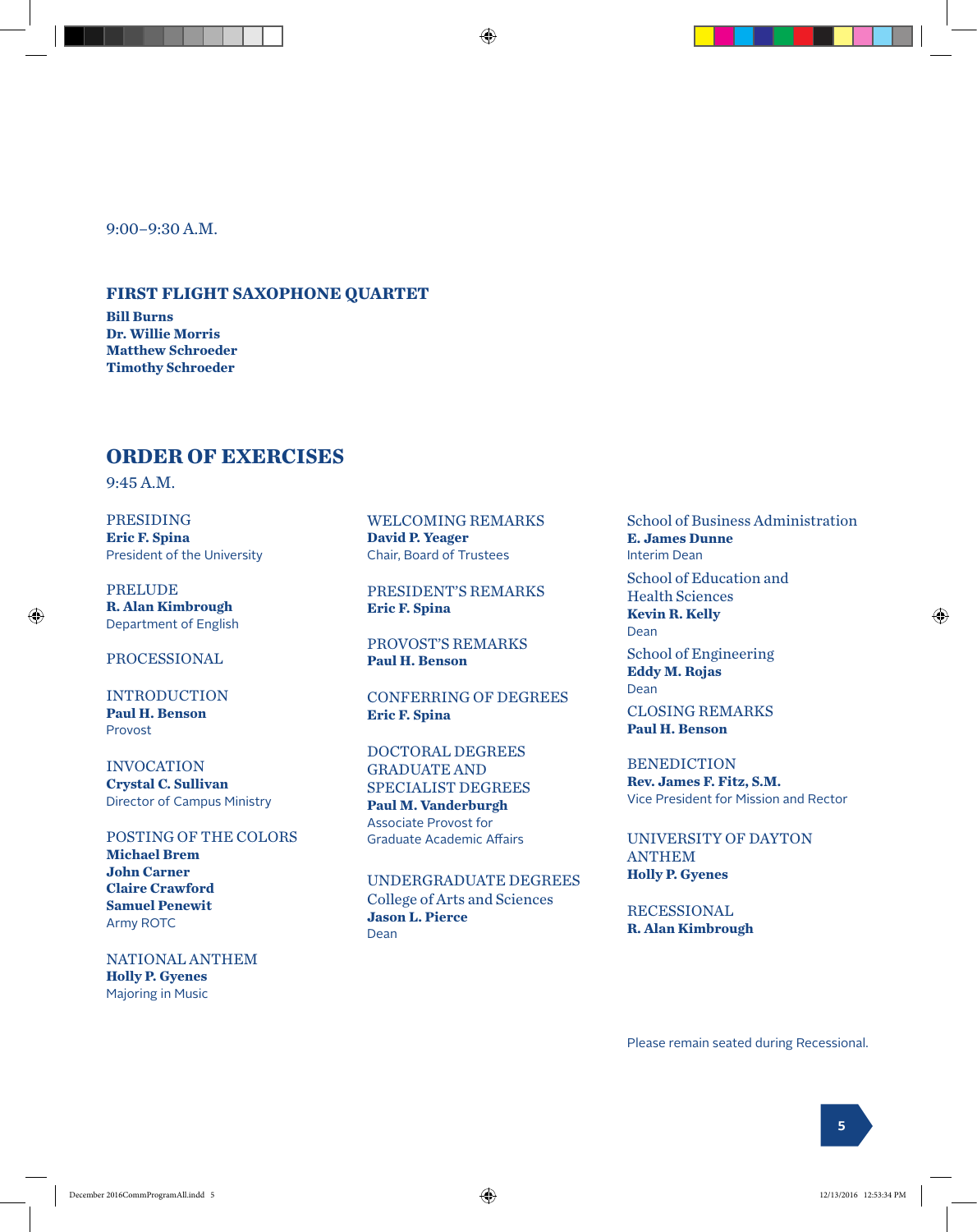#### **DOCTORAL DEGREES COLLEGE OF ARTS AND SCIENCES**

#### **Jason L. Pierce**

Dean

**Paul M. Vanderburgh** Associate Provost, Graduate Academic Affairs

⊕

#### DEGREE — DOCTOR OF PHILOSOPHY IN BIOLOGY

#### **Indrayani Waghmare** Nashik, India B.S., Hislop College, India M., Umea University, Sweden

Dissertation: "Investigation of Altered Cell-Cell Interactions and Signaling Mechanisms in Drosophila Tumor Models"

#### DEGREE — DOCTOR OF PHILOSOPHY IN THEOLOGY

#### **Joshua Ray Brown**

Pink Hill, NC B.S., Chowan University

Dissertation: "Incorporating Xiao: Exploring Christ's Filial Obedience Through Hans Urs Von Balthasar and Early Confucian Philosophy"

#### **Jason Andrew Heron**

Dayton, OH B.A., Indiana Wesleyan University M.A., University of St. Thomas Dissertation: "The Analogia Communitatis: Leo XIII and the Modern Quest for Fraternity"

#### **Matthew G. Minix**

Middletown, OH B.A., Indiana University Bloomington M.A., Saint Meinrad School of Theology Dissertation: "Mid-Twentieth Century Neo-Thomist Approaches to Modern Psychology"

#### **Katherine G. Schmidt**

Cleveland, OH B.A., Mount St. Mary's University M.A., University of Dayton Dissertation: "Virtual Communion: Theology of the Internet and the Catholic Imagination"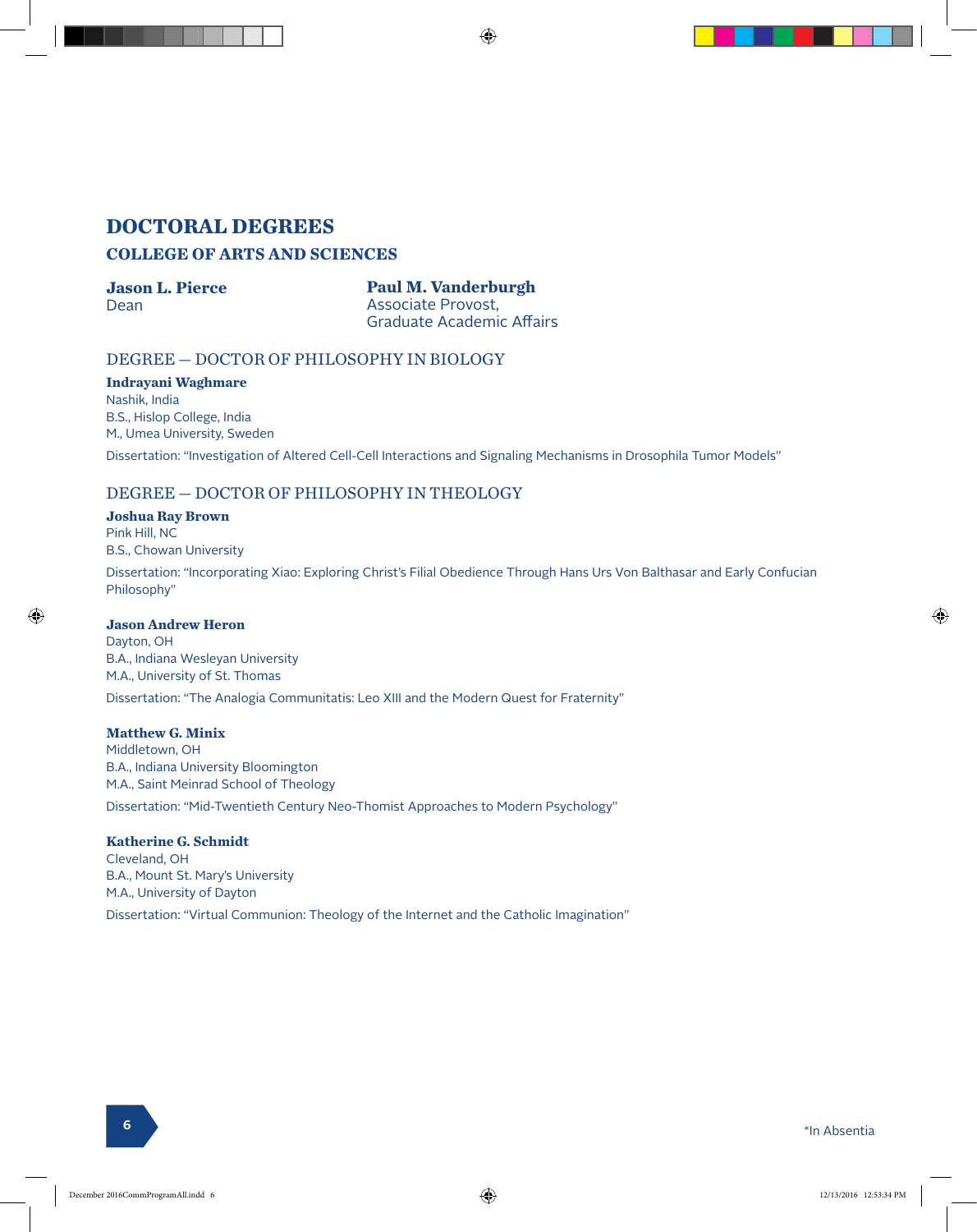#### **SCHOOL OF EDUCATION AND HEALTH SCIENCES**

#### **Kevin R. Kelly** Dean

**Paul M. Vanderburgh** Associate Provost, Graduate Academic Affairs

#### DEGREE — DOCTOR OF PHILOSOPHY IN EDUCATIONAL LEADERSHIP

**Frances Marie Angerer-Fuenzalida** Dayton, OH B.S., University of Dayton

M.A., Johns Hopkins University

Dissertation: "Quality and Importance of Education on Health Policy and Public Health Topics: A Study in Physician Assistant Higher Education"

#### **Frederick A. Ferris II**

Charleston, WV B.S., Park University M.B.A., Wright State University

Dissertation: "A Data-Based Model to Predict Case Classification of Educational Attainment in Central Appalachia"

#### **Kelly Lynne Joslin**

Dayton, OH B.A., Antioch College M.A., Wright State University Dissertation: "Art Appreciation in Face-to-Face and Online Settings: An Analysis of Course Effectiveness"

#### **Allison Patricia Leigh**

Dayton, OH B.A., Xavier University M.A., University of Dayton Dissertation: "The Catholic and Marianist Culture at the University of Dayton as Revealed Through Students' Voices"

#### **Diane Aliece Neal**

Chillicothe, OH B.S.E., Ohio University M.A., University of Dayton Dissertation: "Student Growth in Learner-Centered and Non-Learner-Centered Reading and Math Teachers' Classrooms"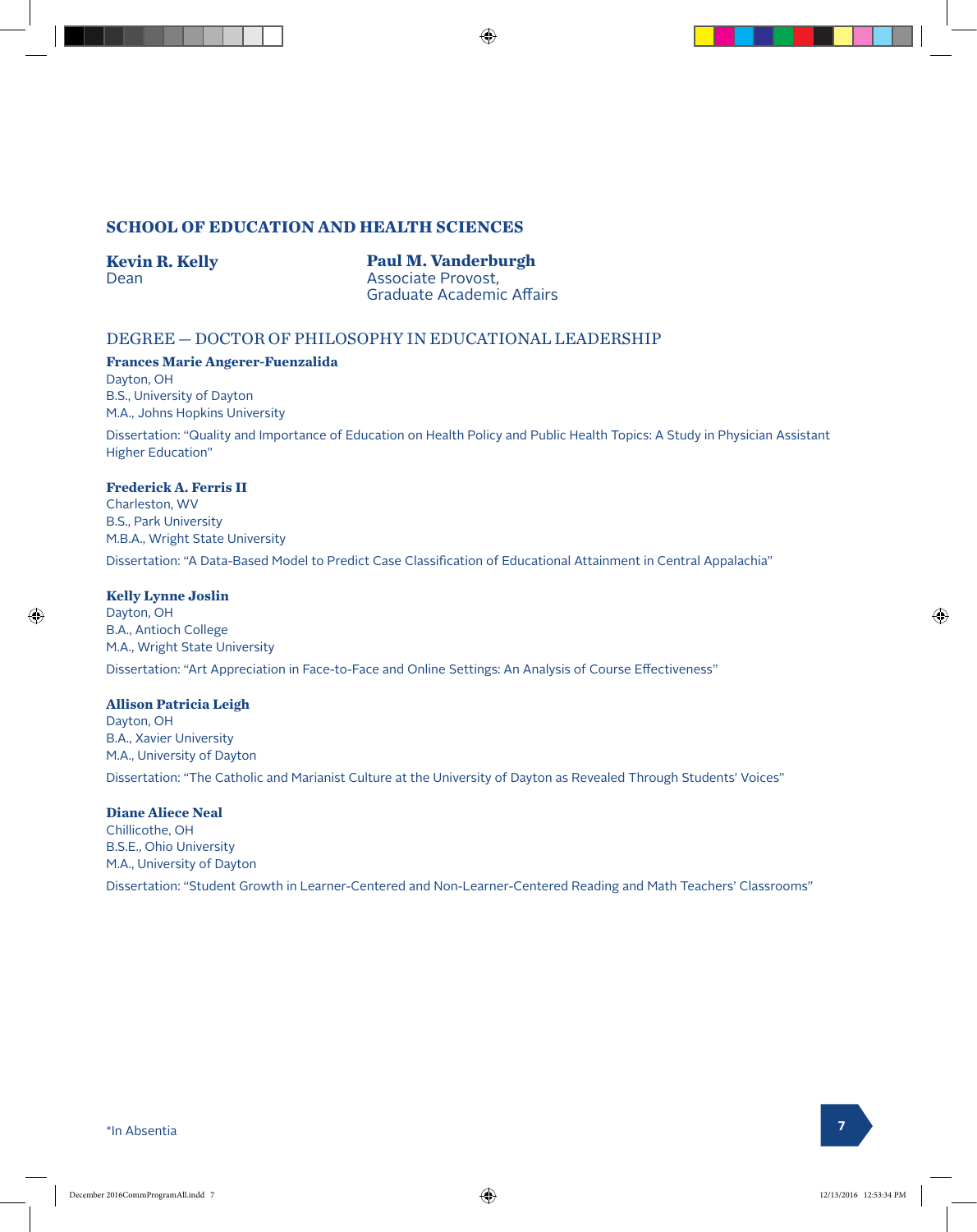#### **SCHOOL OF ENGINEERING**

#### **Eddy M. Rojas** Dean

**Paul M. Vanderburgh** Associate Provost, Graduate Academic Affairs

⊕

#### DEGREE — DOCTOR OF PHILOSOPHY IN ELECTRO-OPTICS

**Jason W. Stafford** Dayton, OH B.S., Fort Lewis College M.S., University of Dayton Dissertation: "Range Compressed Holographic Aperture Ladar"

#### DEGREE — DOCTOR OF PHILOSOPHY IN ENGINEERING

#### **ELECTRICAL ENGINEERING**

**Mosa Aboabdalla Abdesalam** Baniwalid, Libya B.S., Higher Institute of Electronics, Libya M.E., Concordia University Dissertation: "Non-Uniform 3D Antenna Array Optimal Configuration Via Extremum Seeking Control"

#### **Mahmudunnabi Basunia**

Kurigram, Bangladesh B.S., Bangladesh University of Engineering and Technology, Bangladesh M.S., Wright State University

Dissertation: "A Recursive Phase Retrieval Technique Using Transport of Intensity: Reconstruction of Imaged Phase and 3D Surfaces"

#### **Chong Chen**

⊕

Beavercreek Township, OH B.E., Xi'An University of Technology, China Ph.D., University of Cincinnati

Dissertation: "Acceleration of Computer Based Simulation, Image Processing, and Data Analysis Using Computer Clusters with Heterogeneous Accelerators"

#### **Fathi Husain Alhadi Mohamed**

Baniwalid, Libya B.S., Higher Institute of Electronics, Libya M., Arab Academy for Science and Technology and Maritime Transport, Egypt Dissertation: "Mitigation of Amplitude and Phase Distortion of Signals Under Modified Von Karman Turbulence Using Encrypted Chaos Waves"

#### **Linda Jennifer Moore**

Lebanon, OH B.S., Wright State University M.S., Ohio State University Dissertation: "Impact of Phase Information on Radar Automatic Target Recognition"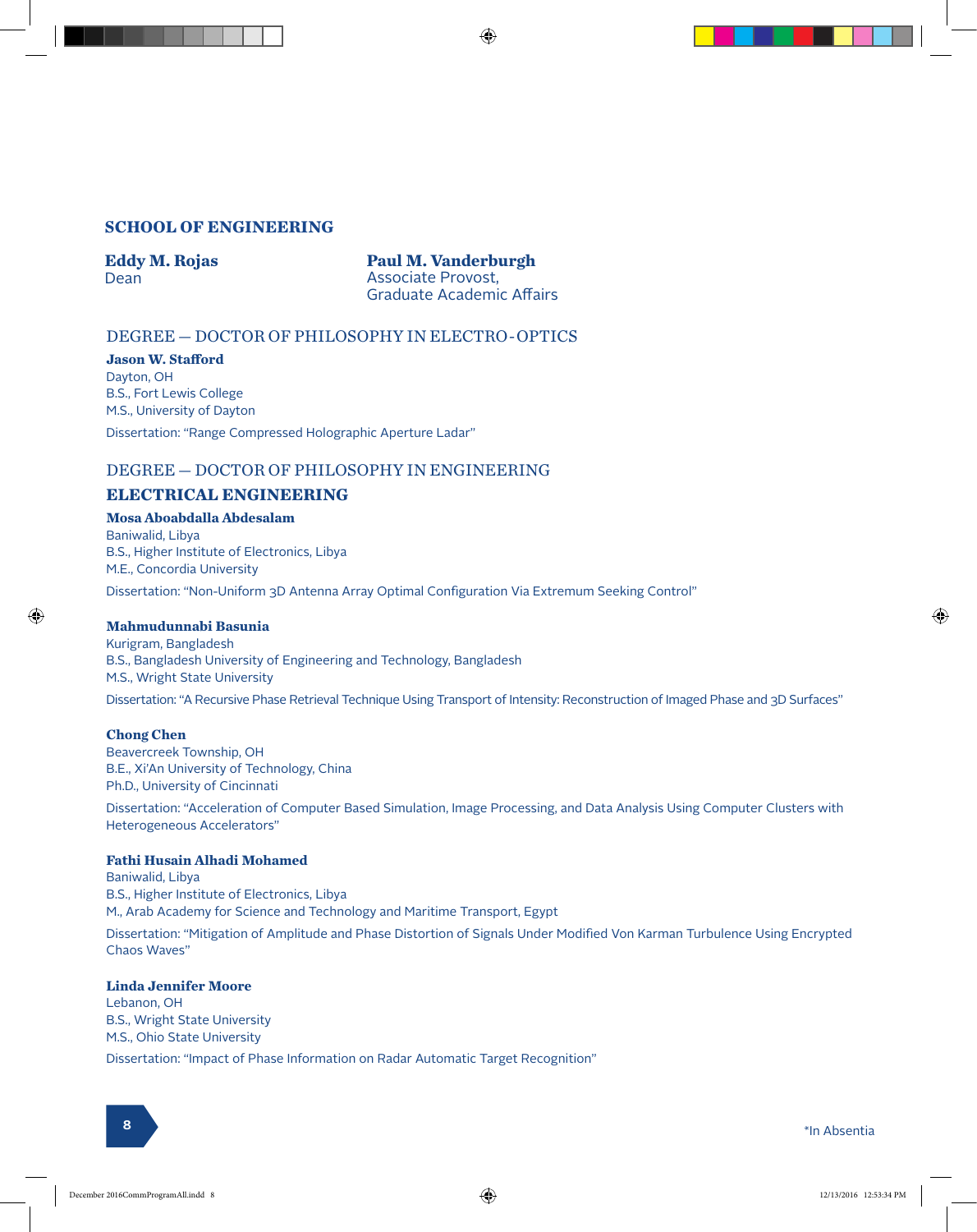#### **Sidike Paheding**

Xinjiang, China B., Northwest University for Nationalities, China M.S., University of South Alabama Dissertation: "Progressively Expanded Neural Network for Automatic Material Identification in Hyperspectral Imagery"

#### **Hailing Yue**

Holland, MI B.S., University of Dayton M.S., University of Dayton Dissertation: "Reconfigurable Passive RF/Microwave Components"

#### **MECHANICAL ENGINEERING**

#### **Senia Smoot Reinert**

Dayton, OH B.M.E., University of Dayton M.S., University of Dayton

Dissertation: "Enhancing Posturography Stabilization Analysis and Limits of Stability Assessment"

#### **Adel Issa Salem**

Bellbrook, OH B., University of Technological Shining Star, Libya M., Academy of Postgraduate Studies Tripoli, Libya Dissertation: "Weight and Cost Multi-Objective Optimization of Hybrid Composited Sandwich Structures"

#### **Renee Lynn Sample**

McChord AFB, WA B.M.E., University of Dayton M.S., University of Dayton Dissertation: "The Influence of Dual-Task Conditions on Postural Control and Instrumented Timed Up and Go Performance in Fallers and Non-Fallers"

\*In Absentia **<sup>9</sup>**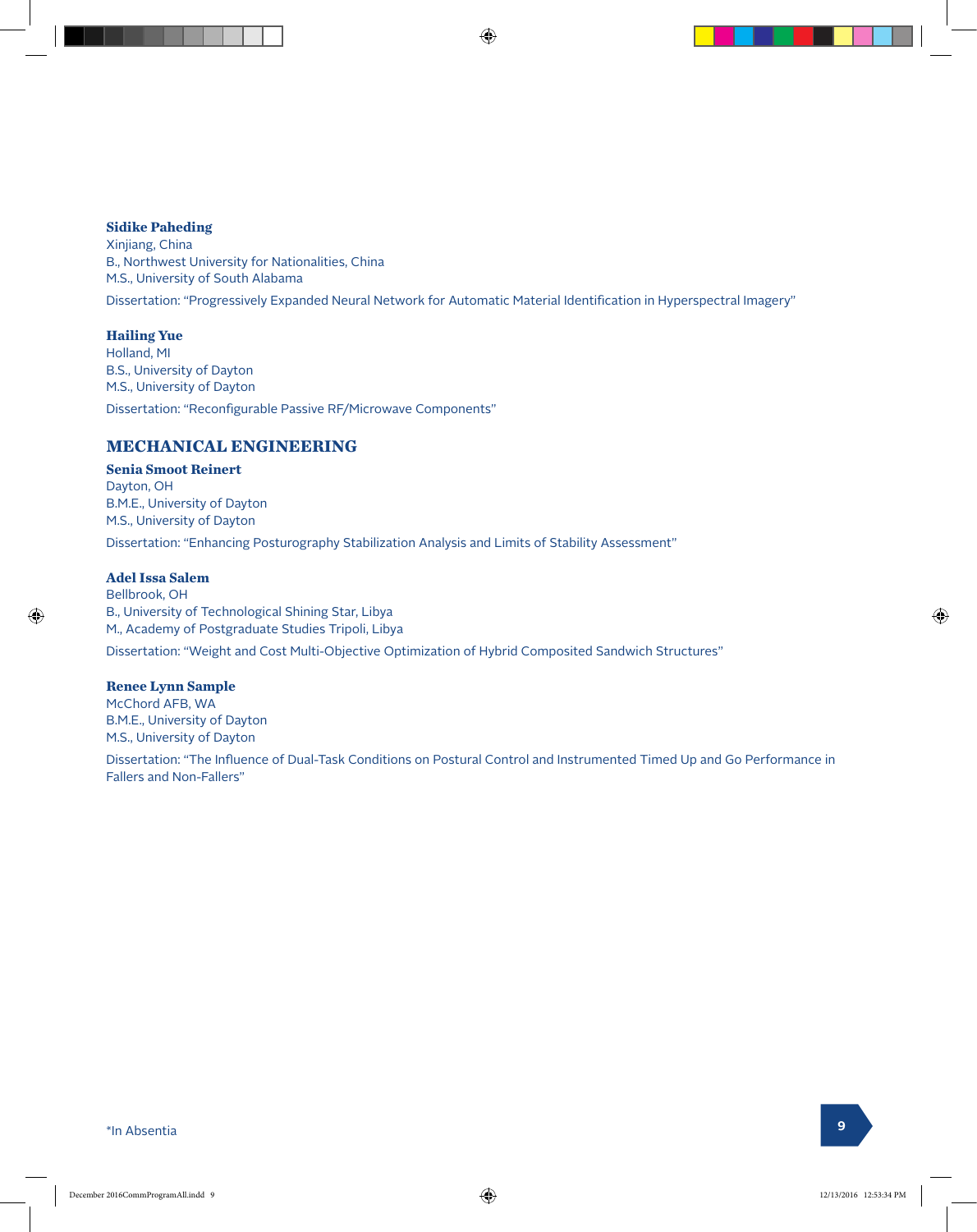## **GRADUATE AND SPECIALIST DEGREES**

#### **COLLEGE OF ARTS AND SCIENCES**

#### **Jason L. Pierce** Dean

**Paul M. Vanderburgh** Associate Provost, Graduate Academic Affairs

⊕

#### DEGREE — MASTER OF ARTS

#### **CLINICAL PSYCHOLOGY**

**Kristen M. Reser** Bellbrook, OH

#### **COMMUNICATION**

**Melanie Ann Henterly** Enon, OH

#### **ENGLISH**

⊕

**Mashael Ahmad Albloushi** Dammam, Saudi Arabia

#### **INTERDISCIPLINARY STUDIES**

**Rachel A. Bernardo** Hamilton, OH

**Adrianne C. Lewis** West Carrollton, OH

**Sylvie Stewart** Dayton, OH

\*

#### **THEOLOGICAL STUDIES**

**Randall E. Chávez** Dayton, OH

**Matthew Peter Hess** Dayton, OH

#### DEGREE — MASTER OF COMPUTER SCIENCE

**Andres E. Acevedo** Rego Park, NY

**Akilendra Reddy Aenugu** Nizambad, India

**Badr Ahmed Alduraymih** Al Zulfi, Saudi Arabia

**Fahad Basheer Alghamdi** Industrial Yanbu, Saudi Arabia

**Sushmitha Bandari** Warangal, India

**Bhagyalakshmi Bikki** Secunderabad, India \*

**Vibha Choudary Boppana** Hyderabad, India

**Yanyu Chen** Yancheng, China



**Pooja Rameshkumar Domadia** Rajkot, India \*

**Ashok Kandipati** \* Tirupati, India

**Raja Siva Sekhar Reddy Kandula** Prakasam District, India

**Rohith Katakam** \* Warangal, India

**Manideep Manchana** Warangal, India

**Yahui Mao** Shanghai, China

**Mahitha Mucherla** Mahabubnagar, India

**Sirisha Pogaku** Warangal, India

**Harshitha Pola** Warangal, India

**Xiaolin Shen** Shanghai, China

**Sandeep Reddy Tallapally** Rangareddy, India

**Jayanth Reddy Thippana** Telangana, India

**Mukesh Thodupunoori** Karimnagar, India

**Mariam Imtiaz Uddin** Hyderabad, India

**Rengui Xu** Nanjing, China

**Basawa Kumar Yempally** \* Zaheerabad, India

<sup>10</sup> \*In Absentia **<sup>10</sup>**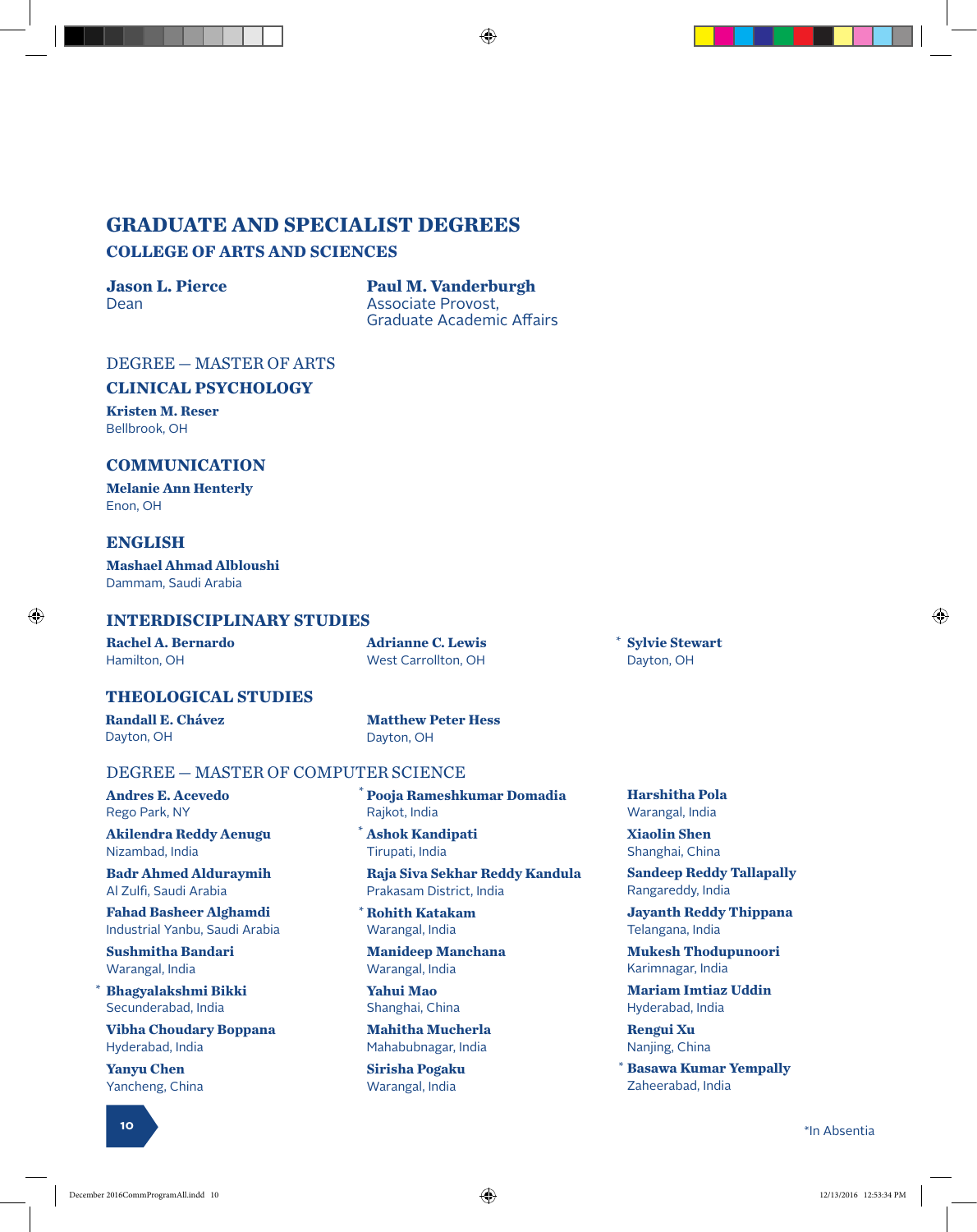#### DEGREE — MASTER OF FINANCIAL MATHEMATICS

**Walaa Fahad Alharbi** Riyadh, Saudi Arabia

**Hang Gu** Shanghai, China ⊕

#### DEGREE — MASTER OF MATHEMATICS EDUCATION

**Bradley David Luthman** \* Versailles, OH

#### DEGREE — MASTER OF PUBLIC ADMINISTRATION

**Jeff Malik** Cleveland, TN **Lindsay Marie Parks** Springboro, OH

**Paige Kristina Singleton** Dayton, OH

#### DEGREE — MASTER OF SCIENCE

#### **BIOLOGY**

⊕

**Joseph R. Shiley** Fountain Valley, CA

#### DEGREE — MASTER OF SCIENCE IN APPLIED MATHEMATICS

**Ahlam Mustafa Abid** Medina, Saudi Arabia

**Kareem Azzam S. Alanazi** Sakaka, Saudi Arabia

**Maram Abed Almazmumi** Jeddah, Saudi Arabia **Badriah Ghazi A. Alrashidi**

Majmaah, Saudi Arabia

**Meshal Howedi Alshammari** Skaka, Saudi Arabia

\*In Absentia **<sup>11</sup>**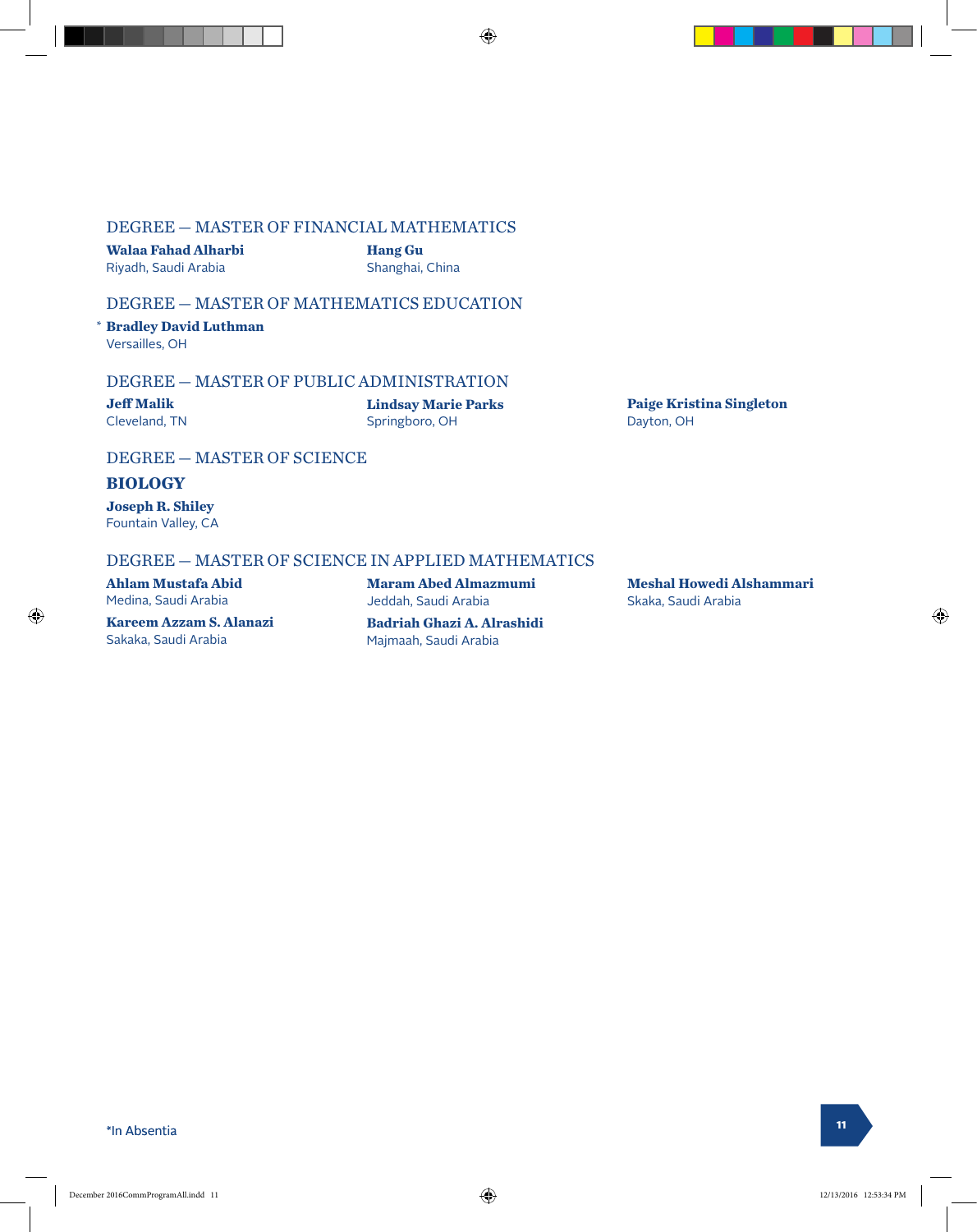#### **SCHOOL OF BUSINESS ADMINISTRATION**

**E. James Dunne** Interim Dean

**Paul M. Vanderburgh** Associate Provost, Graduate Academic Affairs

♠

#### DEGREES – BACHELOR OF SCIENCE IN BUSINESS ADMINISTRATION AND MASTER OF BUSINESS ADMINISTRATION

**Alan M. Bruggeman** Middletown, OH (B.S.B.A., Accounting)

#### **Thomas Julius Morand**

Loveland, OH (B.S.B.A., Accounting/Finance)

#### DEGREE — MASTER OF BUSINESS ADMINISTRATION

**Abdulaziz Ahmad M Alkatheri** Jeddah, Saudi Arabia

**Julia Marie Belden** Dayton, OH

**Sara Nicole Boehly** Whitehouse, OH

**Jonathan Michael Diemer** Homewood, IL

**Timothy William Ford** Centerville, OH

**Allyson Jennifer Haidet** Mason, OH

**Seth T. Harmon** Dayton, OH

⊕

**SherylAnn Tegeler Jackson** Dayton, OH

**Nicholas F. Jurgens** Batavia, IL

**Blake Kribs** Dayton, OH

**Tyler L. Mikolajewski** Montgomery, OH

**John Patrick Rooney** Park Ridge, IL

**Thomas William Sherk** Dayton, OH

**Nicholas David Stammen** Saint Henry, OH

**Jiansong Sun** Dalian, China

**Dillon P. Taylor** Wildwood, MO

**Rachelle J. Thomas** Dayton, OH

**Rebecca Hope Tinch** Dayton, OH

**James Francis Vogel** North Olmsted, OH

**Lisa Christine VonDrasek** South Barrington, IL

**Teng Zhang** Hangzhou, China

**Wenran Zhao** Beijing, China

**<sup>12</sup>** \*In Absentia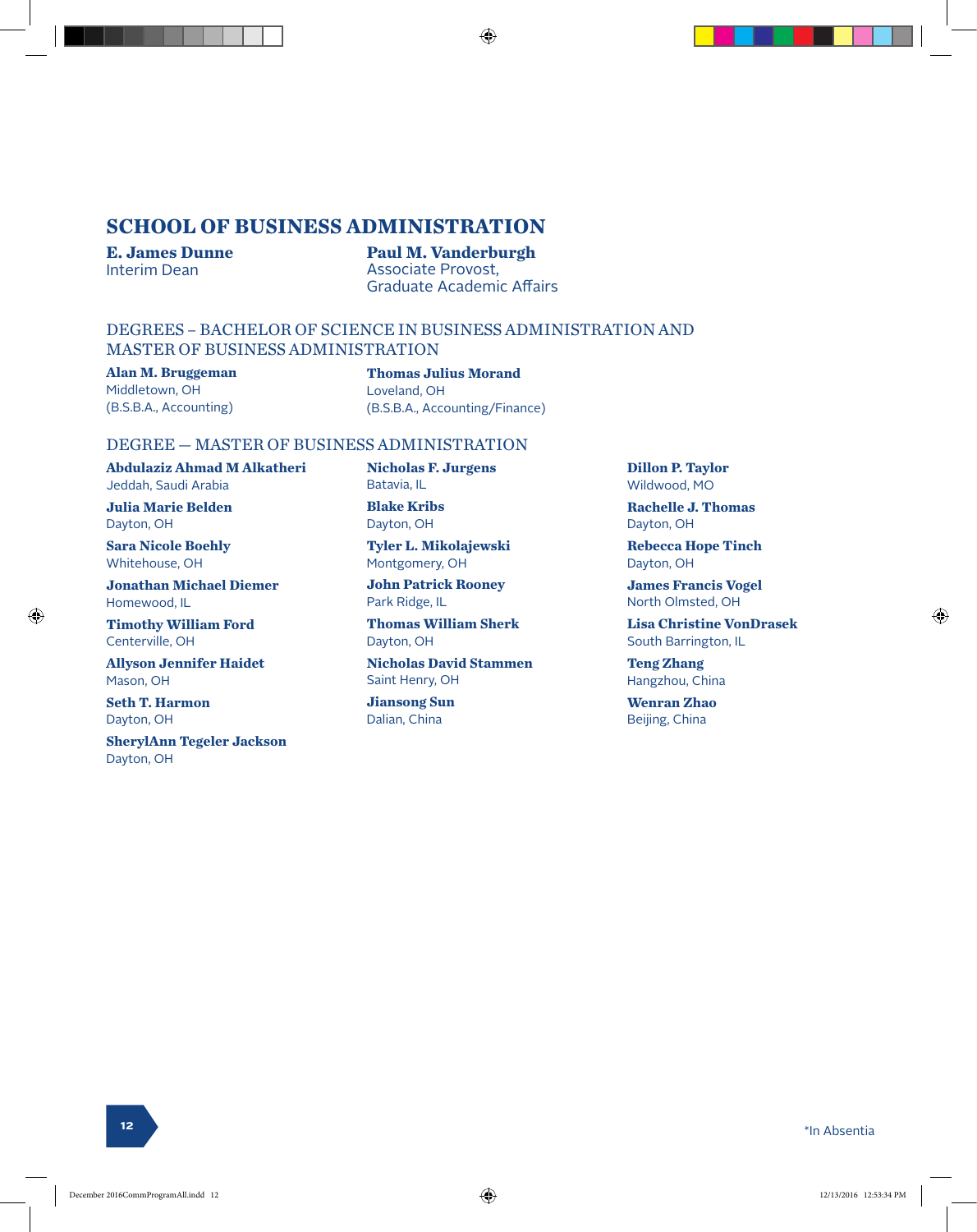#### **SCHOOL OF EDUCATION AND HEALTH SCIENCES**

**Kevin R. Kelly** Dean

**Paul M. Vanderburgh** Associate Provost, Graduate Academic Affairs

#### DEGREE — EDUCATIONAL SPECIALIST

**Lindsey M. Keyes** Columbus, OH

**Lisa Briana Lopez** Centerville, OH

Englewood, OH **Meyling Hernandez**

Dayton, OH

Hartville, OH **Sheila P. Huynh** Houston, TX

Saint Paul, MN

Bidwell, OH

**Kristina Marie Haker**

**Carli Hildenbrand**

**Jordan D'Nelle Jones**

**Cynthia L. Jordan** Waynesville, OH **Hilary Alyse Lang** Cranberry Township, PA **Alyssa Dawn Latham** College Station, TX **D. Cody Lollathin**

#### DEGREE — MASTER OF PHYSICIAN ASSISTANCE PRACTICE

**Lisa Marie Adams** Wilmington, OH

**Zachary Barnaclo** Fairfield, OH

**Kelsie Virginia Bennett** West Carrollton, OH

**Cory Alexander Callahan** Bristol, TN

**Angela M. Copley** Brookville, OH

⊕

**Logan Matthew Crist** Avon Lake, OH

**Alexandria DiLuciano** Toledo, OH

**Kristen Vienna Duckro** Beavercreek, OH

**Jane Abourezk** Centerville, OH

Makkah, Saudi Arabia

Riyadh, Saudi Arabia

Hassa, Saudi Arabia

Medina, Saudi Arabia

**Gregory Thomas Edwards** Cincinnati, OH

**Ouhuud Abdulazi Alahmdi**

**Intisar Gahtyan Alawthah** Skaka Aljouf, Saudi Arabia **Ashwq Motep Alenazi** Toubook, Saudi Arabia

**Banan Abdulaziz Alfawaz**

**Maram Moqbel Algohani** Medina, Saudi Arabia

**Halema Abdullah Alhajji**

**Nouf Mohsen Alhakami** Riyadh, Saudi Arabia

**Munirah Munawir Alharbi**

#### DEGREE — MASTER OF SCIENCE IN EDUCATION

**Khulud Hassan Alhazmi** Jazan, Saudi Arabia

**Doha Abdulmajeed Almusharraf** Al Khobar, Saudi Arabia

**Nouf Fahad Alolayani** Jeddah, Saudi Arabia

**Mashael Nasser Alraiaan** Dammam, Saudi Arabia

**Fayza Turky Alrasheidy** Medina, Saudi Arabia

**Shihanah Rajaa Alshammari** Aljouf, Saudi Arabia

**Mashael Fahmi J. Alsolaimani** Jeddah, Saudi Arabia

**Tara Louise Amarose** Radnor, OH

**Emily Lauren Maupin** Centerville, OH

**Danielle Nicole Miller** Carmel, IN

**Kelly Anne Miller** Chicago, IL

**Dennis Mudd III** Libertyville, IL

**Tyler G. Munro** Mansfield, OH

**Derek Blake Petersen** Dayton, OH

**Megan Beatrice Poynter** Hamilton, OH

**Patrycja Katarzyna Rzeznik** Norridge, IL

**Luke Aaron Williamson** Miamisburg, OH

**Jessica Lynn Ambers** Collierville, TN

**Asia Leilani Ameigh** Marblehead, OH

**Laura Amber Austerman** Tipp City, OH

**Laura Joan Ayres** Troy, OH

**Jessica D. Barnett** Huber Heights, OH

**Mona Khalid Bazaid** Al Jubail City, Saudi Arabia

**Jeanna M. Beltsos** Cincinnati, OH

**Megan A. Boeckman** Dayton, OH

\*In Absentia **<sup>13</sup>**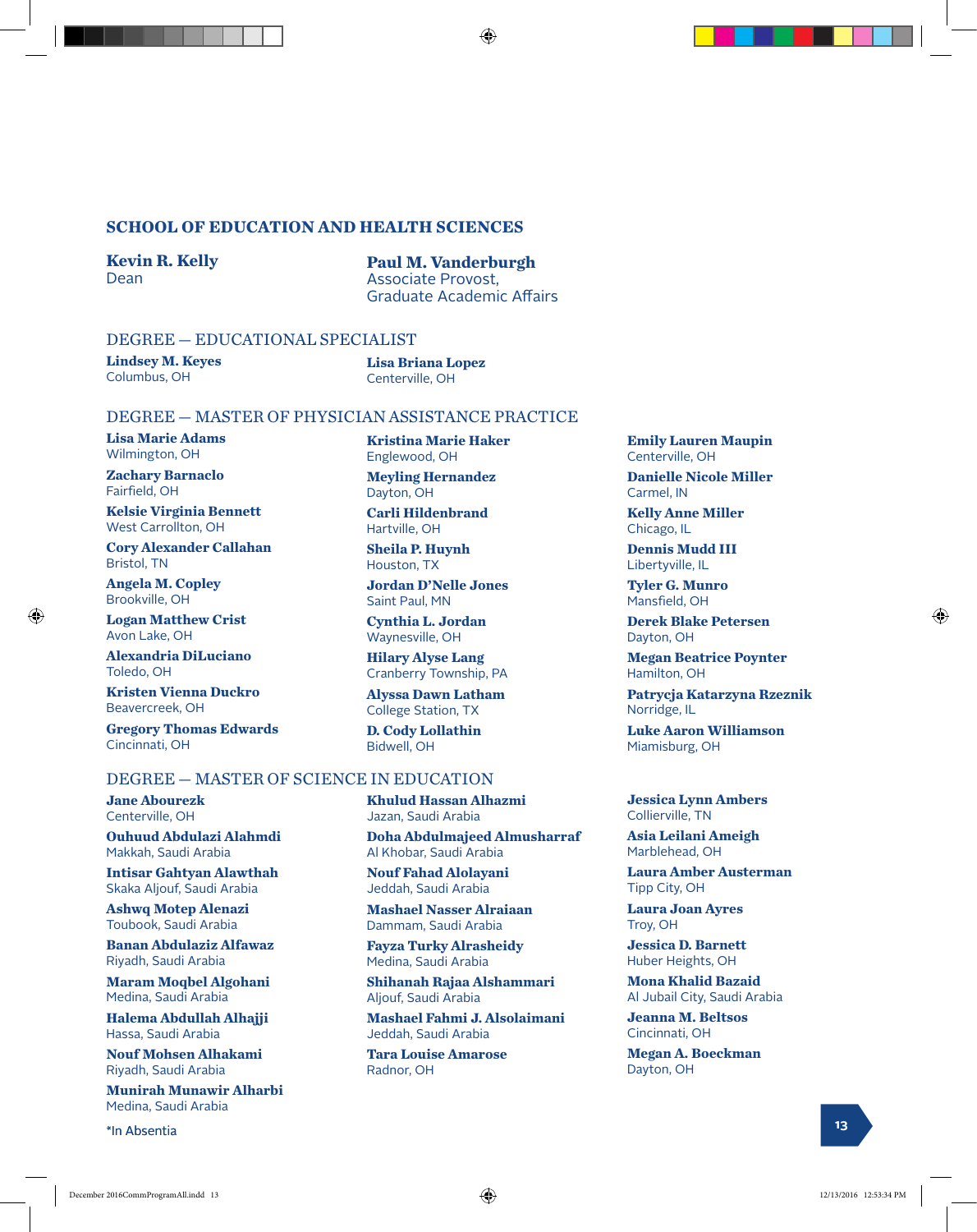**Kevin Allan Brackman** Columbus, OH **Leah Elizabeth Coghlan** Dayton, OH

**Carly D. Crain** \* London, OH

**Natalie Cubbon Crotte** Dayton, OH

**Jonathan C. Daniels** Columbus, OH

**Elissa Beth Davidson** Hamilton, OH

**Jennifer Megan Decker** Dayton, OH

**Molly Depew** Tiffin, OH

\*

\*

⊕

**Nicholas Vincent DeSanctis** Centerville, OH

**Michelle L. Donley** Kettering, OH

**Laurel Anne Durrett** Columbus, OH

**Jacqueline Marie Eyink** Beavercreek, OH

**Brooke Renee Fett** Dayton, OH

**Emily Mangold Fox** Springboro, OH

**Emily R. Fragapane** Avon, OH

**Audia Maureen Fraley** Columbus, OH

**Angela C. Franke** Milford Center, OH

**Lindsey Irene Furnas** Dayton, OH

**Virginia Goggin** Columbus, OH

**Nicole Anne Guzman** Indianapolis, IN

**William Keith Hamilton** Beavercreek, OH

**Lauren Grace Hansel** South Vienna, OH

**Phillip Benjamin Harrington** Charlotte, NC

**Monica A. Haus** Kettering, OH

**Stephanie Ann Hoelscher** Troy, OH

**Omalkhair Ahmad Horeb** Makkah, Saudi Arabia **Jocelynn Brynn Hughes**

Delaware, OH **Crista Alice Hunter** Williamsburg, KY

**Linda Jackson** Columbus, OH

**Jasmine Johnson-Hayes** Chicago, IL

**Jessica Kaitlyn Kappa** Cincinnati, OH

**Cassie Lynne Koenig** West Union, OH

**Laura LaFave** West Carrollton, OH

**Johanna Beth Lantz** Huber Heights, OH

**Katrina Olimpia Aguenza Lazarte** Manila, Philippines

**Adam R. Lemmer** Springfield, OH

**Shalie Logan** Kenton, OH

**Chelsie B. Maloney** Centerville, OH

**Dawn Michelle Martin** Dayton, OH

**Lauren Amber McCord** Troy, OH

**Shawn Marie McQuillan** Cleves, OH

**Joseph Andrew Mesaros** \* \* Columbus, OH

**Sarah Elaine Mescher** Centerville, OH

**Megan Renee Messer** Dayton, OH

**Elisabeth G. Middleton** Miamisburg, OH

**Drew T. Montgomery** Cincinnati, OH

**Denise Micheline Nurse-Gomez** Santa Cruz, Trinidad & Tobago

**Maria Machelle Ogletree** Dayton, OH

**Suzette Roslyn Phillips** Port of Spain, Trinidad & Tobago **Noelia Lynne Polanco**

Miamisburg, OH

**Amanda Noelle Prater** Lexington, KY

**Katie M. Puthoff** Cincinnati, OH

**Katie Michelle Reed** Springfield, MI

**Deanna A. Reynolds-Griffin** Lima, OH

**Daeylin R. Rock** Columbus, OH

**Laurie Marie Rodgers** Centerville, OH

**Geoffrey Nelson Rose** Toledo, OH

**Amanda L. Sands** Miamisburg, OH

**Jay A. Scott** Columbus, OH

**Heather Ann Shrey** Westerville, OH

**Maxine Denise Sims** Columbus, OH

**Kahaya Nikita Sooklalsingh** Marabella, Trinidad & Tobago

**Megan Maria Stasiak** Troy, OH

**Christina V. Steffanni** London, OH

**Ebony Danielle Taylor** Cleveland, OH

**Martha Elizabeth Thomas** Dayton, OH

**William Scott Toadvine** Dayton, OH

**Olivia M. Walk** Dayton, OH

**Devin Erik Walker** Dayton, OH

**Brian Andrew Walsh** Beavercreek, OH

**Stephen E. Walters** Granville, OH

**Danielle Lauren Winters** Dublin, OH

**Amanda Nicole Woodall** Sutherland, IA

**Fei Yu** Beijing, China

**Seham Adnan Yaqoub** Yunbu, Saudi Arabia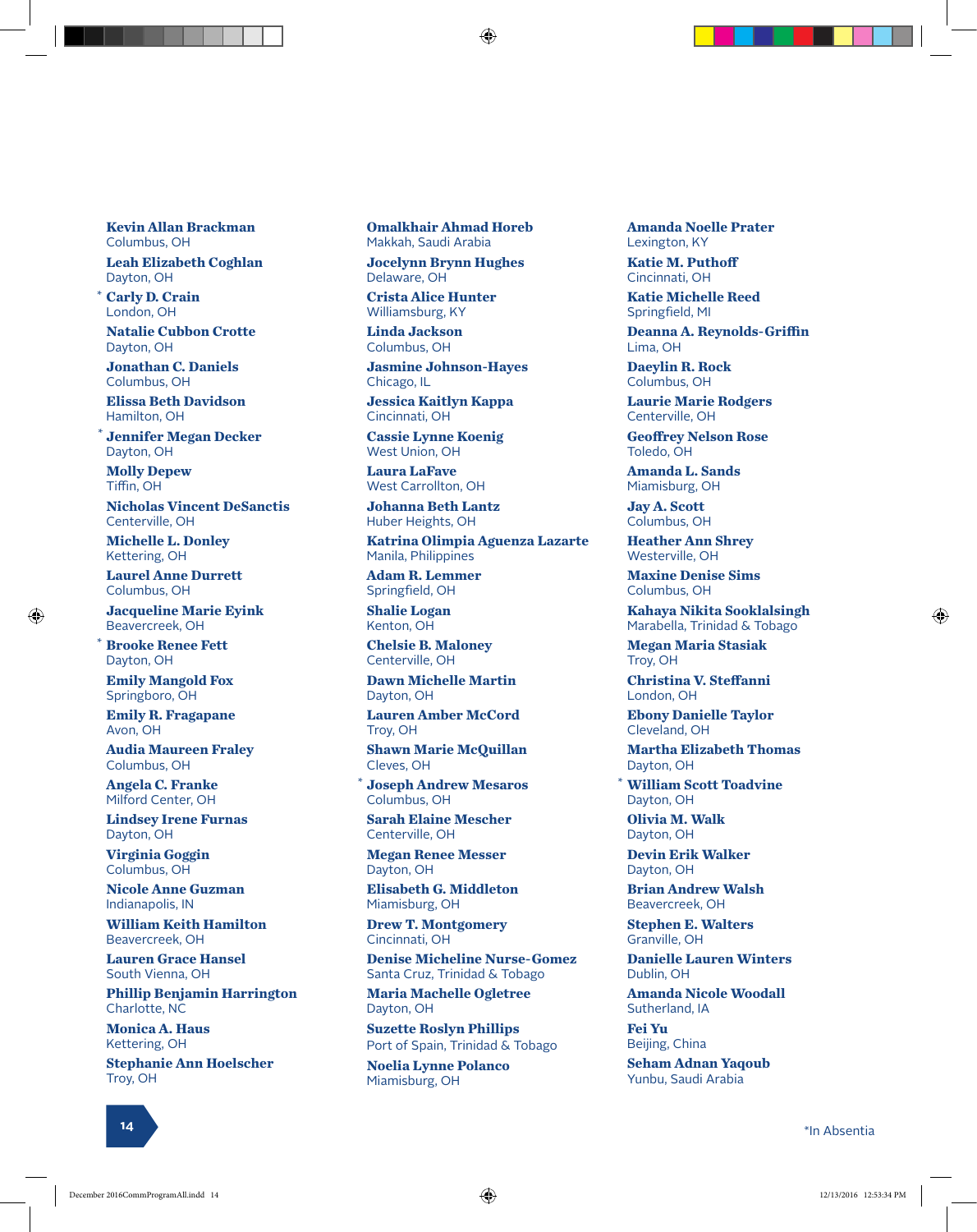#### **SCHOOL OF ENGINEERING**

#### **Eddy M. Rojas** Dean

**Paul M. Vanderburgh** Associate Provost, Graduate Academic Affairs

⊕

**Abdul Bakhi Bilal Mohammed** \*

**Nicholas Edward Radon**

**Khalid Saleh Najdeyah** Jeddah, Saudi Arabia **Abubakr Y. Salim** Riyadh, Saudi Arabia

Hyderabad, India

Sylvania, OH

#### DEGREE — MASTER OF SCIENCE IN AEROSPACE ENGINEERING

**Todd Francis Barhorst** Beavercreek, OH

**Sumalini Jyothi** Sangareddy, India

**Sneha Lakshminarayanan** Chennai, India

#### DEGREE — MASTER OF SCIENCE IN CHEMICAL ENGINEERING

**Hassaan Fahim** Karachi, Pakistan

**Jing Li** Anyang, China

⊕

#### DEGREE — MASTER OF SCIENCE IN CIVIL ENGINEERING

**Fayez Khalaf Alanazi** Alqurayat, Saudi Arabia

**Mohannad Attallah Alhusban** Almafraq, Jordan

**Mohammed Faisal Alqahtani** Jeddah, Saudi Arabia

**Abdulaziz Saeed Alzahrani** Albaha, Saudi Arabia

**Lenilson dos Santos António** Luanda, Angola

**Venkata Subbarao Bayareddy** Ongole, India **Hasna Fawzi Elmagri**

Derna, Libya **Venkata Sundeep Gundlapalli**

Nellore, India

**Subhash Chandra Raju Mahali** Machillipatnam, India \*

**Tofieg Mohamed Mazg** Yefren, Libya

**Dillon M. Stenger**

**Priyanka Yerpula** Hyderabad, India

Dayton, OH

**Yujiao Wang** Xi'an, China

**Ekene Maxwell Okonkwo** Onitsha, Nigeria

**Rohit Sahai** Sagar, India

**Sridhar Rao Vala** Hyderabad, India

#### DEGREE — MASTER OF SCIENCE IN COMPUTER ENGINEERING

**Mohammed Atallah A. Alfakhri** Tabuk, Saudi Arabia

**Daniel P. Prince** Springboro, OH

#### DEGREE — MASTER OF SCIENCE IN ELECTRICAL ENGINEERING

**Abdelhadi Ayesh Abu Lehyeh** Amman, Jordan

**Faisal Abdulrahman Alabdullatif** Riyadh, Saudi Arabia

**Mohammed Mastoor Alammar** Abha, Saudi Arabia

**Redha Almahdi Ali Almahdi** Tripoli, Libya

**Prathusha Bodhanker** Nirmal, India

\*In Absentia **15**

\*

**Alexander James Boytim** Springboro, OH

**Jordan L. Christman** Wapakoneta, OH

**Joshua Ryan Cory** Dayton, OH

**Manawaduge Supun S. De Silva** Pitakotte, Sri Lanka

**Han Fan** Beijing, China **Kevin Thomas Geary** Fairlawn, OH

**Ashish Gogia** Bareilly, India

**Sagarika Gunjari** Nizamabad, India

**Don Lahiru Nirmal Manikka Hettiarachchi** Pitakotte, Sri Lanka

**Chethan Kanth Jalli** Guntur District, India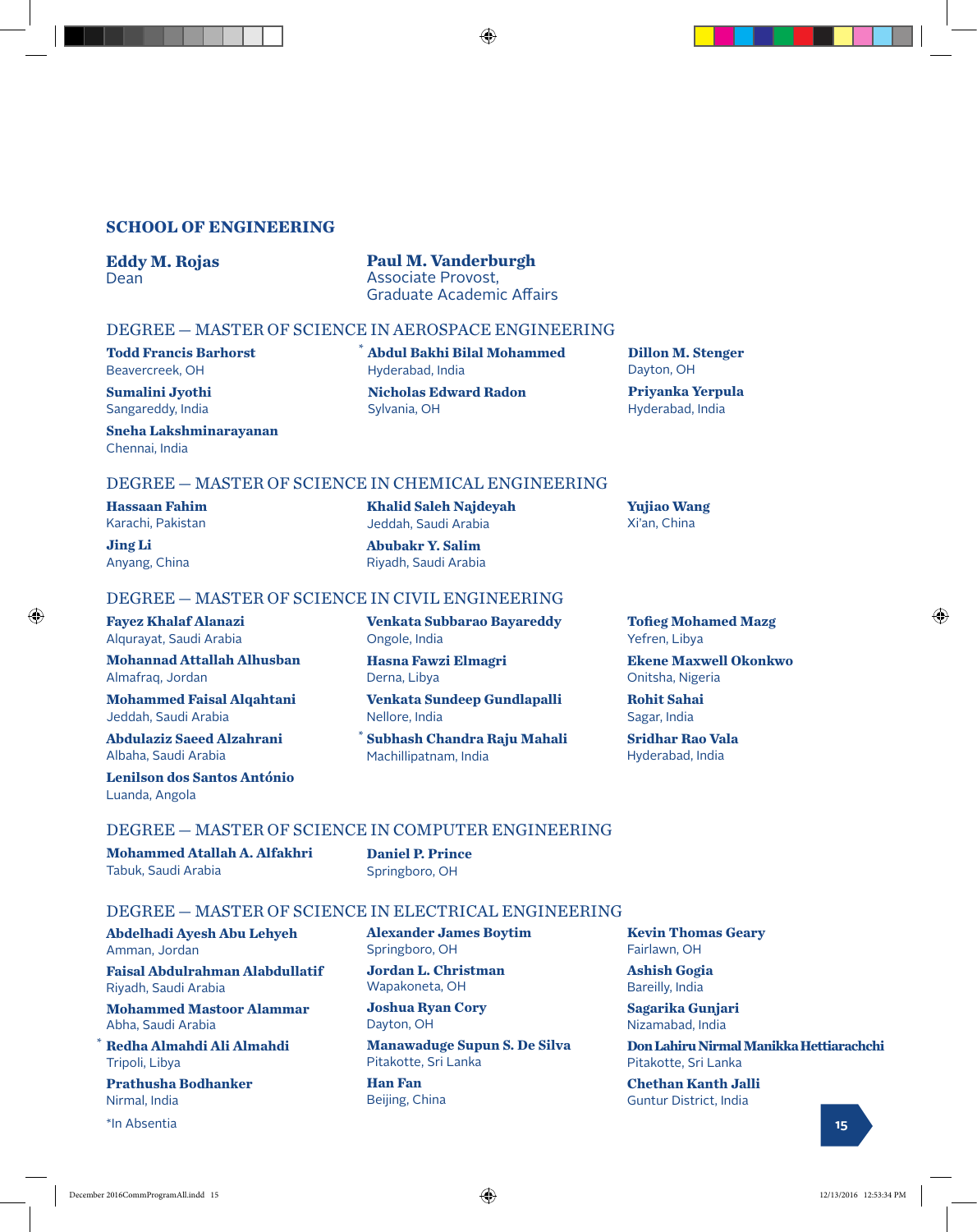#### **Radhika Reddy Jupally** Medak, India

**Akash Kota** Guntur, India

**Sravani Here Matam** Kurnool, India

**Asha Palanisamy** Tamilnadu, India

\*

**Kevin Aaron Pasko** Cincinnati, OH

**Sai Sowjanya Peteti** Guntur, India

\* **Krupakar Reddy Samala** Hyderabad, India

**Venkata Suresh Setarajupalli** Prakasam, India

⊕

**Matthew J. Sprague** Sidney, OH

**Bindu Bhargavi Thandra** Hyderabad, India

**Luke Jonathan Valach** Kettering, OH

**Xu Wang** Yizheng, China

**Shuo Zhang** Xianyang, China

#### DEGREE — MASTER OF SCIENCE IN ELECTRO-OPTICS

**Emily Clare Erdman** Dayton, OH

#### DEGREE — MASTER OF SCIENCE IN ENGINEERING

**Mark Alan Gregory** Hamilton, OH

#### DEGREE — MASTER OF SCIENCE IN ENGINEERING MANAGEMENT

#### **Mohammad Ali Albloushi**

**Hassan Hussain Alhashim** (Dual Degrees) Riyadh, Saudi Arabia

**Casey Leigh Benedict** Reynoldsburg, OH

Damman, Saudi Arabia

**Stephen Brunton** Palatine, IL

**Anshita J. Chitmalwar** Hyderabad, India \*

**Zhiheng Ding** Shanghai, China

**Patrick Dole** Harrison, OH

**Andrew M. Frantz** West Carrollton, OH **Daniel Martin Lacey**

Belleville, MI

**Gerald Gabriel Lagarde, Jr** Baton Rouge, LA

**David Anthony McLellan** Centennial, CO

**Rahul Ramesh** Chennai, India

**Ryan J. Richardson** Parma, OH

**Eric Lawrence Scholl** Beavercreek, OH

**Brooke Amanda Sroczynski** Cincinnati, OH

**Jonathan David Taylor** Columbus, OH

**Jamin Tunstall** Dayton, OH

**You Zhang** Shanghai, China

**Yusheng Zhang** Shanghai, China

#### DEGREE — MASTER OF SCIENCE IN MANAGEMENT SCIENCE

**Andrew James Stylski** Bay Village, OH

#### DEGREE — MASTER OF SCIENCE IN MATERIALS ENGINEERING

**Hayder Abdulwahed Alshayeb** Hufuf, Saudi Arabia

**Michelle Lynn Barga** Waynesville, OH

**Sorrie Ceesay** Dayton, OH **Mohamed Gouiss** Cincinnati, OH

**Neal Adam Pierce** Beavercreek, OH **Megan N. Pike** Sabina, OH

<sup>16</sup> \*In Absentia <sup>10</sup>

**16**

\*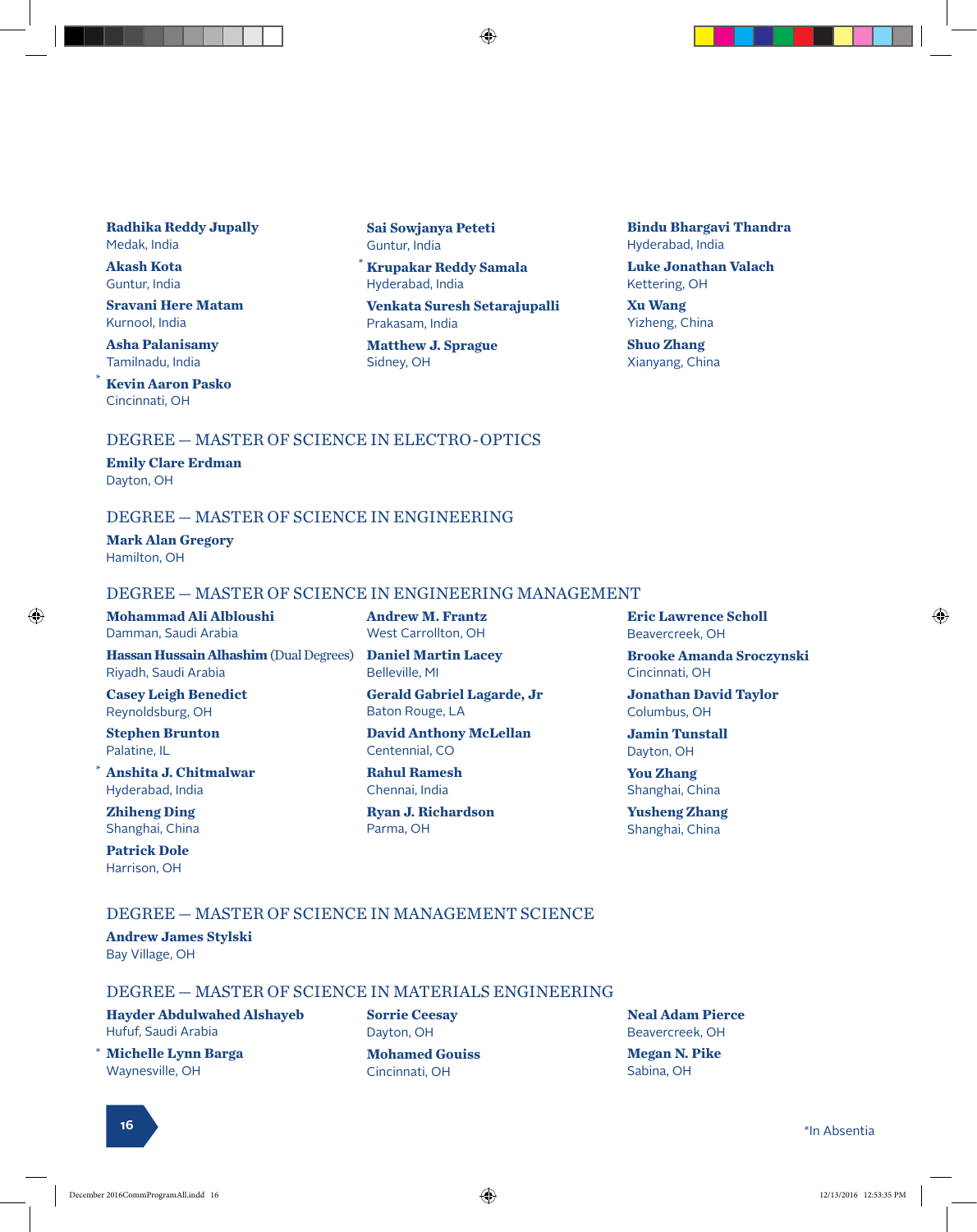#### DEGREE — MASTER OF SCIENCE IN MECHANICAL ENGINEERING

**Mamatha Gupta Ainapuram** Tandur, India

**Walid Saeed Alghamdi** Jeddah, Saudi Arabia

**Saif Fraih Alshammari** Hail, Saudi Arabia

**Shawn Patrick Finley** Springboro, OH

**Ahmed Hasan Ghareeb** Kirkuk, Iraq

**Zetian Huang** Chayouhou Qi, China

**Goutham Rao Kanjerla** Warangal, India

**Sindhu Karpuram** Hyderabad, India

**Sabeelur Rahman Mohammed** Warangal, India

**Sreeramya Movva** Hyderabad, India

⊕

**Benjamin Michael Schultheis** Cincinnati, OH

**Catherine M. Rucki** West Chester, OH

\*

**Jeremy Lee Sounik** Waynesville, OH

**Ahmad Mohammad Yaghi** Amman, Jordan

**Yunbo Zhang** Shijiazhuang, China

#### DEGREE — MASTER OF SCIENCE IN RENEWABLE AND CLEAN ENERGY

**Tarik Said Mohammed Alkharusi** (Dual Degrees) **Naga Bhavya Kancheti** Alsewaiq, Oman

**Terrence J. Corrigan Jr.** Rocky River, OH

**Mallory Celeste Faust** Broomfield, CO

Krishna District, India

**Elizabeth O'Gorman Mancini** Kettering, OH

**Ankush Rastogi** Lucknow, India

**Lee William Saunders** \* Olmsted Falls, OH

**Chenhao Zhou** Shanghai, China

⊕

\*

\*In Absentia **<sup>17</sup>**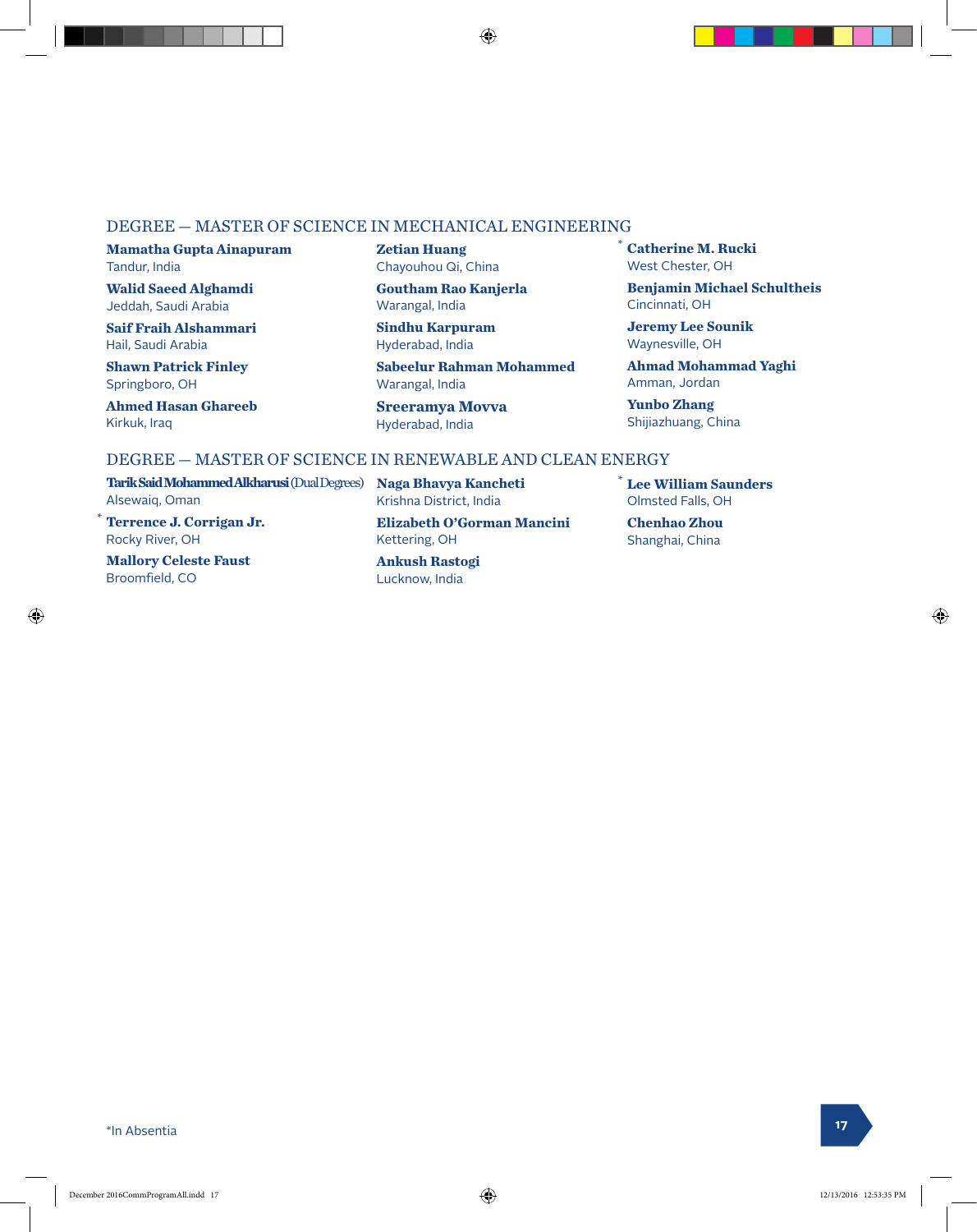#### **UNDERGRADUATE DEGREES**

#### **COLLEGE OF ARTS AND SCIENCES**

**Jason L. Pierce** Dean

#### DEGREE — BACHELOR OF ARTS

#### **ART HISTORY**

**Maeve Aine Meier** (Dual Degrees) Downers Grove, IL

#### **COMMUNICATION**

**Carl Edward Baldassarre Jr.** Kirtland, OH

**Ryan Richard Black** Powell, OH

**Qing Cai** Beijing, China

Chicago, IL

⊕

Seven Hills, OH

**ENGLISH**

Lebanon, OH

**ECONOMICS Benjamin J. Piper** Glen Ellyn, IL **Feiyuan Shen** Shanghai, China  *Magna Cum Laude*

**Alexandra Jessie Carolan** Glenview, IL **Cullen Fitzgerald Foley**

**Milton Tyrone Alston** Lawrenceville, GA

**Kristina Elizabeth Cerny**

**Thaddeus John Masthay**

**CRIMINAL JUSTICE STUDIES**

**Jakob Walter Gunderson** Beavercreek, OH

♠

**Jordan Dean Hamilton** Cincinnati, OH

**Catherine Jean Holt** Fort Mitchell, KY  *Summa Cum Laude*

**Brittany Gabrielle Hopkins** Columbus, OH

**Carson R. Mckenzie** West Chester, OH

**Megan Ann Hardin**

Indianapolis, IN **Ki'Erra Lorraine Maria Knox** Chicago, IL

**Cameron Chase Silva** La Crescenta, CA

**Matthew Stephen McClellan** Akron, OH

**Charles Patrick Mills** Saint Louis, MO

**Emily Grace Phillips** Bellbrook, OH

**Julianne T. Radish** Westlake, OH

**Thomas Peter Ransom** Lake Forest, IL

**Gabriella Marie Tomko** Wexford, PA

**John J. Walsh** Bettendorf, IA

**Mitchell A. Walton** Tipp City, OH

**Alice Marian Philips-Roth** Saint Louis, MO

<sup>18</sup> \*In Absentia <sup>10</sup>

**18**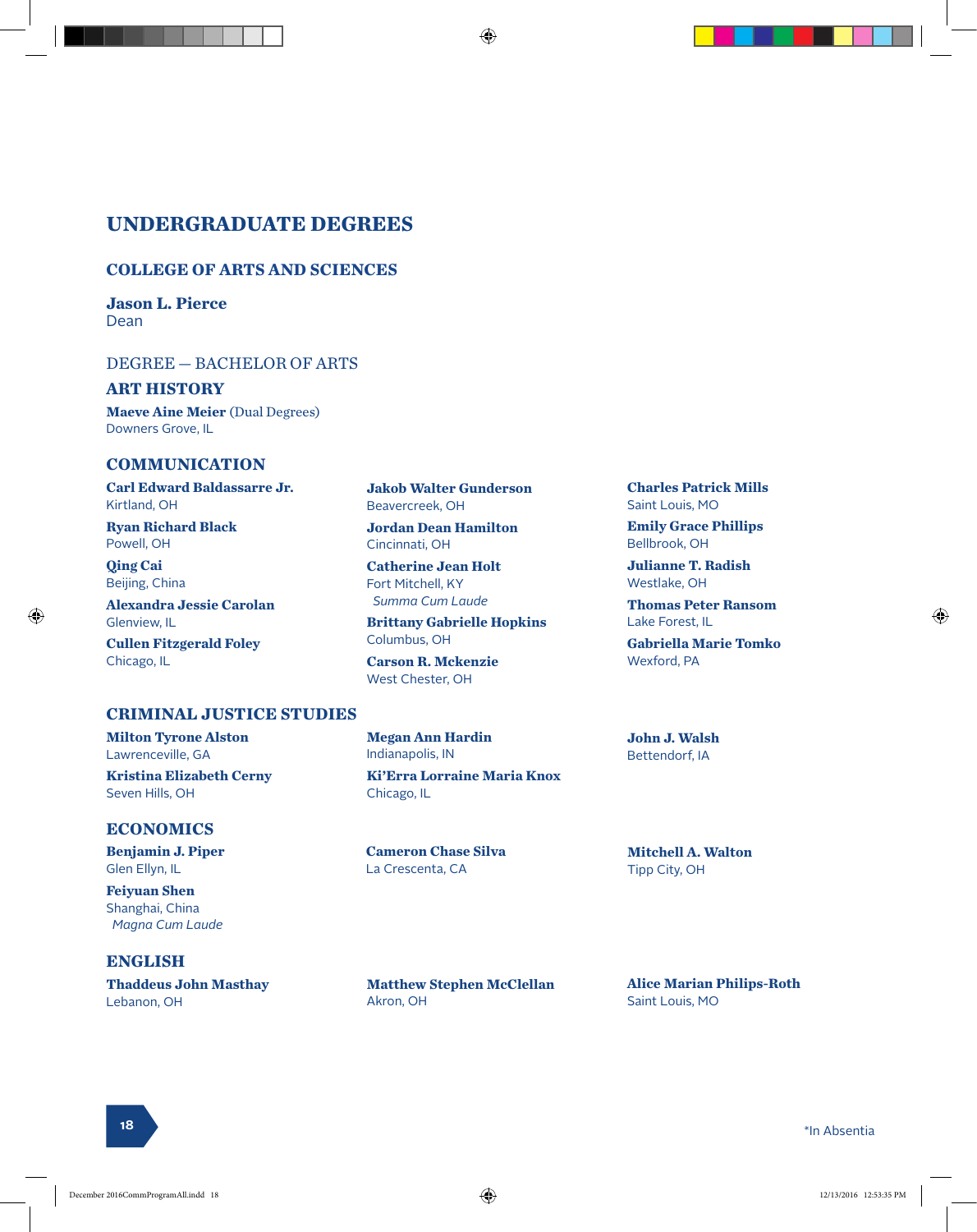**Kenneth Wayne Brate**

Seaman, OH

#### **HISTORY**

**Patrick David Bittner** Perrysburg, OH

#### **HUMAN RIGHTS STUDIES**

**Suzan Ajlouni** Xenia, OH  *Cum Laude*

#### **INTERNATIONAL STUDIES**

**Rachel Marie Hoskins** Waterville, OH

#### **MUSIC**

\*

⊕

**Justin Charles McKenzie Padmore** Rockville Centre, NY

#### **PHILOSOPHY**

**Kevin A. Corcoran** Randolph, NJ

#### **POLITICAL SCIENCE**

**Katerina Sofia Cayere Diaz** San Juan, PR

**Alison Renee Cozad** Bellbrook, OH  *Magna Cum Laude University Honors*

#### **PSYCHOLOGY**

**Christopher Joseph Costa** Sylvania, OH

**Nnimnoabasi E. Essien** Elkhart, IN

**Senqi Guo** Shenyang, China **Kevin McDermott Doering** Stamford, CT

**Mario Anthony LoVerde** Chicago, IL

**Matthew Richard Hanson** Fredericksburg, VA

**Fernando Martinez** Orland Hills, IL

**Maria Estephanie Mejia** Dayton, OH

**Michaela Hall Redlingshafer** Fairway, KS  *Magna Cum Laude*

**Robert F. Delaney** Arlington Heights, IL

**Dominic Christopher Natale** Chagrin Falls, OH

**Heather Kathryn Veley** Hilliard, OH  *Magna Cum Laude*

**Yiwei Wang** Shanghai, China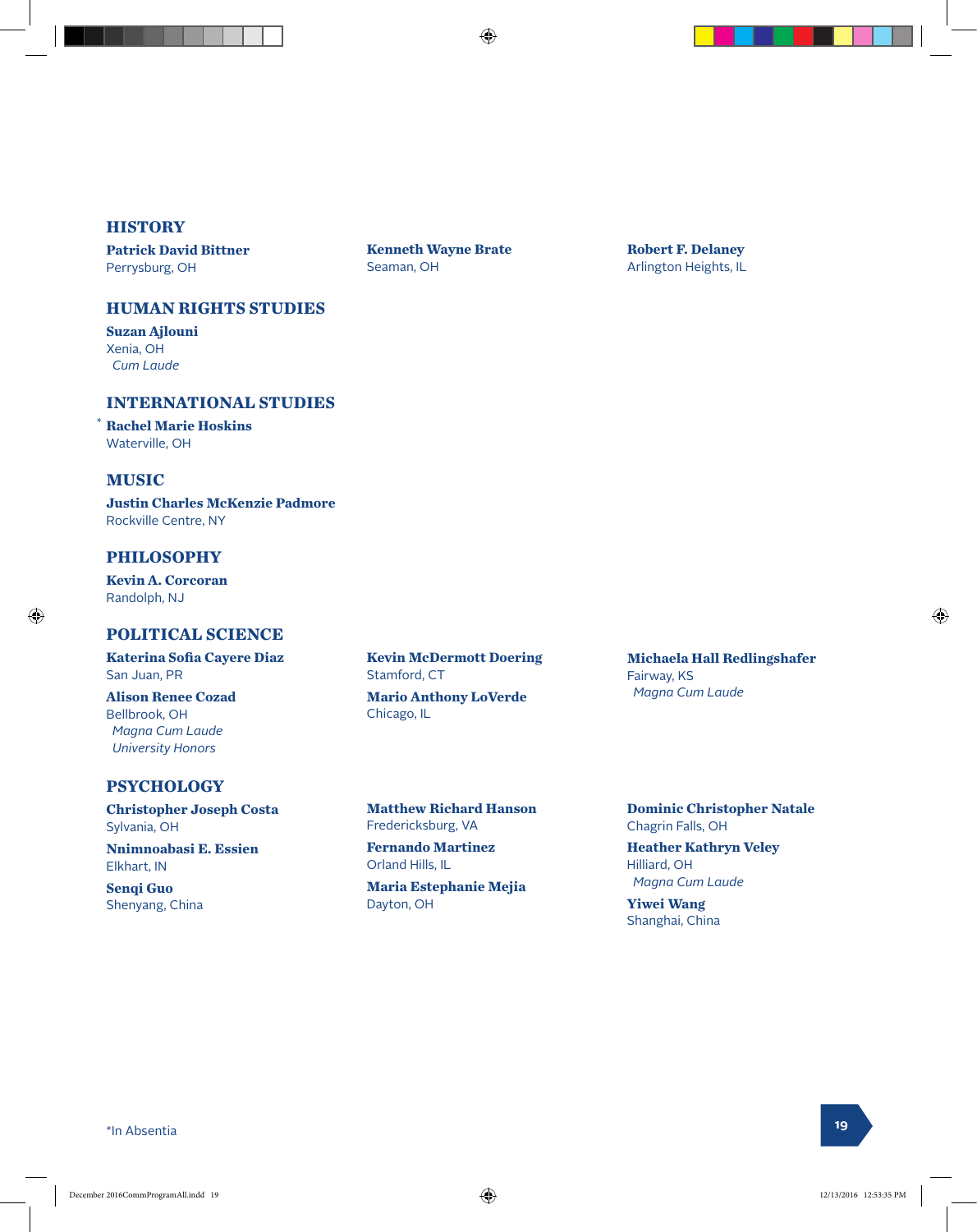#### **SOCIOLOGY**

**Nicholas J. Leeper** Pittsburgh, PA

#### **THEATRE**

**Christopher John Delanis** Lyndhurst, OH

#### **VISUAL ARTS**

**Yiqiong He** Luoyang, China **Francesca Minch** Clyde, OH

#### **WOMEN'S AND GENDER STUDIES**

**Emily Anne Prager** Lake Bluff, IL

#### DEGREE — BACHELOR OF FINE ARTS

#### **FINE ARTS**

⊕

**Rebecca K. Washington** Centerville, OH

#### **GRAPHIC DESIGN**

**Jessica Marie Adams** Linden, MI  *Cum Laude*

**Carolyn Rose Capka** North Royalton, OH  *Magna Cum Laude*

**Taylor Leigh Duffin** Stamford, CT  *Cum Laude*

**Shelley Rebecca Huth** Richmond, IN  *Commissioned in the United States Army*

⊕

**Maura Quinn Manor** Aurora, IN  *Cum Laude*

**Daniel M. Martin** Chagrin Falls, OH **Kaylee Nicole Schneider** Monclova, OH  *Cum Laude*

#### DEGREE — BACHELOR OF GENERAL STUDIES

**Kyle Charles Kemp** Fairborn, OH

**Shyamal Vasudevan** Island View, Singapore ♠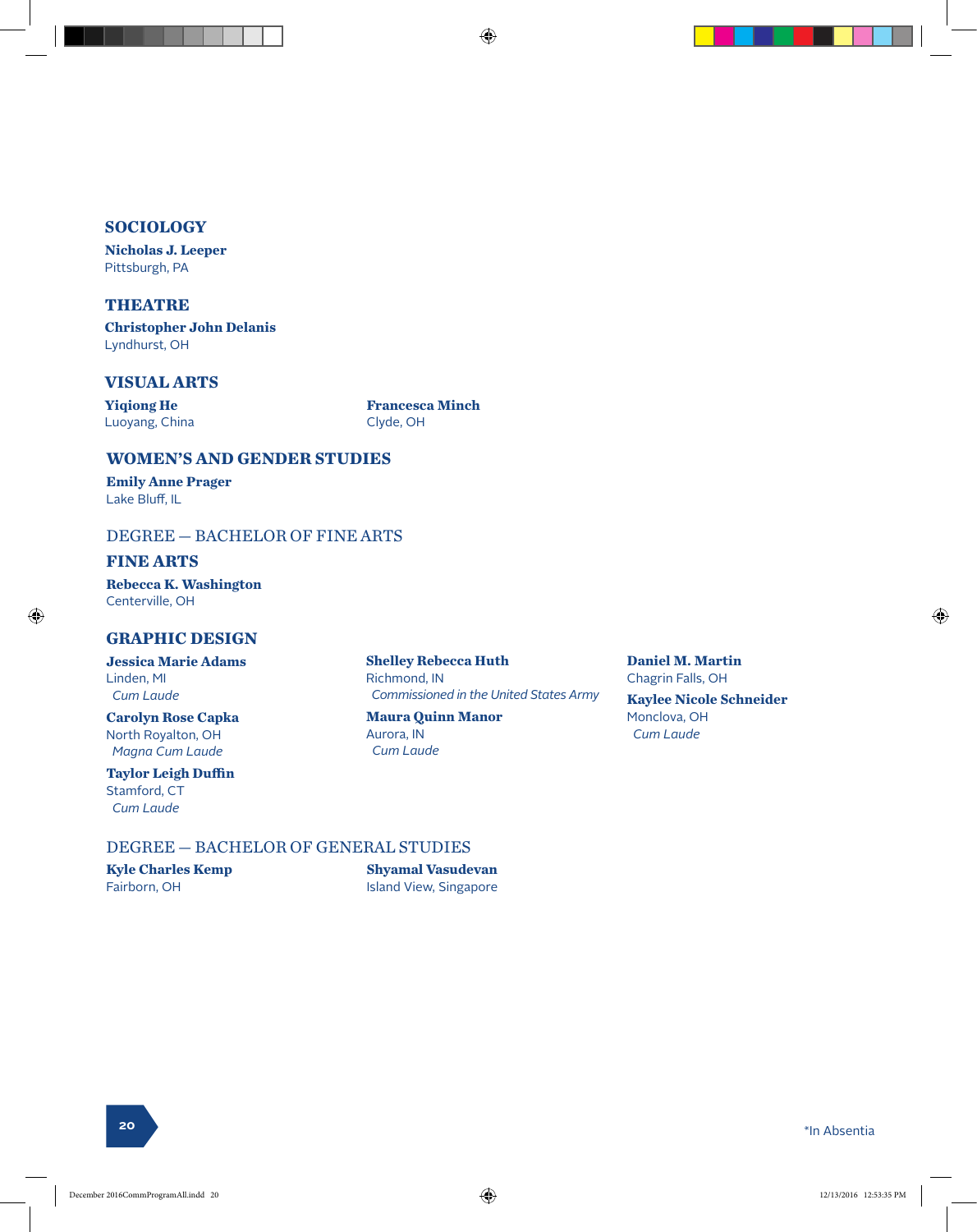#### DEGREE — BACHELOR OF SCIENCE

#### **APPLIED MATHEMATICAL ECONOMICS**

**Benjamin Alden Rogness** Lexington, KY

#### **BIOLOGY**

**Olivia Lynette Andries** Springboro, OH

**Daniel Joseph Carron** Grosse Pointe Woods, MI

**Kathryn Faye Fox** Hendersonville, TN  *Magna Cum Laude University Honors*

#### **CHEMISTRY**

**Maeve Aine Meier** (Dual Degrees) Downers Grove, IL

#### **COMPUTER INFORMATION SYSTEMS**

**Yuxin Zhang** Shanghai, China

⊕

#### **ENVIRONMENTAL BIOLOGY**

**Margaret Anne Rohs** Cincinnati, OH

#### **GEOLOGY**

**Emily Ann Lestingi** Kettering, OH

#### **INTERDISCIPLINARY STUDIES**

**Hailey Monique Stewart** \* Dayton, OH

#### **MATHEMATICS**

**Suyang Chen** Wuhan, China

**Austin J. Wilden** Lexington, KY

\*In Absentia

#### **Yayi Li** Beijing, China **Allison Eileen McCoy** Carmel, IN **Eric Edward Newton** Centerville, OH

**Lauren Ann Przybylski** Cincinnati, OH

**Mackenzie Rose Rice** Troy, OH  *Cum Laude*

**Michael Christopher Ruddy** Chambon Sur Cisse, France

**Shreya Shrivastava** Mayfield Heights, OH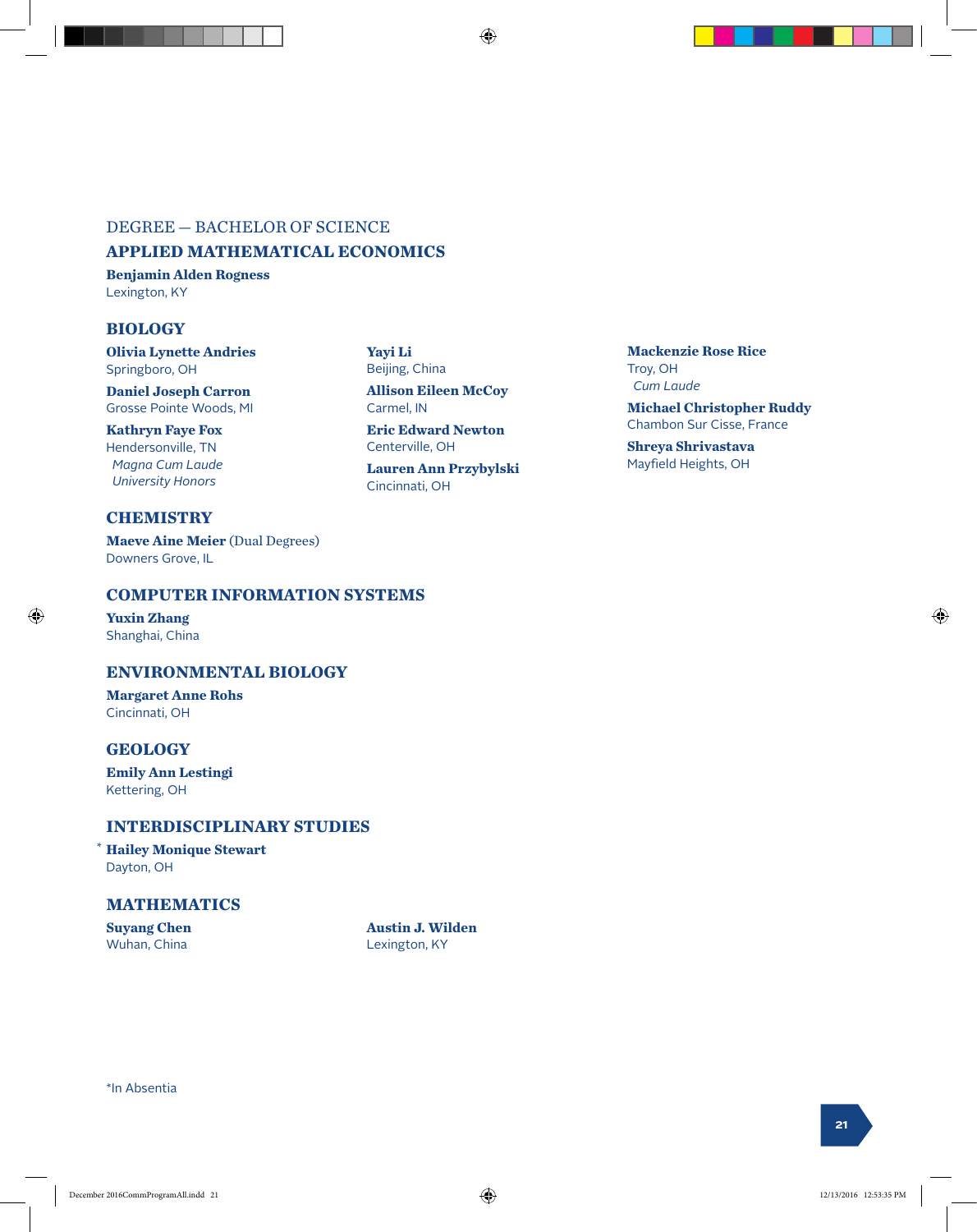$\bigoplus$ 

#### **PHYSICS**

**Arthur Harrison Siwecki** Dayton, OH

#### **PREMEDICINE**

**Janan Abduljlel Bati** Qatif, Saudi Arabia

**Brandon Tyler Cook** Ada, MI

#### **PSYCHOLOGY**

**Teejai Dorsey** Cincinnati, OH

⊕

**Rachel Alison McCann** Avon Lake, OH

**Nicole Rene Moon** Jacksonville, FL

**Melinda Elizabeth Stalter** Xenia, OH

**Joseph Richard Schlater** Pewaukee, WI  *Cum Laude*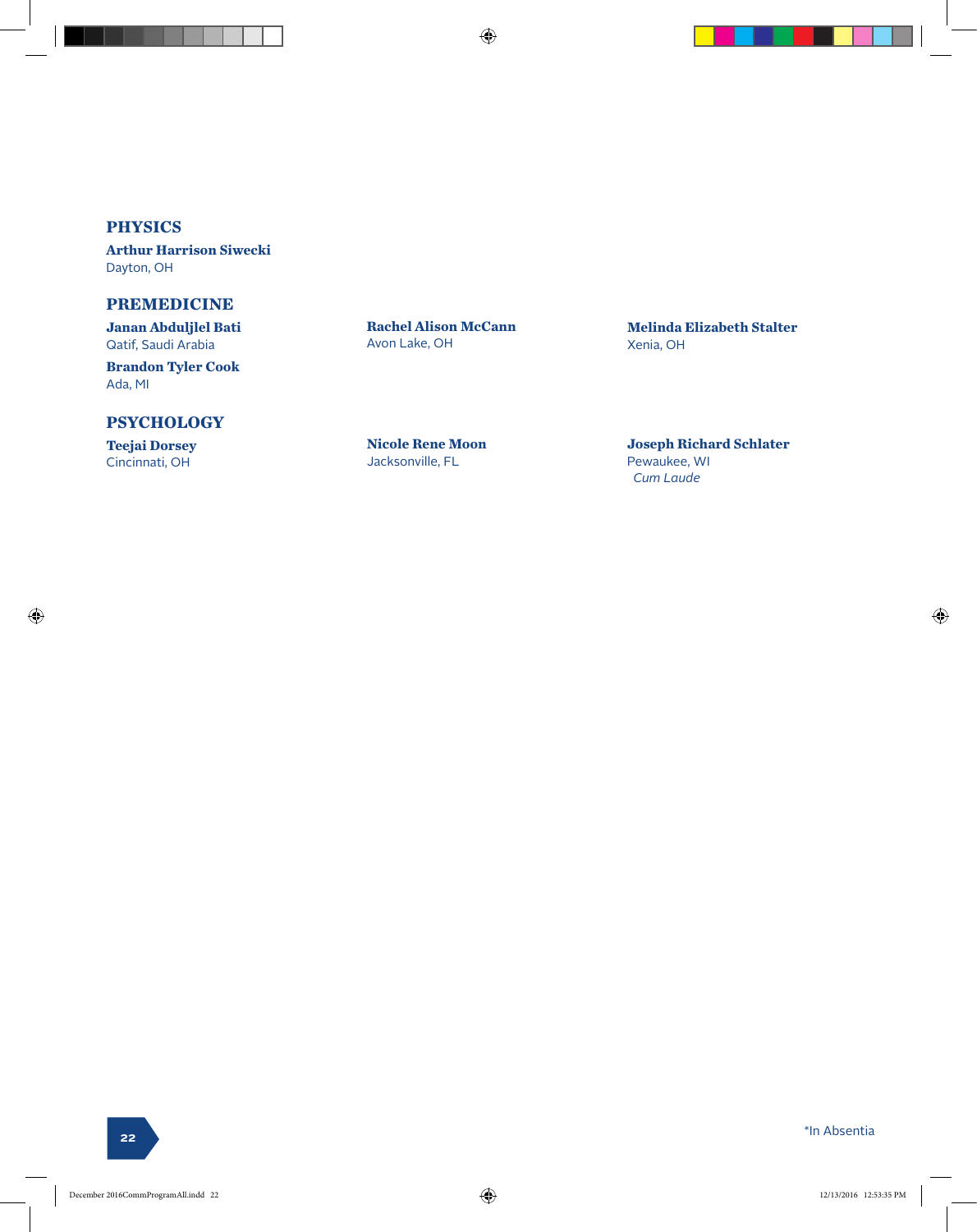#### **SCHOOL OF BUSINESS ADMINISTRATION**

**E. James Dunne** Interim Dean

#### DEGREE — BACHELOR OF SCIENCE IN BUSINESS ADMINISTRATION

#### **ACCOUNTING**

**Michael Daniel Best** Fort Wright, KY

**Morgan E. Breitigam** Saint Henry, OH

**Zhichao Cai** Wuhan, China

**Leah Elizabeth Caldwell** Orient, OH

**Tayler Rae Covers** McHenry, IL  *Magna Cum Laude University Honors*

**Christian Joseph Harmon** (Dual Degrees) New Lexington, OH South Bend, IN

**Emily G. Hernandez** Machesney Park, IL

⊕

**Matti Lynn Huckestein** Pittsburgh, PA  *Cum Laude*

#### **BUSINESS ECONOMICS**

**Harrison Thomas Hunt** Cleveland Heights, OH

#### **ENTREPRENEURSHIP**

**Kevin Joseph Claffy** Western Springs, IL  *Cum Laude*

#### **FINANCE**

**Mohammed Alhazmi** Madinah, Saudi Arabia

**Mooza Saif Al-Naemi** Doha, Qatar

**Nicholas Louis Brossard** North Olmsted, OH

**Feng Chen** Wenzhou, China

**Yu Chen** Wuhan, China

**Zachary Jacob Claus** Huron, OH

\*In Absentia **<sup>23</sup>**

**Sheila Marie Kagel** Fairview Park, OH

⊕

**Caitlin Nora Krause** Wexford, PA

**Alexander Kubalski** North Royalton, OH  *Magna Cum Laude*

**Peter Michael Maloney** Lockport, IL

**John Vincent Minotti** Westlake, OH

**Kyle F. Mooney**

**Nikoleta Milenova Mutafova** Canton, OH  *Cum Laude*

**Huanzhen Xu** Jinhua, China

**Alfred Jung Conway** Maineville, OH  *Magna Cum Laude*

**Joseph Benido DiStasio** Park Ridge, IL

**John Andrew Gottwald** Glencoe, IL

**Kaihua Guo** Wuhan, China

**Matthew Robert Kolb** Brookfield, WI

**Chendi Li** Tianjin, China

**Jiaqi Li** Beijing, China

**Hongzhi Liu** Harbin, China

**Wentao Liu** Jincheng City, China

**Jiawei Ou** Dongguan, China

**Daniel Richard Potter** Hillsdale, NJ

**Yunan Shi** Xi'an, China

Œ

**Emily Elizabeth O'Donnell**

**Rebecca Michelle Reisberg**

**Mary Barbara Whittington**

**Joshua Edward Rinear**

**Lindsey Erin Simko** Strongsville, OH  *Summa Cum Laude*

Brecksville, OH

Cincinnati, OH

Delaware, OH **Weijian Wu** Beijing, China  *Cum Laude* **Mengshi Xia** Wuhan, China

Bowling Green, OH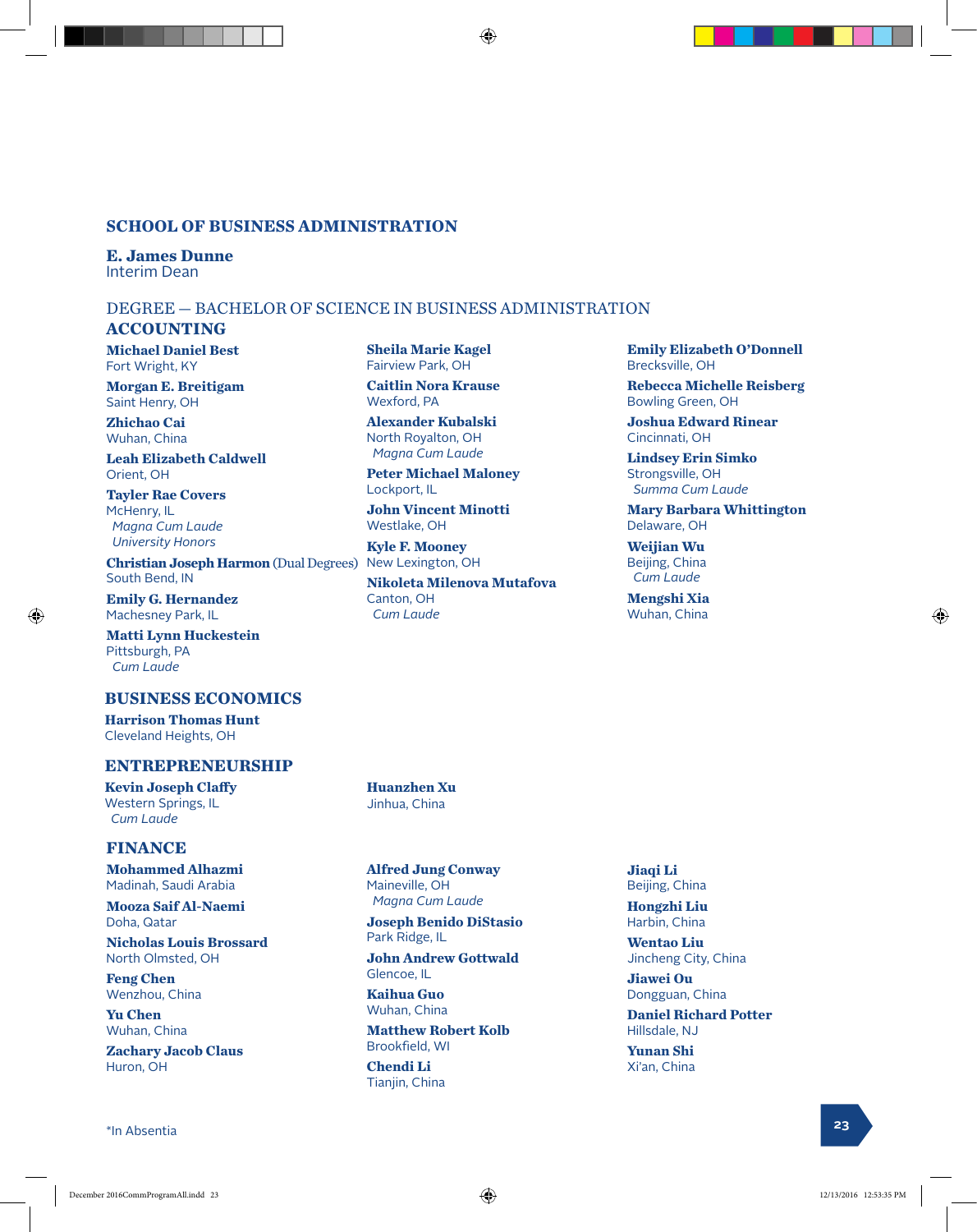**Jiahuan Song** Shanghai, China

**Cameron David Stubbs** Saint Louis, MO

**Chengyu Sun** Harbin, China

**He Yang** Shanghai, China

#### **INTERNATIONAL BUSINESS**

**Yifan Gong** Beijing, China

**Morgan Lee Neu** Mason, OH  *Cum Laude*

#### **Zehua Ye** Shanghai, China **Zhongzheng Yin**

Taiyuan, China **Hanshuo Zhang**

Beijing, China

**Yenan Zhang** Shijiazhuang, China

**Xuanxi Pang** Beijing, China

**Weikang Ying** Yongkang, China

San Jose, Costa Rica

**Rafael Enrique Gamboa Gomez**

#### **Kang Zhao** Binzhou, China **Yue Zheng** Chongqing, China **Xi Zhou** Changzhou City, China

**Ting Zhang** Zhejiang, China

**Hualu Zhu** Yongkang, China

**Xinxin Zhang** Beijing, China

#### **INTERNATIONAL BUSINESS MANAGEMENT**

**Abdullah Abdulrahman Alzahrani** Jeddah, Saudi Arabia

**Caroline Elizabeth Buccieri** Pewaukee, WI

#### **LEADERSHIP**

⊕

**Meghna Maulesh Desai** Beavercreek, OH

#### **MANAGEMENT INFORMATION SYSTEMS**

**Katie Lynn Klima** Rocky River, OH

**Paul J. Zagzebski** Carmel, IN

#### **MARKETING**

**Katherine Anne Ahrens** Brookfield, WI

**Miles Richard Ashleman** Perrysburg, OH

**Morgan Jade Carrier** Louisville, KY  *Magna Cum Laude*

**Daniel Corrigan Flynn** Silver Spring, MD

**Kacey Curry Gallup** Rossford, OH

**Jay Jeffery Carson** Chicago, IL

#### **Brian Francis Gleason** Elmhurst, IL

**Yuze Hua** Nanjing, China

**Spencer Chase Luallen** Columbus, OH

**Amanda Lynn Meyer** Anna, OH  *Cum Laude*

**Emily Christine Mueller** Town and Country, MO  *Core Program* 

#### **OPERATIONS AND SUPPLY MANAGEMENT**

**Kevin Reid Rooney** Inverness, IL

**Michael John Sebastian** Fairport, NY

**Hannah Alyse Weiker** Perrysburg, OH  *Cum Laude*

**Lindsay Nicole Woehrmyer** Mason, OH

**Xinjue Xie** Urumqi, China

**Xiaotian Zhang** Beijing, China

**Peter Jerome Wallace** Beavercreek, OH  *Commissioned in the United States Army*

**24**

e de la provincia de la provincia de la provincia de la provincia de la provincia de la provincia de la provincia de la provincia de la provincia de la provincia de la provincia de la provincia de la provincia de la provin

♠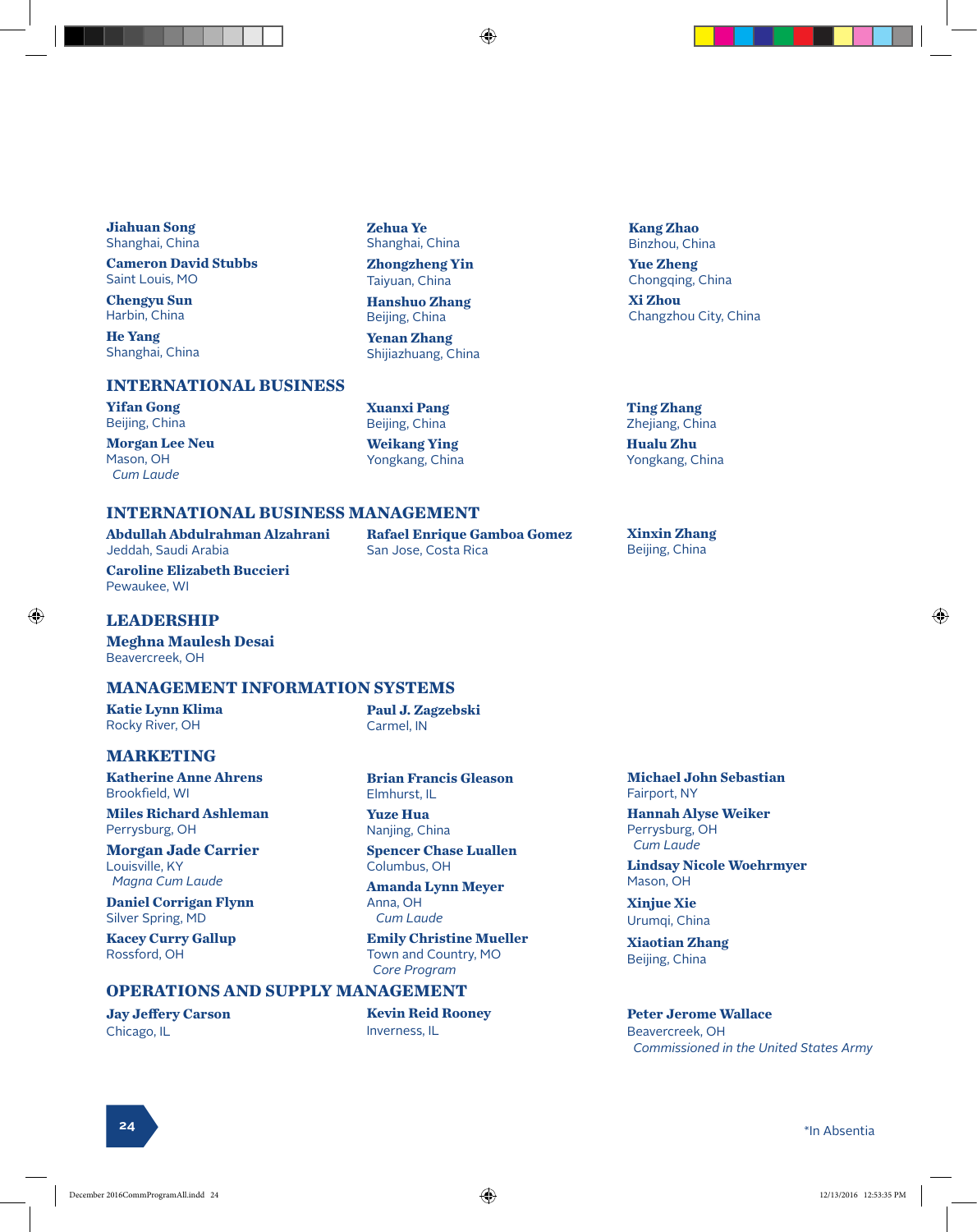#### **SCHOOL OF EDUCATION AND HEALTH SCIENCES**

**Kevin R. Kelly** Dean

#### DEGREE — BACHELOR OF SCIENCE IN EDUCATION **ADOLESCENCE TO YOUNG ADULT EDUCATION**

**Travis William Nees**

Piqua, OH

#### **DIETETICS**

**Soheb Mohammed Almoghrabi** Yanbu, Saudi Arabia

**Amy Rose Lucia** Skokie, IL

**EDUCATION AND ALLIED STUDIES**

**Jillian Nicole Adams** Englewood, OH

**Elizabeth Black** Dublin, OH

**Jacob David Criminski** Pickerington, OH

#### **EXERCISE PHYSIOLOGY**

**Caleb Andrew Holtzmann** Saint Louis, MO  *Magna Cum Laude University Honors*

**Megan Marie MacKinnon** Fishers, IN  *Commissioned in the United States Army* 

#### **EXERCISE SCIENCE**

**Mitchell John Richuisa** Highland Heights, OH

#### **PRE-PHYSICAL THERAPY**

**Morgan Elise Basile** Cincinnati, OH  *Cum Laude*

#### **SPORT MANAGEMENT**

**Mitchell Alexander Coughlin** Bellefontaine, OH  *Magna Cum Laude*

**Christian Joseph Harmon** (Dual Degrees) Lindenhurst, IL South Bend, IN

**Douglas A. Herzog** Monroe, CT

\*In Absentia **<sup>25</sup>**

**Morgan Elizabeth Graeser**

**Trenton Paige Graham**

**Caitlin Anne Prestel**

 *Commissioned in the United States Army*

⊕

Galloway, OH  *Magna Cum Laude*

Miamisburg, OH

Los Angeles, CA

**Cameron David Richey** Carmel, IN

**Kathleen Lisa Tabb**

Potomac, MD  *Cum Laude*

**Jacklyn Carole Kremer** Loveland, OH

**Spencer Clayton Weeks** Greenwood, IN

**Katherine Ann Schlather** Avon, OH  *Commissioned in the United States Army*

Goodland, IN

**Luke Jeffrey Welsh**

**Alyssa Marie Manzione** Wexford, PA  *Magna Cum Laude University Honors*

**Claire Marie Houser** Moraine, OH

**Randy J. Johnson**

**Joseph Virgilio Banzon Pablo** Hoffman Estates, IL  *Summa Cum Laude*

**Matthew Michael Landry** Geneva, IL

**Shane Bennett Toub** Overland Park, KS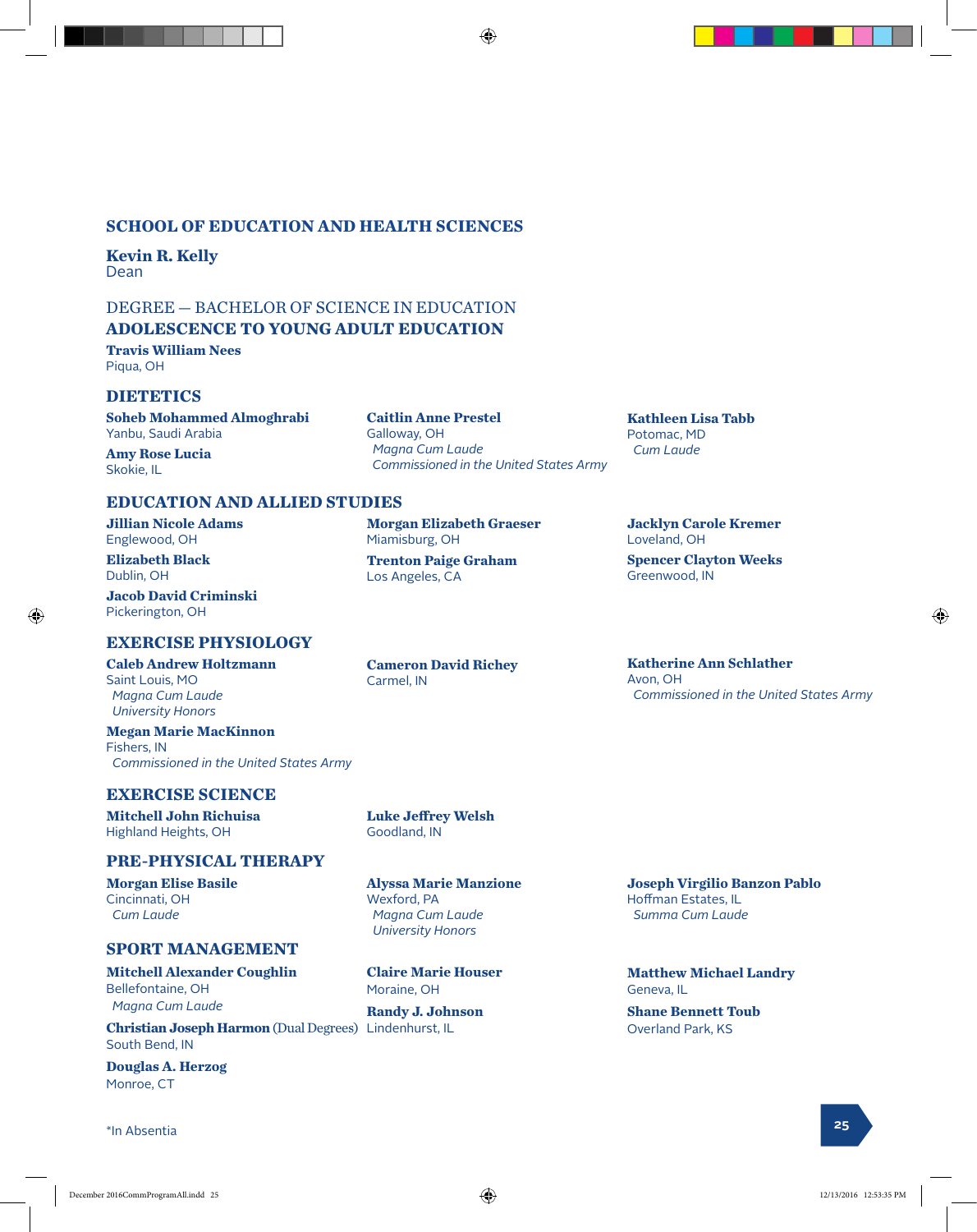#### **SCHOOL OF ENGINEERING**

**Eddy M. Rojas** Dean

#### DEGREE — BACHELOR OF CHEMICAL ENGINEERING

**Nadaya Shaundra Parks** Columbus, OH

#### DEGREE — BACHELOR OF CIVIL ENGINEERING

**Fawaz Faisal AlQatami** Khaldiya, Kuwait

**Hashem Rashed Alshatti** Kuwait City, Kuwait

**Logan Suzanne Gekeler** Farmersville, OH **Tao Wang**

Saihat, Saudi Arabia

**Nolan Robert George**

**Ahmed Abdullah Alshuwaikhat**

**Husain Adel H A A S Buhasan**

**Daniel Paul Gates** (Dual Degrees)

Dayton, OH

Dayton, OH

Mason, OH

Cincinnati, OH **Michael W. Gaussa** Harrison City, PA

#### DEGREE — BACHELOR OF ELECTRICAL ENGINEERING

**Maha Fahad Aldhafairi** Kuwait City, Kuwait  *Cum Laude*

**Muntather M. Alnasser** Saihat, Saudi Arabia

**Anas Hassan Alrehaili** Medina, Saudi Arabia

**Ali Madan Al-Saba** Saihat, Saudi Arabia

⊕

**Hasan Abdullah Alsayegh** Kuwait City, Kuwait

#### DEGREE — BACHELOR OF MECHANICAL ENGINEERING

**Ali F. Abdullah** Kuwait City, Kuwait **Tarik Said Mohammed Alkharusi** (Dual Degrees)

Alsewaiq, Oman **Mustafa Ahmed Almashari** Saihat, Saudi Arabia

**Abdullah Othman Alothman** Abdullah Almubarak, Kuwait  *Cum Laude*

**Abdulrahman Mohammad Alrayyes** Kuwait City, Kuwait

**Ali Abdullah Alwabari** Alhasa, Saudi Arabia

**Anna Katherine Ames** Bloomfield Hills, MI

**Stephen Lee Annas** Bellbrook, OH  *Cum Laude*

**Mohammad H A Gh M A Ashkanani** Kuwait City, Kuwait

**Ahmad Yaqoub Baba** Rumaithya, Kuwait

**Colin J. Ball** Houston, OH

**Eric John Banta** Naperville, IL

**Sarah Michelle Barnes** Shawnee, KS  *Magna Cum Laude*

**Christopher Charles Beaschler** Ada, OH  *Magna Cum Laude*

**Catherine Emma Becker** East Longmeadow, MA

**Jeff Allan Birkemeier** Columbus Grove, OH  *Magna Cum Laude*

**Matthew David Blystone** Kennerdell, PA

**Mark Alexander Boemker** Mason, OH  *Magna Cum Laude University Honors*

**Megan Elizabeth Brady** Monroe, MI  *Magna Cum Laude University Honors*

**Cihan Zhang** Wuhan, China

**Yichun Qi** Zaoyang, China  *Cum Laude*

**Ali M. Redha** Kuwait City, Kuwait

**Wangbo Zhang** Luoyang, China

**Jiahang Zhu** Ningbo, China

**Kyle Richard Britton** Vandalia, OH

**Carly Nicole Burnett** Xenia, OH

**Neil Scott Capeci** North Bend, OH  *Magna Cum Laude*

**Aaron Anthony Coleman** Cincinnati, OH

**Sean Conway** Avon, OH

**Laura Patricia Court** Mason, OH

**Zhening Cui** Shenyang, China

**David Patrick Devine** Lagrange, IL

**Daniel Christopher Donnell** Joliet, IL  *Magna Cum Laude Core Program*

**Ryan Frederick Drees** Russia, OH

**<sup>26</sup>** \*In Absentia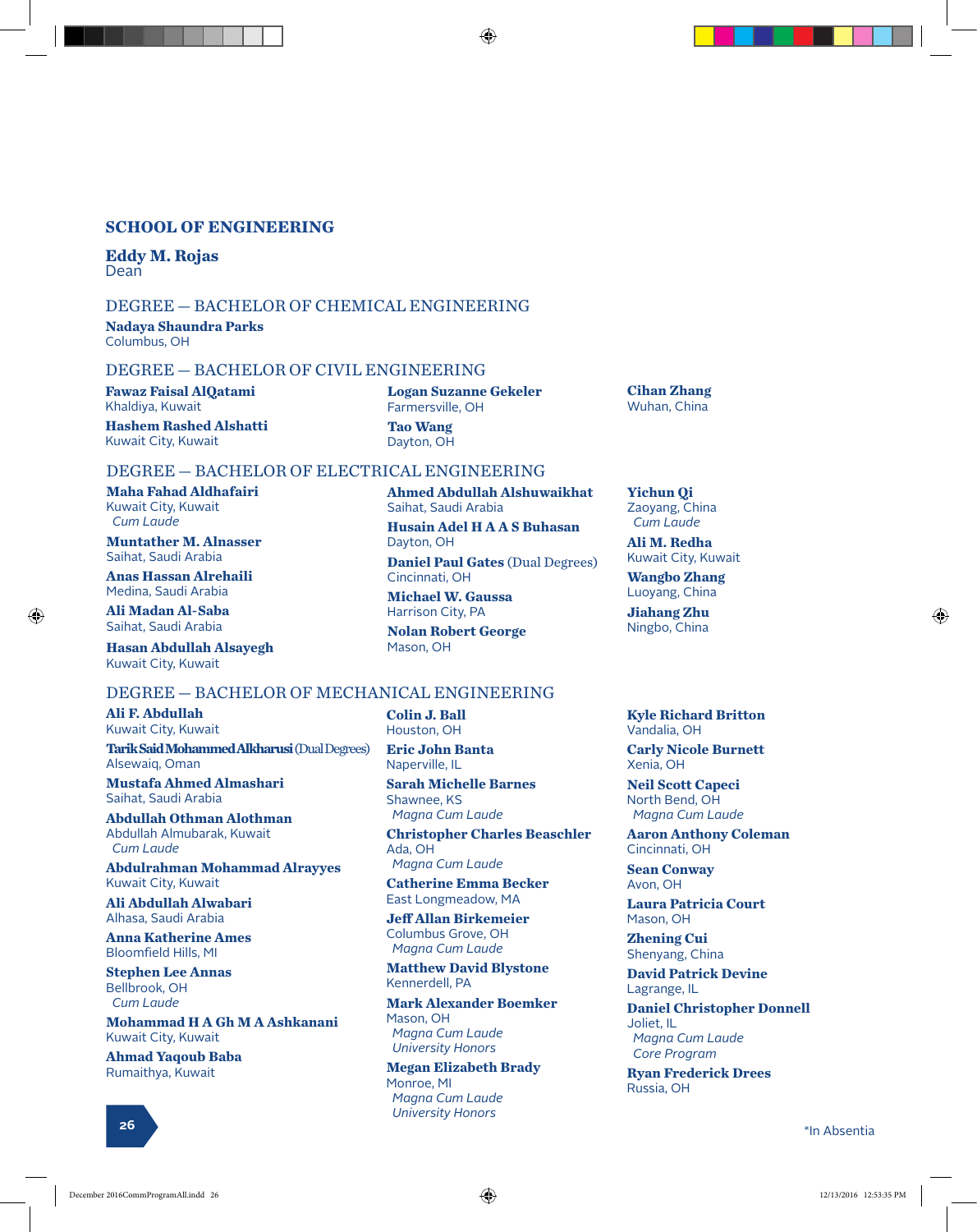**Imabin Kelvin Ekpelu** Florissant, MO

**Austin Michael Fischer** Minster, OH  *Summa Cum Laude University Honors*

**Connor Paul Fridline** Grand Blanc, MI

**Nasser Munshi Ghanim** Saihat, Saudi Arabia

**Steven Blake Goodman** Loveland, OH  *Cum Laude*

**Ryan Robert Green** Wildwood, MO

**Kyle Marshall Grosjean** Avon Lake, OH  *Magna Cum Laude*

**Trevor Jon Havrilka** Saint Louis, MO

**Cameron Joseph Hicks** Sharonville, OH

**Lindzi Taylor Hoersten** Delphos, OH  *Magna Cum Laude*

⊕

**Christopher Dylan Thomas Janney** Eaton, OH

**Chase Ryan Jenkinson** Greenville, OH

**Zachary Wayne Johnson** Hudson, OH  *Magna Cum Laude Commissioned in the United States Army*

**Matthew Tyler Kern** Centerville, OH  *Commissioned in the United States Army*

**Bryan Nathaniel Kinch** Hamilton, OH  *Cum Laude*

**Kyle Joseph Klausing** Delphos, OH

**Kimberly Ann Kollsmith** Cincinnati, OH  *Summa Cum Laude*

**Christopher Anthony Kramer**  Roswell, GA

**Elijah Clay Kuska** Pittsburgh, PA  *Cum Laude University Honors with Distinction*

**Daniel Gary Lato** Waukesha, WI

**<sup>27</sup>** \*In Absentia

**Philip Matthew Leisring** Cincinnati, OH

**Matthew Thomas Lickenbrock** Webster Groves, MO

**Matthew Charles Linn** Fairview Park, OH

**Joshua Andrew Loeffelholz** Kettering, OH

**Anthony Joseph Lofredo** Chatham, NJ  *Cum Laude*

**Drew Austin Madison** Dayton, OH

**Anthony Carl Maiorano** Clayton, OH  *Magna Cum Laude University Honors*

**Devon Christopher McGibbeny** Toledo, OH

**Matthew Aaron Mertens** Orland Park, IL

**Joshua Michael Miller** Delphos, OH  *Cum Laude* \*

**Jacob Thomas Milne** Hamilton, OH

**Mahdi Hussain Mohammad** Kuwait City, Kuwait

**Kevin Robert Mott** Strongsville, OH

**Blake Matthew Muehlstein** Hurst, TX  *Marianist Leadership Scholar* 

**Daniel Steven Muller** Lynbrook, NY

**Tererai Mushangwe** Harare, Zimbabwe

**Travis Keegan Nartker** Bellbrook, OH  *Commissioned in the United States Army*

**Ryan Francis Packer** Gurnee, IL

**Joshua Allen Parker** Saint Marys, OH  *Cum Laude*

**Benjamin Conrad Poole** Fayetteville, NY

**Jonathan Allan Prater** Xenia, OH

**Adam Joseph Puccetti** Pittsburgh, PA  *Cum Laude*

**Joseph P. Richards** Powell, OH

**Laura Mariela Rodriguez Casanova** San Juan, PR

**Karl John Roggenkamp** Georgetown, KY

**Brittanie M. Rooths** Englewood, OH

**Alexander John Rumpler** Fairfield, OH

**Daniel Thomas Sager** Naperville, IL

**Charles Stephen Schaefer** Dayton, OH

**Taylor Marie Schemmel Schmitmeyer** New Bremen, OH  *Magna Cum Laude University Honors with Distinction*

**Sophie Elizabeth Seel** Allison Park, PA  *Magna Cum Laude*

**Mary Joanne Shallahamer** Cuyahoga Falls, OH

**Luke Patrick Siko** Avon Lake, OH

**Casey Daniel Smith** Dover, OH

**Matthew Joseph Smolik** Dublin, OH  *Cum Laude*

**William Earl Sodd** Mentor, OH  *Magna Cum Laude*

**Kevin Henry Spisak** Aurora, OH

**Grace Elizabeth Stannard** Springfield, IL

**Simon Nikolaus Stone** Winona Lake, IN

**Daniel Joseph Striebich** Dayton, OH  *Cum Laude*

**Derek Richard Strominger** Cincinnati, OH

**Hanxin Sun** Beijing, China  *Magna Cum Laude*

**Isaiah Thomas Sydnor** Brookfield, WI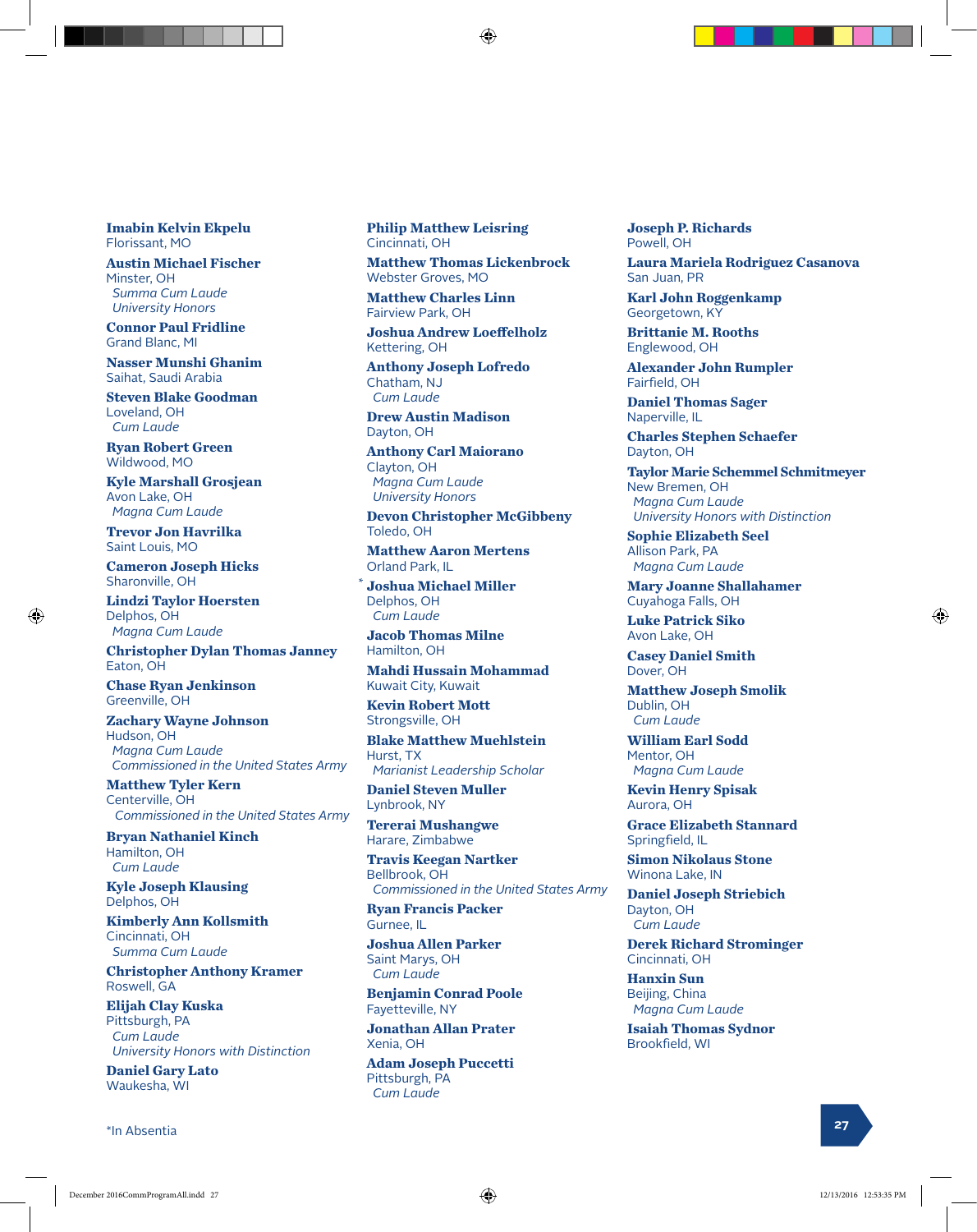**Tyler John Tepe** Cincinnati, OH

**Greeta Jose Thaikattil** Sheffield Village, OH

**Kyle Joseph Vanden Eynden** Hamilton, OH  *Magna Cum Laude University Honors*

**Michael Thomas Varney** Grayslake, IL

**Thomas Jeffrey Vogler** North Royalton, OH

**Victoria Ann Wawzyniak** Brunswick, OH

**Aaron Patrick Wear** Durham, NC **Nicholas Allen Wicher** Dayton, OH

**Daniel P. Wiese** Baden, PA **Nathaniel Stuart Wren** Elizabethtown, KY **Alexander Charles Zuboski** Cincinnati, OH

#### DEGREE — BACHELOR OF SCIENCE IN COMPUTER ENGINEERING

**Evan Chase Cooper** West Chester, OH

**Daniel Paul Gates** (Dual Degrees) Cincinnati, OH

**Brian Sebastian Kessler** Andover, MN  *Cum Laude*

**Francisco Luis Palenzuela** Longwood, FL  *Commissioned in the United States Army*

#### DEGREE — BACHELOR OF SCIENCE IN ENGINEERING TECHNOLOGY **ELECTRONIC AND COMPUTER ENGINEERING TECHNOLOGY**

**Amnah Ehr Hasan** Al-Adan, Kuwait

\*

⊕

#### **INDUSTRIAL ENGINEERING TECHNOLOGY**

**Keith Brian Abankwah** Maumee, OH

**Abdullah Mohammad Alasmari** Riyadh, Saudi Arabia

**Megan Rose Aponte** Seven Hills, OH

**William Edward Blount Jr.** Loveland, OH

**Nathaniel Lowe DeCamp** Wheelersburg, OH  *Summa Cum Laude Commissioned in the United States Army* **Maria Cristina Fehder** Louisville, KY

**David A. Gossom II** Houston, TX

**Timothy William Hennessy** Palos Park, IL

**Jeremy Chris Hoppe** Dayton, OH

**Emily Rose McDonald** Kings Park, NY

**Linda Marie Moodie** Miamisburg, OH

#### **MECHANICAL ENGINEERING TECHNOLOGY**

**Sultan Badah Alajmi** Alqurain, Kuwait

**Hassan Hussain Alhashim** (Dual Degrees) **Marc S. Ferere** Riyadh, Saudi Arabia

**Ghanem Essa Aljabri** Medina, Saudi Arabia

**Muhammad Abdulaziz Alotaish** Dammam, Saudi Arabia

**Abdulaziz Saad H. Alqahtani** Dhahran, Saudi Arabia

**Abdulhadi Mesfer A. Alqahtani** Khamis Mushait, Saudi Arabia

**Naif Saad Alqahtani** Jubail, Saudi Arabia

Nassau, Bahamas

**Reid Daniel Fuente** Waukegan, IL

**Andrew F. Groh** Fairfield, OH

**Jesse Lee Hester** Vandalia, OH

**Casey Joseph Horrigan** Medina, OH  *Cum Laude*

**Paige Elizabeth Pretti**

**Abigail Marie Vescuso**

**Emily Nichole Walls**

**William Joseph Schwarze**

Indianapolis, IN

**Ryan Bergin Shea**

Ladue, MO

Copley, OH

Willoughby, OH

Fairborn, OH

**Kevin Michael Maguire** Beavercreek, OH

**Patrick Gus Nuzzolese** Port Washington, NY

**Noah M. Roberts** Dayton, OH

**Clayton Michael Sanchez** Centerburg, OH

**Ryan Joseph Sullivan** Loveland, OH

**Garrett Alan Wolking** Dayton, OH  *Commissioned in the United States Army*

#### \*In Absentia **<sup>28</sup>**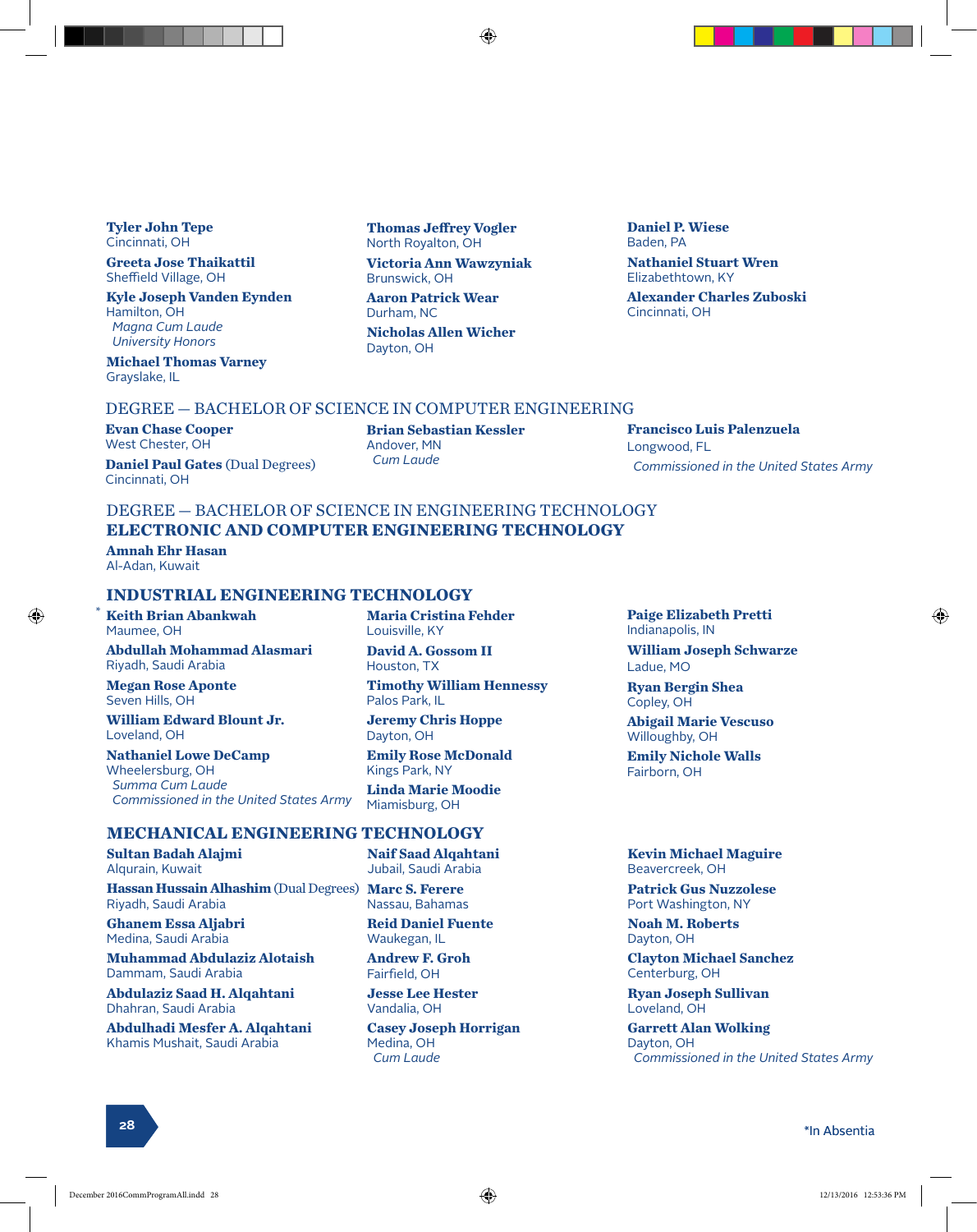## **CORE PROGRAM**

Awarded to selected students for having successfully completed an integrated academic curriculum program in religious studies, philosophy, English, history and the social sciences.

**Daniel Christopher Donnell**  Mechanical Engineering

**Emily Christine Mueller** Marketing

#### **MARIANIST LEADERSHIP SCHOLARS**

Awarded to selected students for having successfully completed a four-year service, leadership and faith program inspired by the Marianist charism and mission.

#### **Blake Matthew Muehlstein**

Mechanical Engineering

#### **RIVER STEWARDS**

Awarded to selected graduating seniors for three years of voluntary interdisciplinary river stewardship and civic engagement throughout the Dayton region.

**Matthew Thomas Lickenbrock**

**Brian Sebastian Kessler** Computer Engineering

**UNIVERSITY HONORS**

Awarded to selected students for having successfully completed a series of special honors seminars and an honors thesis.

**Mark Alexander Boemker** Mechanical Engineering

**Megan Elizabeth Brady** Mechanical Engineering

**Tayler Rae Covers** Accounting

**Alison Renee Cozad** Political Science

**Elijah Clay Kuska**

**Austin Michael Fischer** Mechanical Engineering

Mechanical Engineering

**Kathryn Faye Fox** Biology

**Caleb Andrew Holtzmann** Exercise Physiology

**Anthony Carl Maiorano** Mechanical Engineering

**Daniel Joseph Striebich** Mechanical Engineering

**Alyssa Marie Manzione** Pre-Physical Therapy

**Kyle Joseph Vanden Eynden** Mechanical Engineering

#### **UNIVERSITY HONORS WITH DISTINCTION**

Mechanical Engineering

**Taylor Marie Schemmel Schmitmeyer** Mechanical Engineering

#### **MULTIPLE DEGREES**

#### **Hassan Hussain Alhashim**

Bachelor of Science in Engineering Technology/Mechanical Engineering **Technology** Master of Science in Engineering Management/Engineering Management

**Tarik Said Mohammed Alkharusi**

Bachelor of Mechanical Engineering/ Mechanical Engineering Master of Science in Renewable and Clean Energy/Renewable and Clean Energy

#### **Daniel Paul Gates**

Bachelor of Electrical Engineering/ Electrical Engineering Bachelor of Science in Computer Engineering/Computer Engineering

**Christian Joseph Harmon** Bachelor of Science in Business Administration/Accounting Bachelor of Science in Education/ Sport Management

**Maeve Aine Meier**

Bachelor of Arts/Art History Bachelor of Science/Chemistry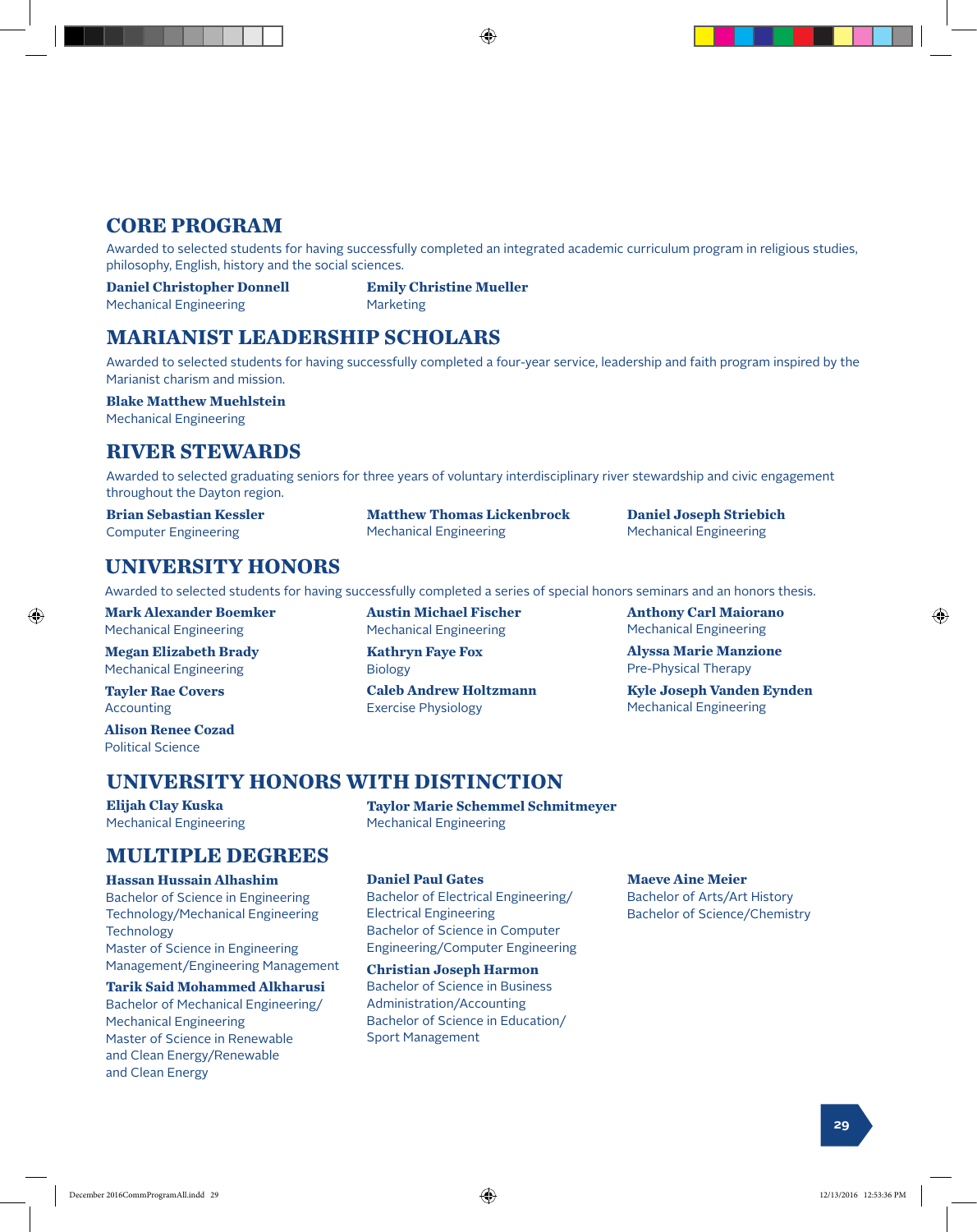#### **MULTIPLE MAJORS**

**Zhichao Cai** Accounting/Finance

**Brandon Tyler Cook** Premedicine/Psychology

**Katie Lynn Klima** Management Information Systems/ Operations and Supply Management

**Hongzhi Liu** Finance/Accounting

**Wentao Liu** Finance/Accounting

⊕

**Thaddeus John Masthay** English/Women's and Gender Studies **Kyle F. Mooney** Accounting/Business Economics

**Thomas Julius Morand** Accounting/Finance

**Morgan Lee Neu** International Business/Marketing

**Xuanxi Pang** International Business/Finance

**Arthur Harrison Siwecki** Physics/Computer Science

**Melinda Elizabeth Stalter** Premedicine/Psychology

**Weijian Wu** Accounting/Finance

**He Yang** Finance/International Business

**Zehua Ye** Finance/Accounting

**Xiaotian Zhang** Marketing/International Business/ Finance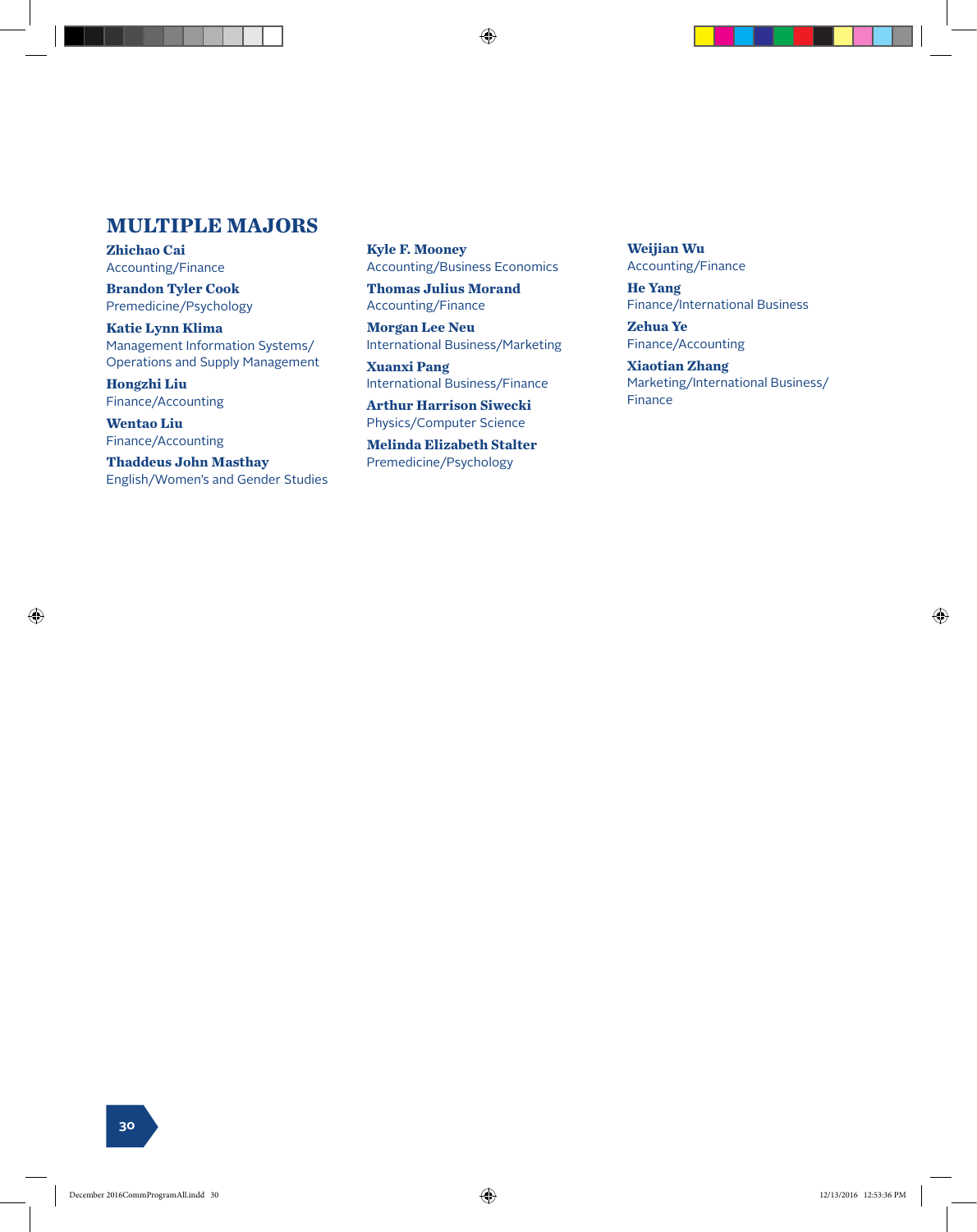#### **COMMISSIONED IN THE UNITED STATES ARMED SERVICES**

These students have successfully completed a precommissioning curriculum consisting of American military history, computer literacy, oral and written communication, and military science or aerospace studies, in addition to their undergraduate degree requirements. They have also completed leadership training and field training exercises, physical fitness requirements, one social event per year, and a month of field training in the summer. Congratulations to these officers of the United States armed services.

⊕

#### **COMMISSIONED IN THE UNITED STATES ARMY**

**Nathaniel Lowe DeCamp** Industrial Engineering Technology

**Shelley Rebecca Huth** Graphic Design

**Zachary Wayne Johnson** Mechanical Engineering

**Matthew Tyler Kern** Mechanical Engineering

⊕

**Megan Marie MacKinnon** Exercise Physiology

**Travis Keegan Nartker** Mechanical Engineering

**Francisco Luis Palenzuela** Computer Engineering

**Caitlin Anne Prestel Dietetics** 

**Katherine Ann Schlather** Exercise Physiology

**Peter Jerome Wallace** Operations and Supply Management

**Garrett Alan Wolking** Mechanical Engineering Technology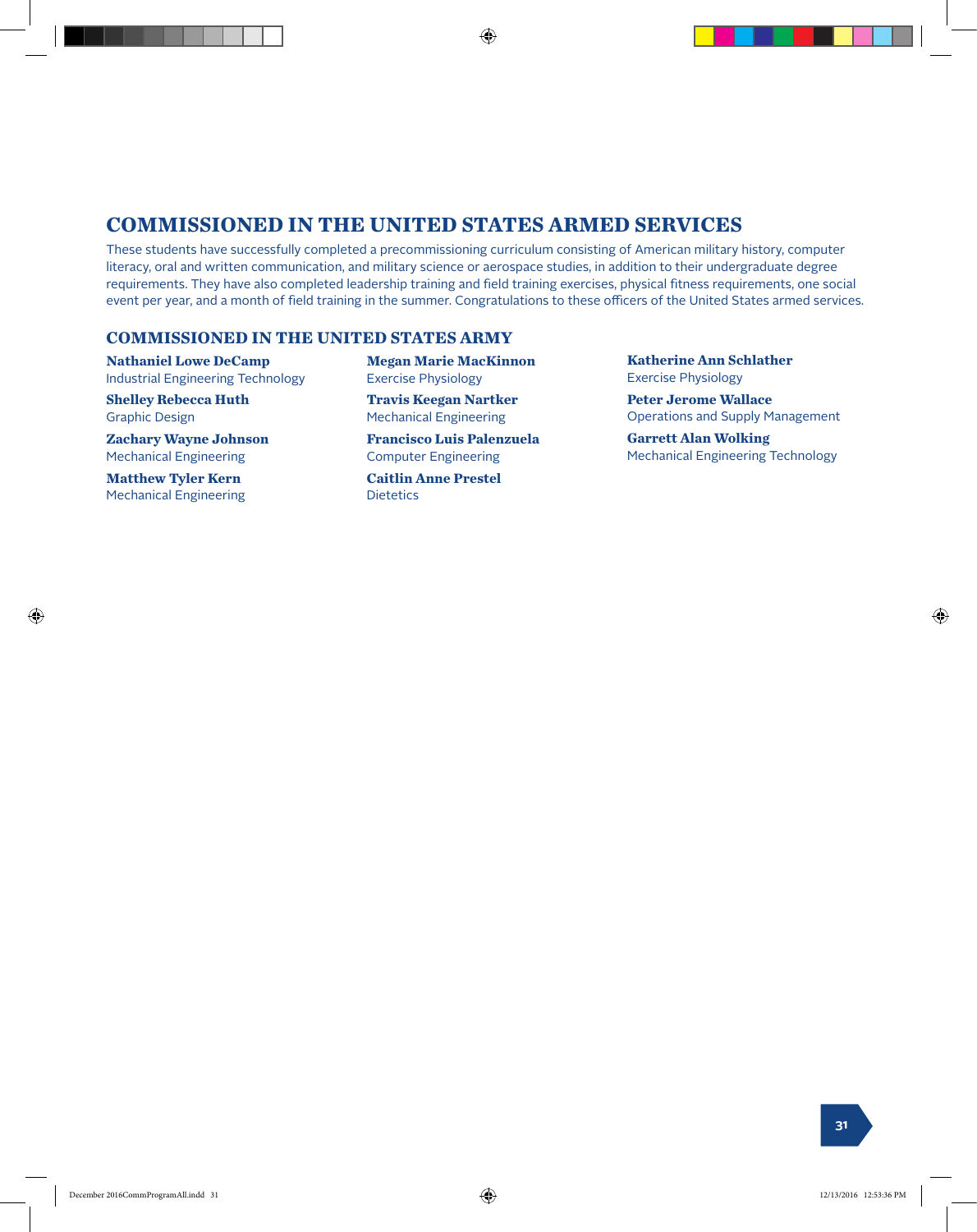# **DEGREES CONFERRED ON AUGUST 8, 2016**

 $\bigoplus$ 

#### **DOCTORAL DEGREES**

| <b>COLLEGE OF ARTS AND SCIENCES</b>                                                                        |                                    |                             |  |
|------------------------------------------------------------------------------------------------------------|------------------------------------|-----------------------------|--|
| DEGREE - DOCTOR OF PHILOSOPHY IN BIOLOGY<br><b>Indrayani Waghmare</b>                                      |                                    |                             |  |
| DEGREE - DOCTOR OF PHILOSOPHY IN THEOLOGY<br><b>Matthew D. Archer</b>                                      | <b>Joshua Ray Brown</b>            |                             |  |
| <b>SCHOOL OF EDUCATION</b>                                                                                 |                                    |                             |  |
| DEGREE - DOCTOR OF PHYSICAL THERAPY<br><b>Keith No Lamping</b>                                             |                                    |                             |  |
| <b>SCHOOL OF ENGINEERING</b>                                                                               |                                    |                             |  |
| DEGREE - DOCTOR OF PHILOSOPHY IN ENGINEERING<br><b>AEROSPACE ENGINEERING</b><br><b>Sidaard Gunasekaran</b> |                                    |                             |  |
| <b>ELECTRICAL ENGINEERING</b><br><b>Muhannad S. Almutiry</b>                                               | <b>Fathi Husain Alhadi Mohamed</b> | <b>Hailing Yue</b>          |  |
| <b>MECHANICAL ENGINEERING</b><br><b>Mishal Barki Alsehli</b><br><b>Senia Smoot Reinert</b>                 | <b>Renee Lynn Sample</b>           | <b>Ahmed Gidado Tukur</b>   |  |
| <b>GRADUATE AND SPECIALIST DEGREES</b>                                                                     |                                    |                             |  |
| <b>COLLEGE OF ARTS AND SCIENCES</b>                                                                        |                                    |                             |  |
| DEGREE - MASTER OF ARTS<br><b>CLINICAL PSYCHOLOGY</b><br><b>Sally M. Askar</b>                             | <b>Thomas N. Ballas</b>            |                             |  |
| <b>COMMUNICATION</b>                                                                                       |                                    |                             |  |
| <b>Laura Ellen Ingle</b>                                                                                   |                                    |                             |  |
| <b>ENGLISH</b>                                                                                             |                                    |                             |  |
| <b>Hammad Juwaybir Alanazi</b><br><b>Hind Mudhhi Alanazi</b>                                               | <b>Abrar Hussein Al-Daihani</b>    | <b>Fatimah Ali Shubaili</b> |  |

 $\bigoplus$ 

 $\bigoplus$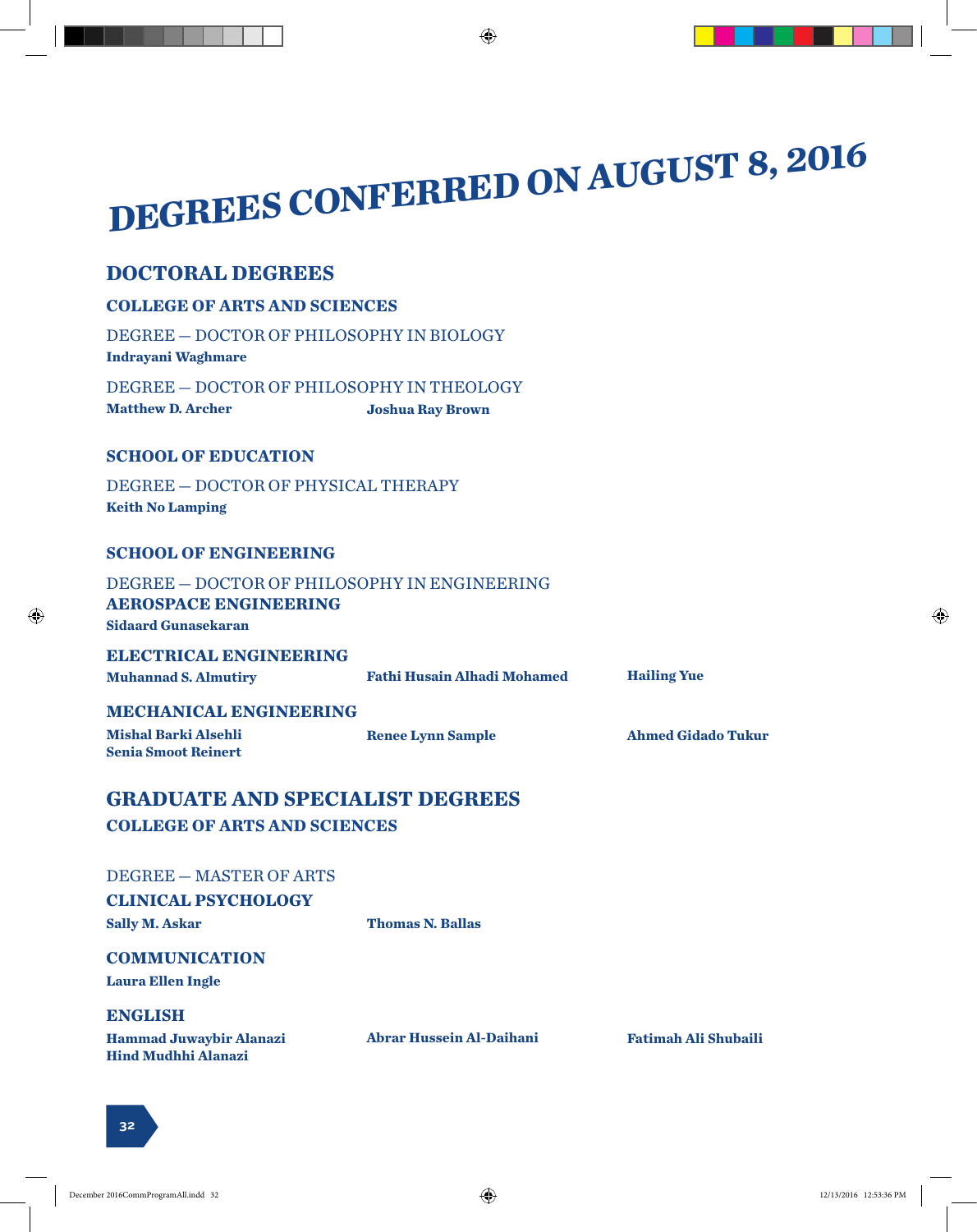*AUGUST GRADUATES*

#### **INTERDISCIPLINARY STUDIES**

**Rachel A. Bernardo Adrianne C. Lewis**

⊕

#### **PASTORAL MINISTRY**

**Andrew Paul Larochelle**

#### **PSYCHOLOGY**

**Christine Kershaw**

#### **THEOLOGICAL STUDIES**

**Hazel Victoria Franco Trevor James Gundlach** **Matthew Peter Hess James R. Joseph**

**Alexander D. Long Michael Anthony Romero**

#### DEGREE — MASTER OF COMPUTER SCIENCE

**Ashwini Krishna Murthy**

DEGREE — MASTER OF FINANCIAL MATHEMATICS **Alaa Fahad Alharbi**

#### DEGREE — MASTER OF MATHEMATICS EDUCATION

**Dominic T. Masotti Jordan Dawn Orr**

DEGREE — MASTER OF SCIENCE IN APPLIED MATHEMATICS **Ieman Abdulrhman Algowal Meshail Medhhi Alharbi**

#### **SCHOOL OF BUSINESS ADMINISTRATION**

#### DEGREES — BACHELOR OF SCIENCE IN BUSINESS ADMINISTRATION AND MASTER OF BUSINESS ADMINISTRATION

#### **Andrew William Argo Matthew Stephen Potter Christina Joanne Rose**

#### DEGREE — MASTER OF BUSINESS ADMINISTRATION

**Roberto Federico Acevedo Daniel M. Bade Joshua Michael Benson Joseph M. Blume Sara Nicole Boehly William Beveridge Borst Jeremy M. Bucher Daniel Lee Cremeans Kevin James Doheny**

**Rachael M. Ferguson Brian Lee Frank Hope O. Fuller Benjamin Wade Goulart Allyson Jennifer Haidet Samantha Jo McKee Nicholas Joseph Messina Tyler L. Mikolajewski Grace Catherine NeCastro**

#### **Taylor A. Nocera James Robert Ott Jay Il Park Robert A. Poteat Patrick J. Rogers Matthew Joseph Steinbrunner Rebecca Hope Tinch Dominic M. Valentino James Francis Vogel**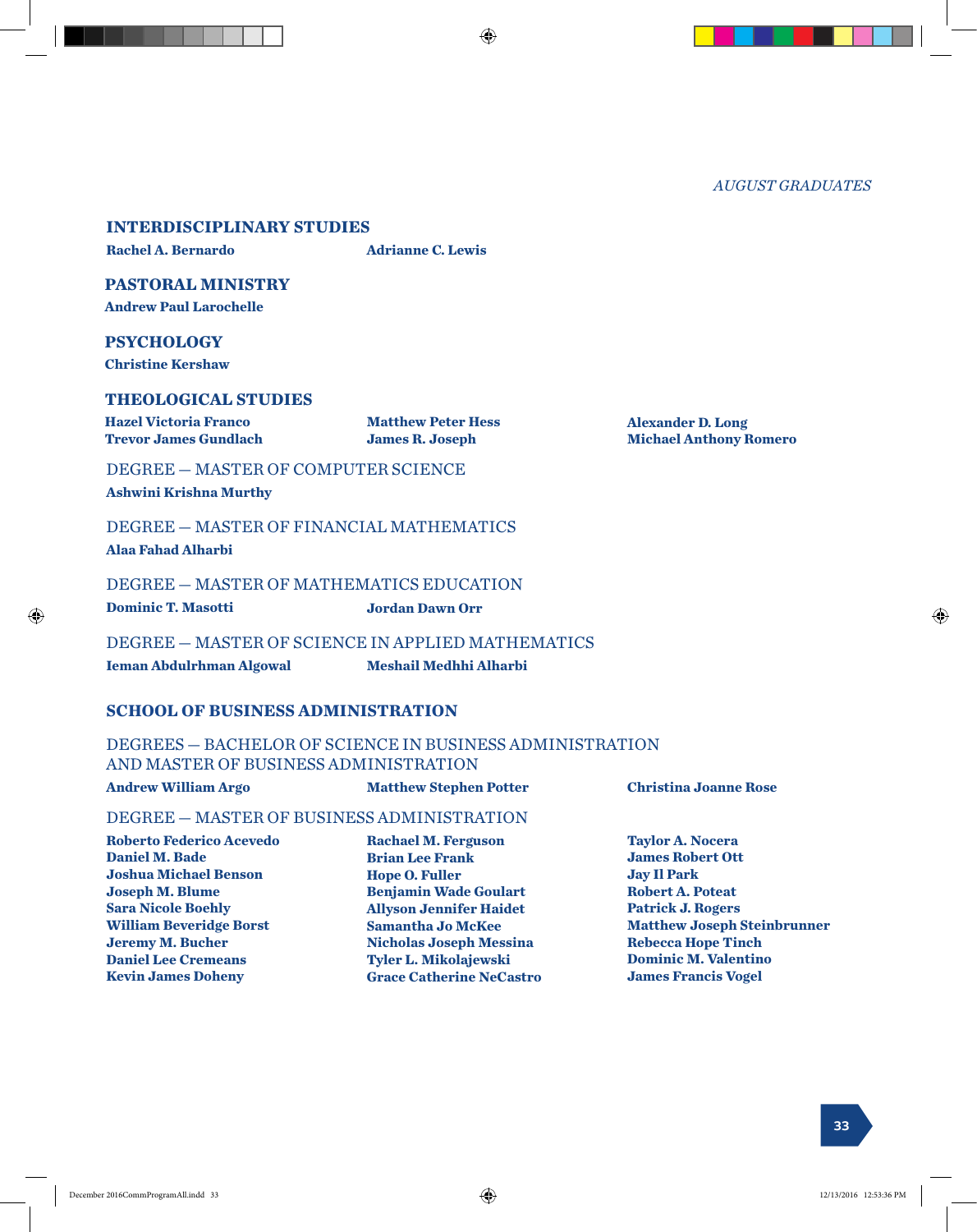**Lisa Briana Lopez Melodie Anne Metze**

#### *AUGUST GRADUATES*

#### **SCHOOL OF EDUCATION AND HEALTH SCIENCES**

#### DEGREE — EDUCATIONAL SPECIALIST

**Lesley Tanya Beigel Kemba N. Hubbard**

**Melissa Dawn Welch**

#### DEGREE — MASTER OF SCIENCE IN EDUCATION

**Majidah Nahi Alanazi Wasayf F. Alanazi Fatima Aldajani Ashwq Motep Alenazi Nihad Maneaa Alogail Wala Khalil Alsulaimani Asia Leilani Ameigh Jessica Askren Laura Amber Austerman Adrian Ricardo Bernard Bryon G. Borgelt Luke Boucher Darryl Benedict Bravo Chin Yi Chen Brittany Lee Collins Melissa Sindy Darmanie Stephen Rachel Renee' Dearden Molly Marie Depew Allison Leigh Donisi Brian Matthew Drake Rachel A. Dues Ashley Lynne Ensign Megan E. Fagan**

**Beverley Nichoele Findley Emily Rose Fragapane Nathaniel Robert Fridley Andrew Murty Genco Elizabeth A. Golonka Nicole Anne Guzman William Keith Hamilton Lauren Grace Hansel Daniel Joseph Hickman Wanda Marie Jaraczewski Jasmine Dominique Johnson-Hayes Mary R. Foster Kincaid Johanna Beth Lantz Katrina Olimpia Aguenza Lazarte Anne Gallagher Loftin Ross Heisman Lunsford Regina Catherine-Ann Mauck Bryan Nelson Mayhew Keisha Anyka McEachnie Sarah Elaine Mescher Heather Marie Mills Natalie Irene Mitchell**

**Jerry Douglas Montavon II Drew Tyler Montgomery Casey Elaine Munn Timothy J. Neary Nicole Renee Phillips Noelia Lynne Polanco Amanda Noelle Prater Kevin Patrick Rawlings Anne Margaret Robinson Mandy Lynn Roseberry Natara Susanne Schlarman Anne Marie Schwieterman Kendra Kang Sickinger Trudo Megan María Stasiak Sara Elizabeth Stovall Erik Allan Strope Nicole M. Susdorf Wayne Keith Thomas Robert S. Townsend, Jr. Carissa Kyomi Wong Amanda Nicole Woodall Fei Yu**

#### **SCHOOL OF ENGINEERING**

#### DEGREE — MASTER OF SCIENCE IN AEROSPACE ENGINEERING

**Benjamin J. Hagen**

⊕

#### DEGREE — MASTER OF SCIENCE IN CHEMICAL ENGINEERING

| <b>Faith Anne Carver</b>   | <b>Abubakr Y. Salim</b> | <b>Yujiao Wang</b>         |
|----------------------------|-------------------------|----------------------------|
| <b>Rachel M. Krabacher</b> | <b>Kui Wang</b>         | <b>Nawrs Sultan Zhmoul</b> |
| <b>Zhonghao Liu</b>        |                         |                            |

#### DEGREE — MASTER OF SCIENCE IN CIVIL ENGINEERING

**Thaar Saad Alqahtani Tofieg Mohamed Mazg Iván Armando Rodríguez Del Rio**

#### DEGREE — MASTER OF SCIENCE IN ELECTRICAL ENGINEERING

**Tyler Wayne Bixel Rajesh Khanna Bolloju Salaheddeen Guima Bugoffa Suman Krishna Chaparala Manawaduge Supun Samudika De Silva** **Ashish Gogia Don Lahiru Nirmal Manikka Hettiarachchi Akash Kota Arjun Krishnappa**

**Junfei Li Satya Parthiva Sri Sumanam Nickolas John Vallo Santhoshini Rekha Valusa**

**34**

♠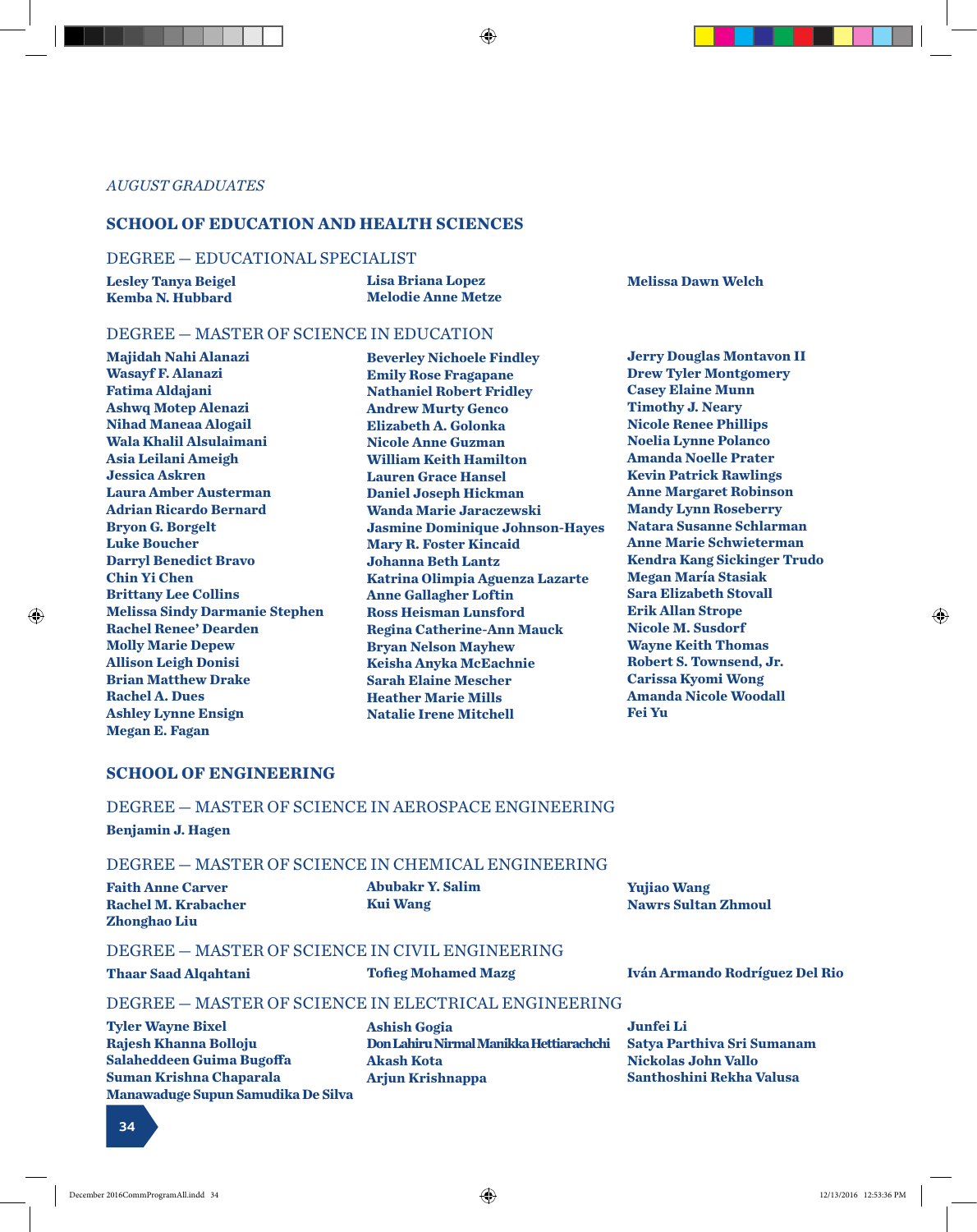*AUGUST GRADUATES*

#### DEGREE — MASTER OF SCIENCE IN ENGINEERING

**Mark Alan Gregory**

#### DEGREE — MASTER OF SCIENCE IN ENGINEERING MANAGEMENT

**Mariana E. Aboujaoude Abdullah Saeed Alahmari Mohammad Ali Albloushi Stephen Cordell Brunton Patrick Richard Dole**

**Peter Andrew Hendricks Pranathi Kandala Christopher Allen Kurz David Anthony McLellan**

⊕

**Kevin A. Monnett Christopher Penick Noor Waheed Shisha Jonathan David Taylor**

#### DEGREE — MASTER OF SCIENCE IN MANAGEMENT SCIENCE

**Fatemah Ahmed Alzenadi Rami Hussain Hafiz Joshua Blaine Kemplin**

**Feng Ding**

**John Tam Nguyen Olivia Rae Tunney**

#### DEGREE — MASTER OF SCIENCE IN MATERIALS ENGINEERING

**Sorrie Ceesay Lu Chen**

**Peter A. Langan**

#### DEGREE — MASTER OF SCIENCE IN MECHANICAL ENGINEERING

**Mamatha Gupta Ainapuram Walid Saeed Alghamdi Abdulaziz Naser Alotaibi Manjhunath Maniysundar Ayyampudur** **Alexander Thomas Fletcher David Alan Hunt Ian Paul Leong**

**Rachana Rao Mallyala Kyle Daniel Shimmin Yacouba Yeye**

#### DEGREE — MASTER OF SCIENCE IN RENEWABLE AND CLEAN ENERGY

**Thomas Ira Landis Adam John Smetters** **Taylor A. Steinbaugh Kathleen Rose Sturtevant** **Jared Lee Svagera**

#### **UNDERGRADUATE DEGREES**

#### **COLLEGE OF ARTS AND SCIENCES**

DEGREE — BACHELOR OF ARTS

#### **COMMUNICATION**

**Samual Lee Brunner Charles Hunt Lucas**

**Sarah Catherine Schneider Ziru Zhao**

**CRIMINAL JUSTICE STUDIES Devin Marie Shook**

**ENGLISH**

**Yixian Tan**

#### **HUMAN RIGHTS STUDIES**

**Kevin Mulvihill Loftus**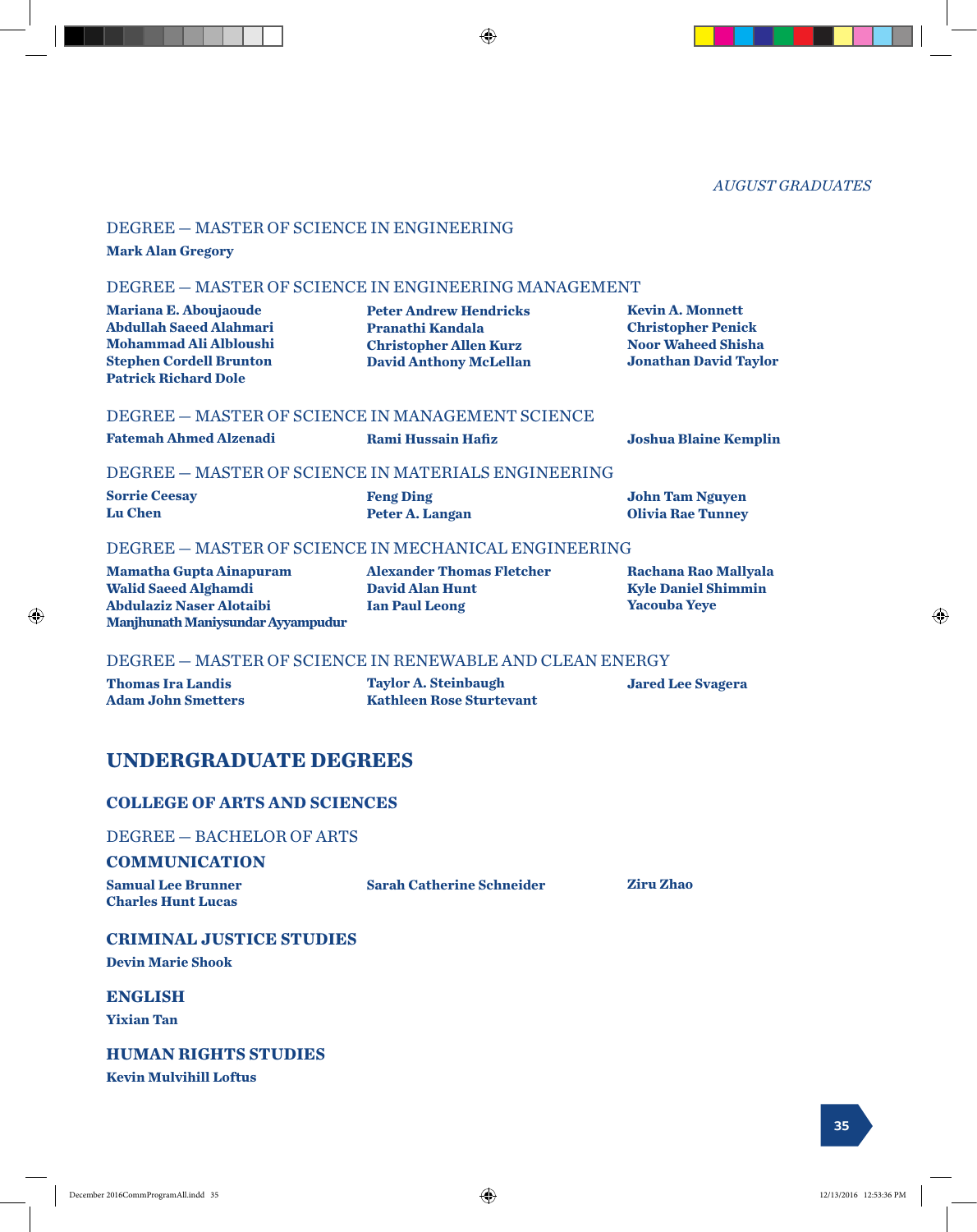$\bigoplus$ 

#### *AUGUST GRADUATES*

| <b>INTERNATIONAL STUDIES</b><br><b>Mackenzie Anne Fitzpatrick</b>                                         | <b>Hallie Therese Pruchinski</b>                                               |                                                                              |
|-----------------------------------------------------------------------------------------------------------|--------------------------------------------------------------------------------|------------------------------------------------------------------------------|
| <b>PHILOSOPHY</b><br><b>Pitrus Ekka</b><br><b>Anup Khoya</b><br><b>Sanjay Kujur</b><br><b>Nabin Lugun</b> | <b>Showraiah Ravulapalli</b><br><b>Bineet Tirkey</b><br><b>Shashi Tirkey</b>   | <b>Velangini Vara Prasad T</b><br><b>Albert Xalxo</b><br><b>Kashmir Xess</b> |
| <b>POLITICAL SCIENCE</b><br><b>Brian E. Brentley</b>                                                      | <b>Michael Francis Hennessy V</b>                                              | <b>Andrew Joseph Vollmer</b>                                                 |
| <b>PSYCHOLOGY</b><br><b>Christina Ann Edwards</b>                                                         | <b>Meaghan Frances Gilroy</b>                                                  | <b>Dana Marie Kravitz</b>                                                    |
| <b>SOCIOLOGY</b><br><b>Paige Elizabeth Madden</b>                                                         |                                                                                |                                                                              |
| DEGREE - BACHELOR OF FINE ARTS<br><b>FINE ARTS</b><br><b>Monica Marie Rourke</b>                          |                                                                                |                                                                              |
| <b>PHOTOGRAPHY</b><br><b>Theresa Grace Lauterbach</b>                                                     |                                                                                |                                                                              |
| DEGREE - BACHELOR OF GENERAL STUDIES                                                                      |                                                                                |                                                                              |
| <b>Kissima Bojang</b><br><b>W. Glen Forest</b><br><b>Jonathan Barton Heisey</b>                           | <b>Kyle Charles Kemp</b><br><b>Tina M. Powell</b><br><b>Elizabeth Ann Toth</b> | <b>Zachary Charles Watters</b><br><b>Katherine B. Wehkamp</b>                |
| DEGREE - BACHELOR OF MUSIC                                                                                |                                                                                |                                                                              |
| <b>MUSIC THERAPY</b>                                                                                      |                                                                                |                                                                              |
| <b>Elisha Rose Evanko</b>                                                                                 | <b>Elizabeth A. Novak</b>                                                      |                                                                              |
| DEGREE - BACHELOR OF SCIENCE<br><b>BIOCHEMISTRY</b><br><b>Cody William Behm</b>                           |                                                                                |                                                                              |
| <b>BIOLOGY</b><br><b>Bingxin Liu</b>                                                                      | <b>Mary Jennifer Osterholt</b>                                                 | <b>Chenjia Wang</b>                                                          |
| <b>COMPUTER SCIENCE</b><br><b>Christopher Matthew Weisenborn</b>                                          |                                                                                |                                                                              |

**36**

 $\bigoplus$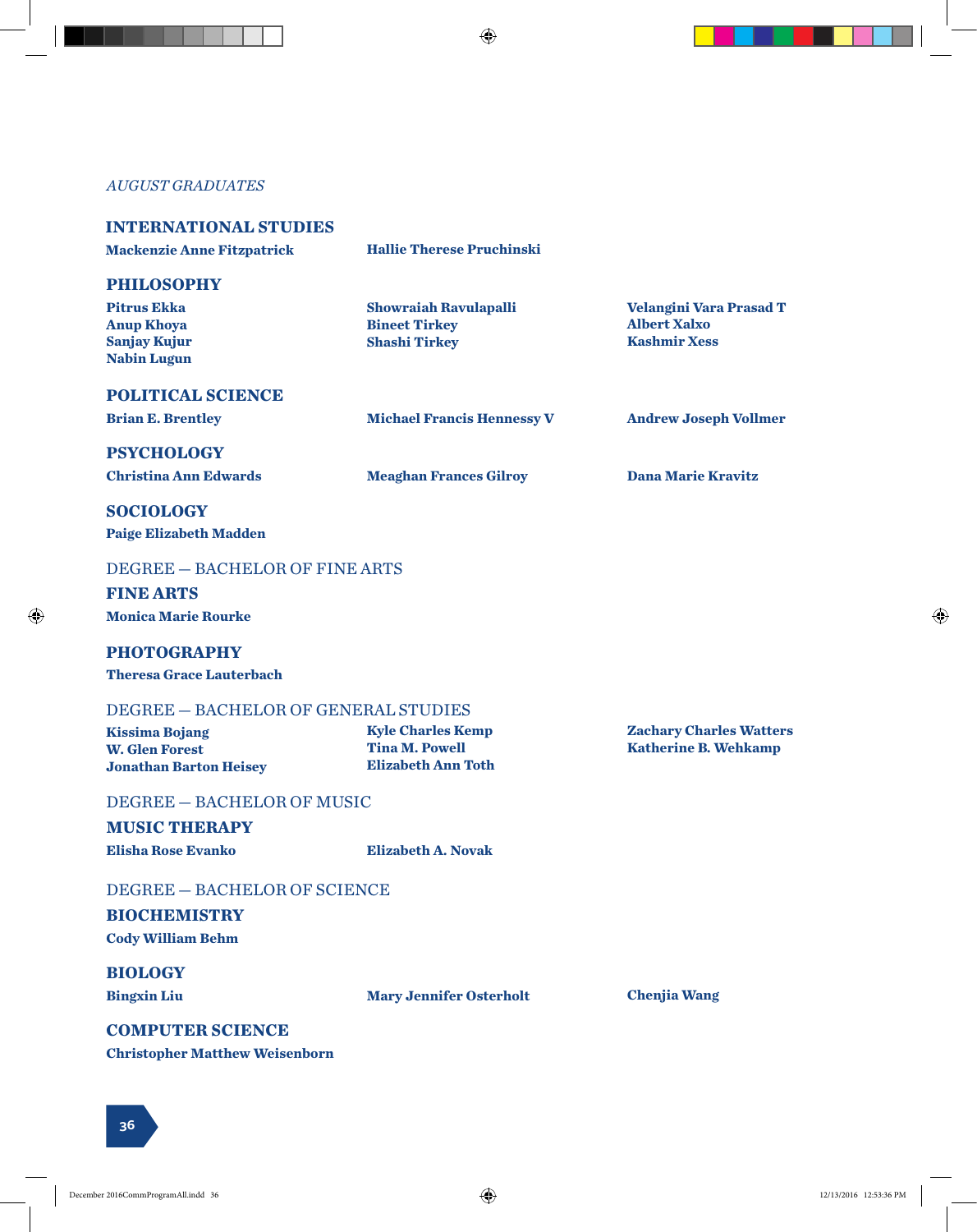*AUGUST GRADUATES*

#### **PREMEDICINE**

**Emma Layne Eisert-Wlodarczyk Andrew Michael Steele**

**PSYCHOLOGY David C. Farr**

#### **SCHOOL OF BUSINESS ADMINISTRATION**

#### DEGREE — BACHELOR OF SCIENCE IN BUSINESS ADMINISTRATION

#### **ACCOUNTING**

**Sirui Dai Mary Barbara Whittington Tian Zhou**

⊕

#### **FINANCE**

| <b>Basem Saad Alharbi</b>    | <b>Chongchong Li</b>           | <b>Michael Dennis Ryan</b> |
|------------------------------|--------------------------------|----------------------------|
| <b>Zachary Robert Beaver</b> | <b>Na Liu</b>                  | Sigi Shi                   |
| <b>Andrew Philip Gould</b>   | <b>Jeonguk Ma</b>              | <b>Qiang Wu</b>            |
| <b>Catherine Mary Hantak</b> | <b>Fouziah Samir Nasser</b>    | <b>Haoyu Ye</b>            |
| <b>Aaron Patrick Huesman</b> | <b>Collin Patrick O'Connor</b> | <b>Shuai Yu</b>            |
| <b>Kyle Thomas Janowicz</b>  |                                |                            |

#### **INTERNATIONAL BUSINESS**

**Brian Joseph Craighead**

#### **INTERNATIONAL BUSINESS MANAGEMENT**

**Carlie Morgan Bodart Liang Ming**

#### **MANAGEMENT INFORMATION SYSTEMS**

**Patrick Alexander Gregory**

#### **MARKETING**

**Philip A. DeBoer Ian Patrick Dolan Michael J. Healy**

**Kristin Alexis Kelley Michael Ryan Schroeder Michael John Sebastian**

**Lu Wang Thomas Stephen Zitko**

#### **OPERATIONS AND SUPPLY MANAGEMENT**

**Robert Tyler Ress**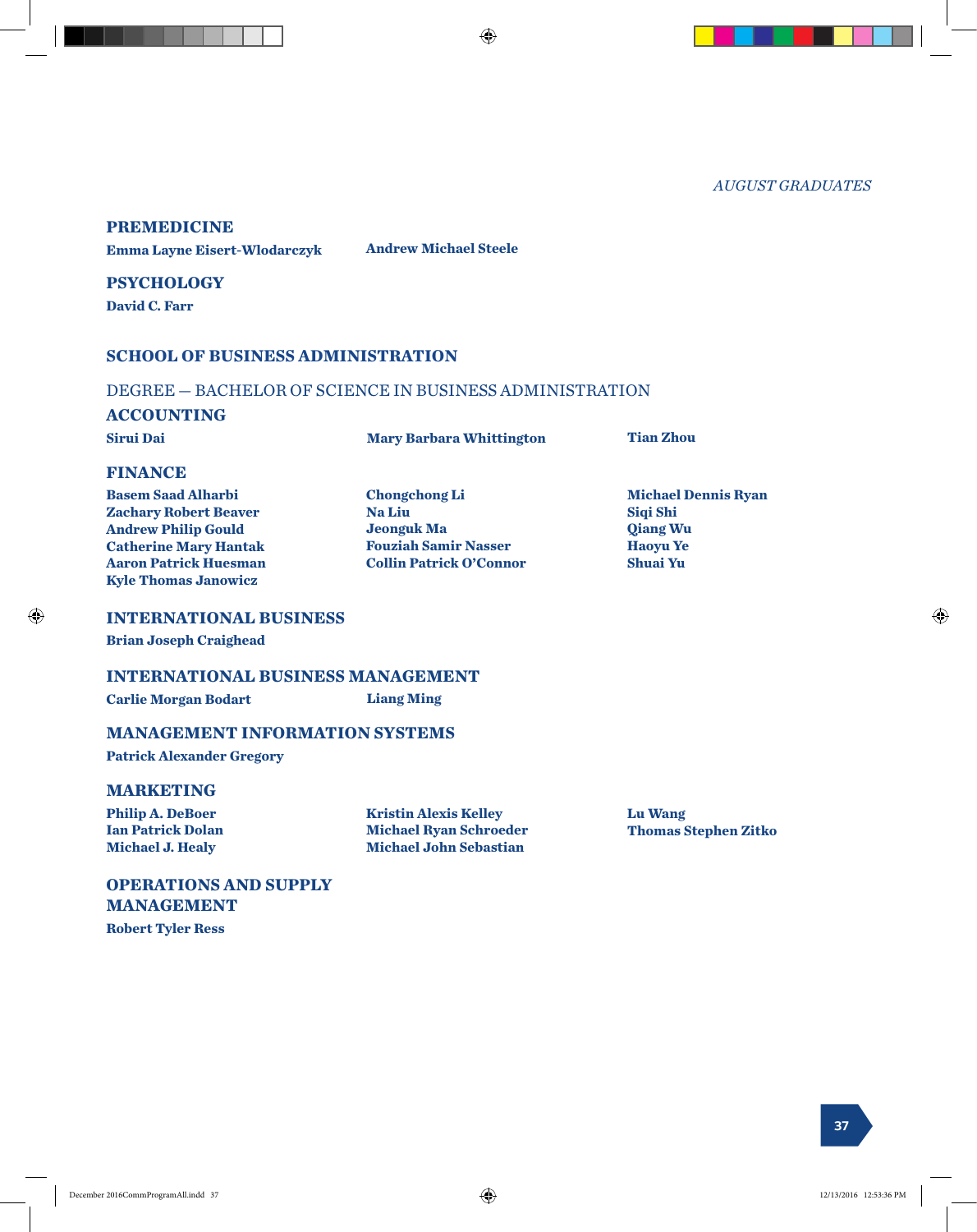#### *AUGUST GRADUATES*

#### **SCHOOL OF EDUCATION AND HEALTH SCIENCES**

#### DEGREE — BACHELOR OF SCIENCE IN EDUCATION

#### **ADOLESCENCE TO YOUNG ADULT EDUCATION**

**Daniel Patrick Durkin Christin Marie Martins Stephen John Moore**

#### **DIETETICS**

**Elizabeth Beil Emily E. Callen** **Erica L. Meyer Grace Gavin Sinopoli**

**Nicole Jaclyn Waters**

**Shannon Ainsley Stewart**

#### **EARLY CHILDHOOD EDUCATION**

**Christine Kathryn Harvey**

#### **EARLY CHILDHOOD LEADERSHIP AND ADVOCACY**

**Jennifer A. Frazier**

⊕

#### **EDUCATION AND ALLIED STUDIES**

**Beverly Auston Dines Megan Kathryn Osterholt**

#### **EXERCISE SCIENCE**

**Philip D. Browne Ashley Elizabeth Campbell** **Emily Claire Guindon Jourdan Judith Lyons**

#### **MIDDLE CHILDHOOD EDUCATION**

**Connor Jerome Higgins**

#### **PRE-PHYSICAL THERAPY**

**Emma Rose Fiorita**

#### **SPORT MANAGEMENT**

**Robbie L. Cooper Patrick Michael Dwyer Noelle E. Hecht Douglas Anthony Herzog**

**Robert Joseph Jagielski III Alexander Albrecht Kellison Brandon Kyle Lee-Hyde David Albert Senko**

**Halle Grace Specht Nicholas Michael Weybright Ryan Henry Wilker**

**38**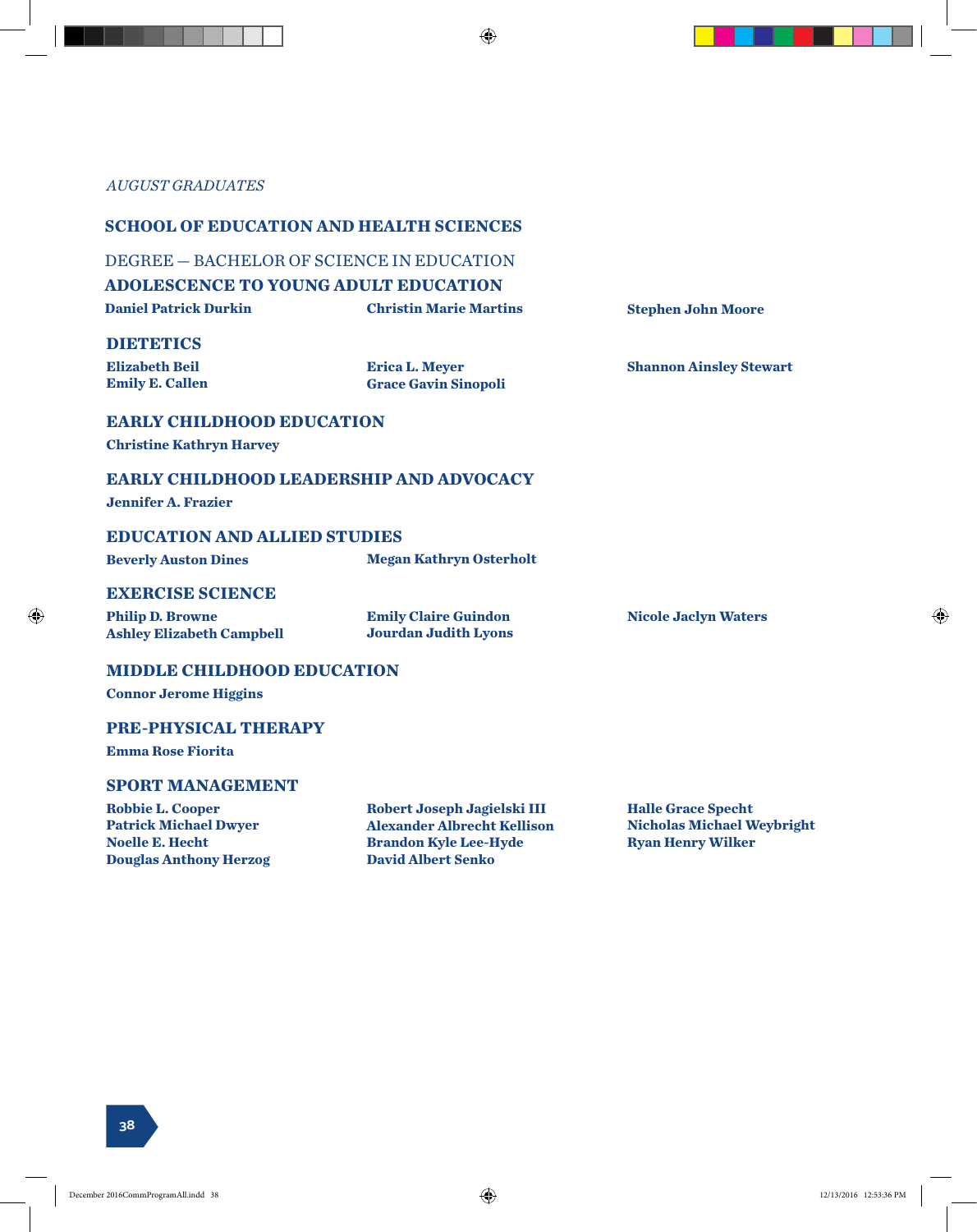#### *AUGUST GRADUATES*

⊕

#### **SCHOOL OF ENGINEERING**

#### DEGREE — BACHELOR OF CHEMICAL ENGINEERING

| <b>Mohammed Ziyad Abueida</b><br>Abdulmohsen Mohammed A. Alotaibi Nicholas Charles Murray | Abdulrahman M. Alquraini | <b>Daniel Adam Schmuhl</b><br><b>Jasmine Nikol Whitaker</b> |
|-------------------------------------------------------------------------------------------|--------------------------|-------------------------------------------------------------|
| DEGREE - BACHELOR OF CIVIL ENGINEERING                                                    |                          |                                                             |

| <b>Mai Mohammad Alhamad</b> | <b>Jonathan Robert Rose</b> | <b>Zichen Zhang</b> |
|-----------------------------|-----------------------------|---------------------|
| Peter J. Ogonek             |                             |                     |

#### DEGREE — BACHELOR OF ELECTRICAL ENGINEERING

**Fahad Kamal Aljehani Husain Adel H A A S Buhasan** **Mitchell F. Fosco Qi Huang**

#### DEGREE — BACHELOR OF MECHANICAL ENGINEERING

**Hamad A A H M Alenezy Ahmad H A A H Alkankouni Mohammed Ismail Alshukr Megan Michelle Buckingham Sean McMahon Conway**

**Rebecca Eloise Marie Creed Megan Elizabeth Grout Kevin Ho Saehan Marie Lenzen**

**Andrew Douglas Linden John Michael Rose Nathan Douglas Sudnick Robert Anthony Wehrli**

**Jumana Abdulhameed Moqaddam**

#### DEGREE — BACHELOR OF SCIENCE IN ENGINEERING TECHNOLOGY

#### **ELECTRONIC AND COMPUTER ENGINEERING TECHNOLOGY**

**Abdullah Ahmed Alobaid Mohammed Ahmed Alshwayya Jingwei Chen**

#### **GLOBAL MANUFACTURING SYSTEMS ENGINEERING TECHNOLOGY**

**Anthony Michael Rose Taj-Amman Nathan Williams**

#### **INDUSTRIAL ENGINEERING TECHNOLOGY**

**Rashed Alajmi Abdullah Mohammad Alasmari**

⊕

#### **MECHANICAL ENGINEERING TECHNOLOGY**

**Bader Hezam Algahtani David M. Browning**

**Andrew F. Groh Michael F. F. Pompa** **Chuanchuan Zhou**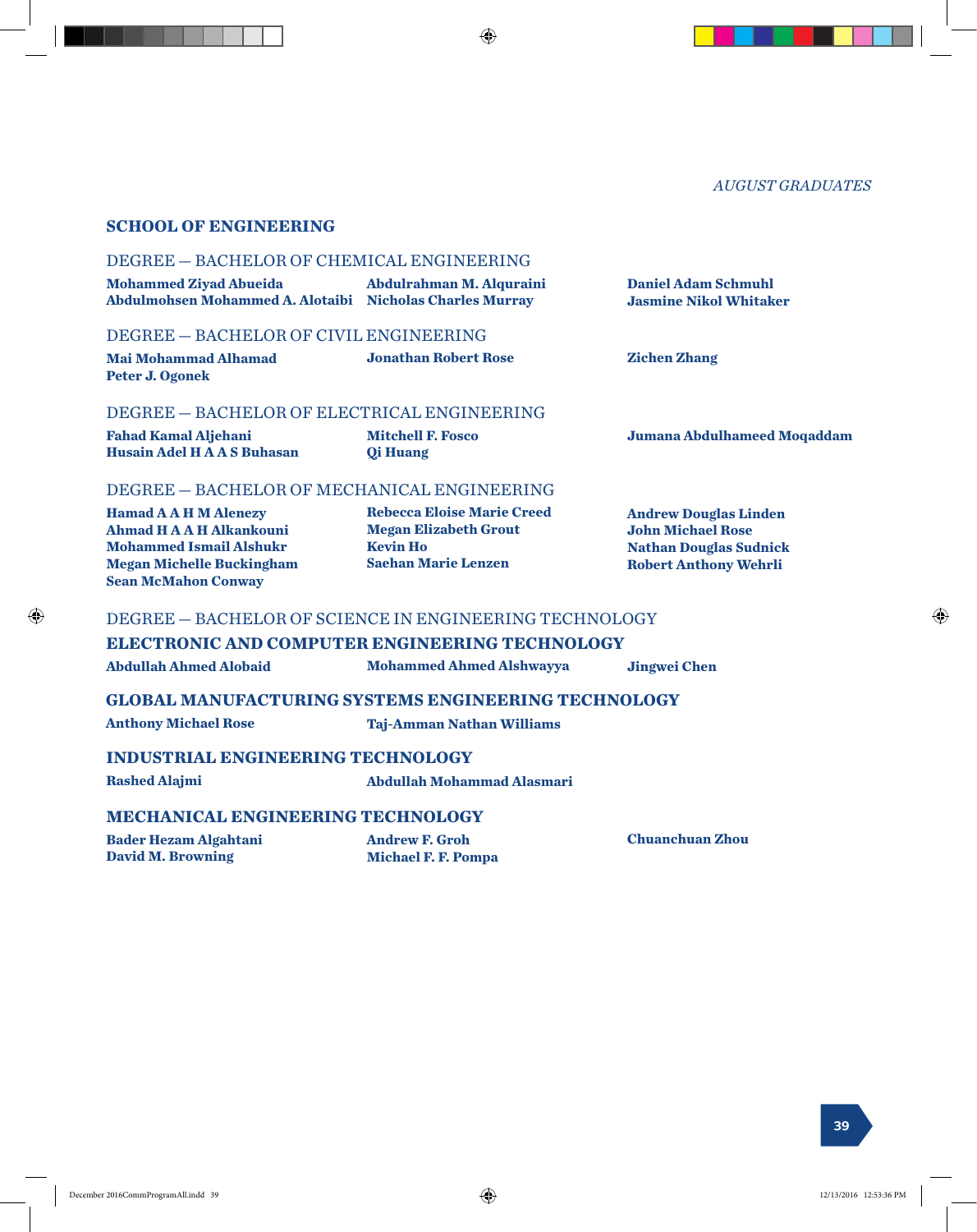

#### **UNIVERSITY OF DAYTON CEREMONIAL MACE**

The ceremonial mace is an ornamented staff of wood, carried before a high official in civic ceremonies by a mace-bearer, intended to represent the official's authority. The mace as used in our time derives from the original mace used as a weapon to defend a sovereign during public appearances. Today the mace is used in processions, as on parliamentary or formal academic occasions.

This University of Dayton mace was designed to replace an earlier version that needed repair and was retired from use after the 2008 December graduation ceremony. The new mace was designed by Charles P. Wanda, S.M., '59 and executed by Mr. William Wiehe of Artisan Wood Ltd. The mace is made of walnut and is topped with the official seal of the University. Below the seal on the staff is a ring of multiple notches that represents the various components of the University — its colleges and all

other organizations on campus that fulfill the mission to learn, lead and serve. Below it are two rings — one blue and one red — to represent the school colors. Near the bottom of the staff is a gold ring representing the wealth of knowledge and experiences passed on to generations of graduates.

At the bottom of the staff is a foursided triangular piece, with each side bearing the Marianist cross, a symbol to represent the original four Marianists: Bro. Zehler, Bro. Schultz, Fr. Meyer and Bro. Edel who founded the University in 1850. The entire staff was designed to be a symbol of the torch of knowledge.

The University mace is only present during official ceremonies when the president of the University is in attendance.

⊕

**40**

⊕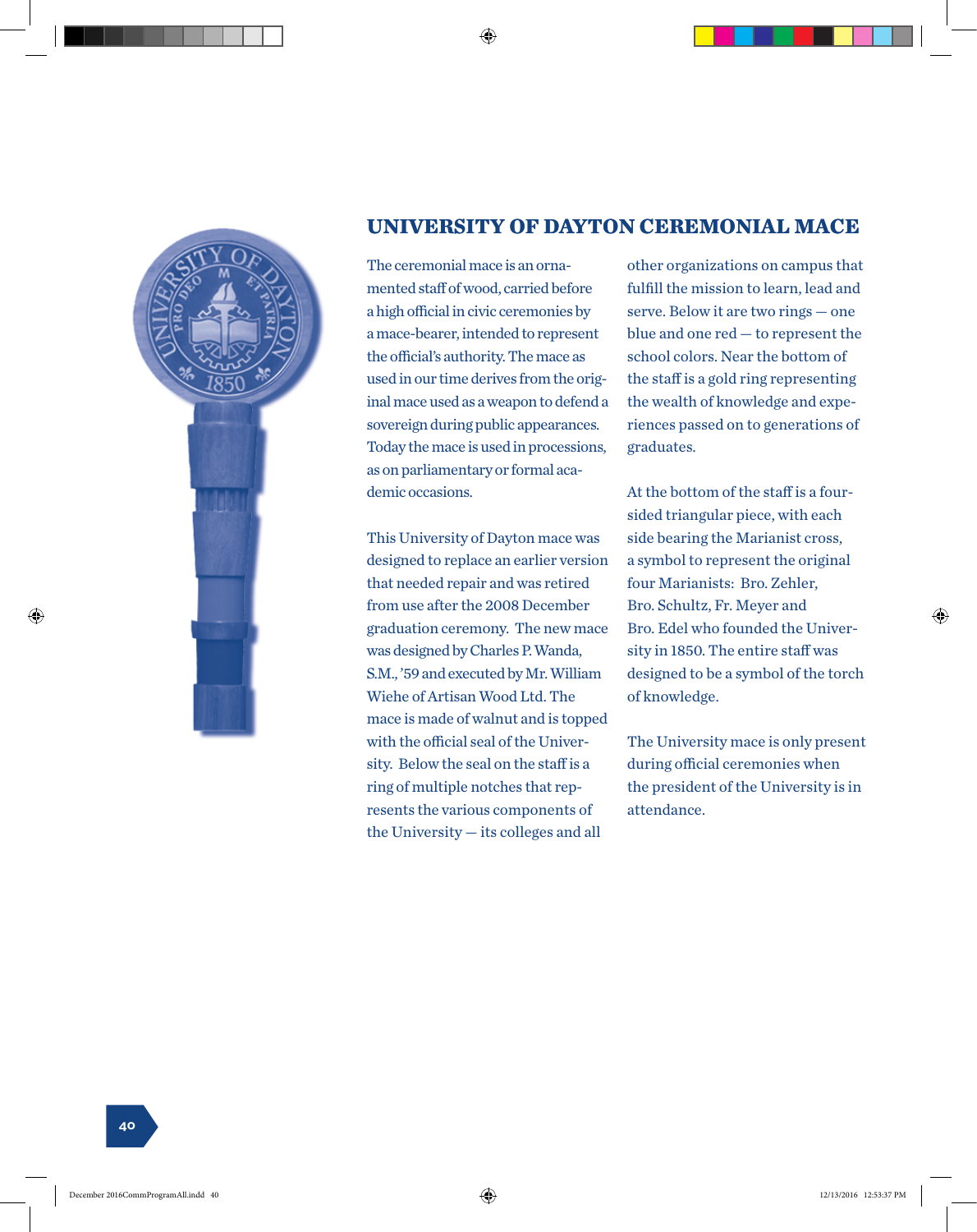#### **BRIEF HISTORY**

In the summer of 1849, Father Leo Meyer and Brother Charles Schultz, the first Marianist missionaries to America, journeyed from France to Cincinnati, Ohio, where they intended to establish a base for the order in this country. They arrived, however, during a cholera epidemic, so Bishop John Purcell of Cincinnati soon sent Father Meyer to Dayton to minister to the sick of Emmanuel Parish. On March 19, 1850, the feast of St. Joseph, Father Meyer purchased Dewberry Farm from John Stuart and renamed it Nazareth. Mr. Stuart accepted a medal of St. Joseph and a promise of \$12,000 at 6 percent interest in return for 125 acres, including vineyards, orchards, a mansion and various farm buildings. Meanwhile, more Marianists arrived, and Nazareth became the first permanent foundation of the Society of Mary in the Western hemisphere.

⊕

The University of Dayton had its earliest beginnings on July 1, 1850, when St. Mary's School for Boys, a frame building that not long before had housed farm hands, opened its door to 14 primary students from Dayton. In 1882, the institution was incorporated and empowered to confer collegiate degrees under the laws of the State of Ohio. Known at

various times as St. Mary's School, St. Mary's Institute and St. Mary's College, the school assumed its present identity in 1920, when it was incorporated as the University of Dayton and was given the nickname of the Flyers. In 1922, the College of Law opened, also with evening classes. Other graduate programs followed to augment the professional degree programs which distinguished the University from many of Ohio's other independent institutions of higher learning. In 1923, the first summer session was held; its classes, like those of the law college, were open to women as well as men. In 1937, the University became the first co-educational Catholic university in the nation.

Enrollment passed a thousand when World War II broke out. By 1950, with the return of the veterans, it reached more than 3,500. The 1960s saw significant increases in female and minority students. In the 1970s, there was a shift to a largely residential student body, and at the same time many more nontraditional (older) students matriculated. By the mid-1970s, total enrollment steadied at more than 10,000, with current enrollment of approximately 7,400 full-time undergraduates. A long-range environmental design

has helped integrate new buildings and old, and made the campus more livable by increasing its beauty as well as its efficiency. As the University of Dayton enters the 21st century, it is building modern student facilities.Academically, the University has continued to expand and enrich its offerings and support services, especially since mid-century. Graduate studies, abandoned during World War II, resumed in 1960, with the School of Education leading the way. In 1969, the department of biology inaugurated the first doctoral program since 1928. The School of Engineering introduced two doctoral programs in 1973, and in 1992, the first doctoral degrees in educational leadership were awarded. In 1997, the board of trustees approved a doctoral program in theology with a focus on the Catholic experience in the United States. It was the first such doctoral program on a Catholic campus nationally.

The University has always maintained a tradition of innovation. In 1874, St. Mary's Institute's new Play House gymnasium was the only one of its kind in Ohio, and it is probable that the first organized basketball game in the state took place there. In 1924, the University was the first school to be granted a charter by the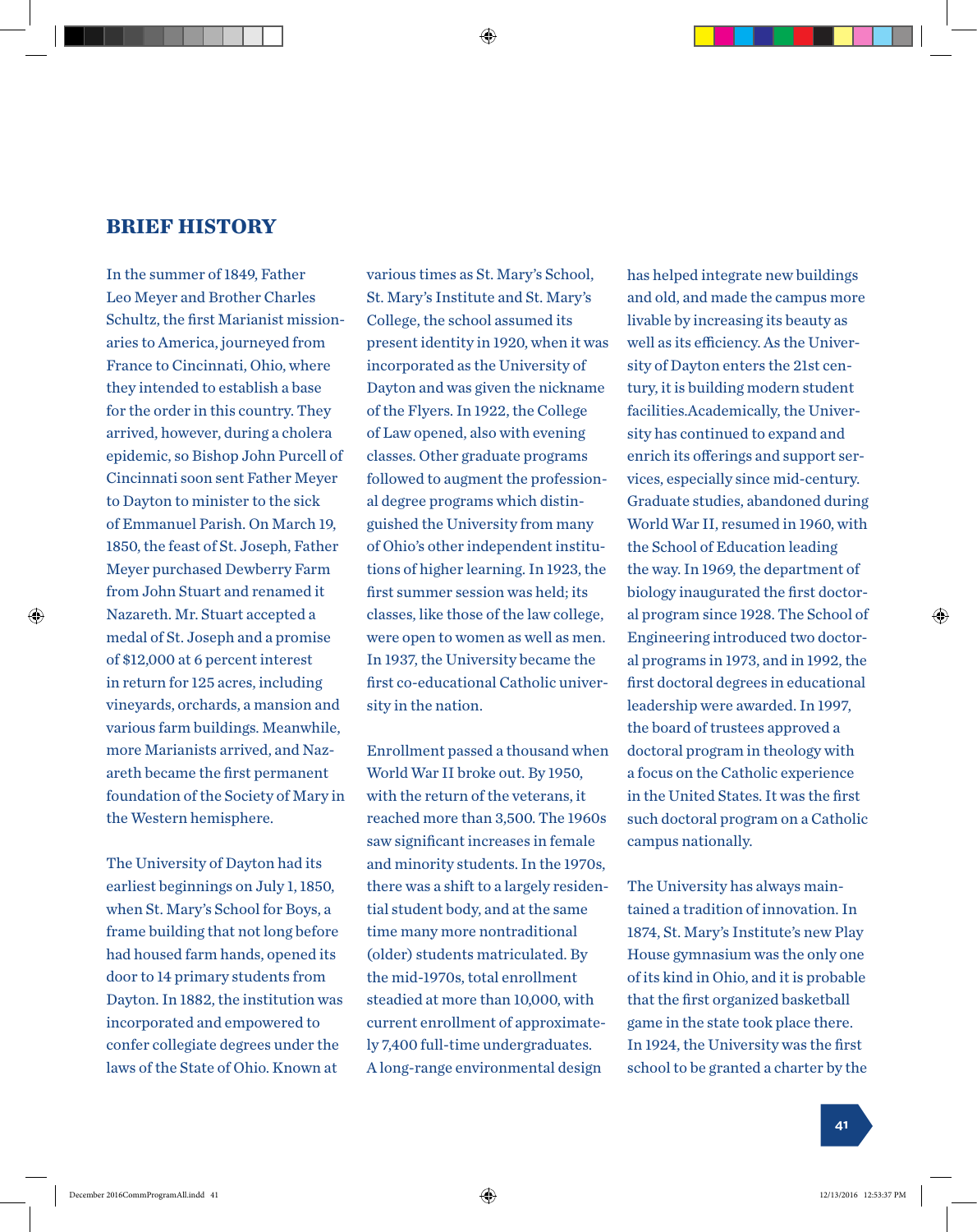National Aeronautical Association. It was one of the first in the nation to offer a course in biophysics (1935). In 1952, it invited persons over 60 to attend its evening classes as guests. Its graduate program in laser optics was one of the earliest in the country. It was one of the first educational institutions to adopt electronic data-processing equipment and to offer degrees in computer science. In 1999, the University of Dayton was the first in the nation to offer an undergraduate degree program in human rights. In 2004, the University of Dayton partnered with Nanjing University, one of the top universities in China, to establish the University of Dayton-Nanjing University Suzhou Executive Training Center. The first American university in China's Suzhou Industrial Park (SIP), the University of Dayton China Institute bridges the gap between economies, cultures and communities through research, academic programs and collaboration with partner industries in the park.

More than just a breeding ground for academic excellence, the University also responds to the needs of society and the region. Sponsored research at the University began in 1949 with a few faculty members and student assistants doing part-time research for industry and government agencies. In 1956, the University of Dayton Research Institute (UDRI) was formed to consolidate the administration of the growing research activities. Annual research volume has increased from \$3,821 in 1949, to more than \$90 million today. A center for discovery, development and technology commercialization, UDRI is the largest nonmedical research facility on a Catholic university campus.

The Dayton Early College Academy, a charter school that emerged from a partnership between the University of Dayton and Dayton Public Schools, has already attracted notice from the Bill and Melinda Gates Foundation as one of the five most innovative "small scale" high schools in the country. Students take college coursework while earning

their high school diplomas. Many of the DECA graduates matriculate at the University of Dayton or at other regional higher education institutions.

The University of Dayton's RISE (Redefining Investment Strategy Education) Forum has grown into the world's largest student investment forum. Some of the most influential and respected financial leaders travel to Dayton to interact with students and faculty from around the globe. The United Nations Global Compact joined UD as a cosponsor for the forum in 2007. The featured speakers are the best and brightest from Wall Street, corporate America, government and the financial media.

From its humble roots as a private boarding school for boys, the University of Dayton today ranks among the best Catholic universities in the country. It is the largest independent university in Ohio and draws students from around the country and the world.

**42**

⊕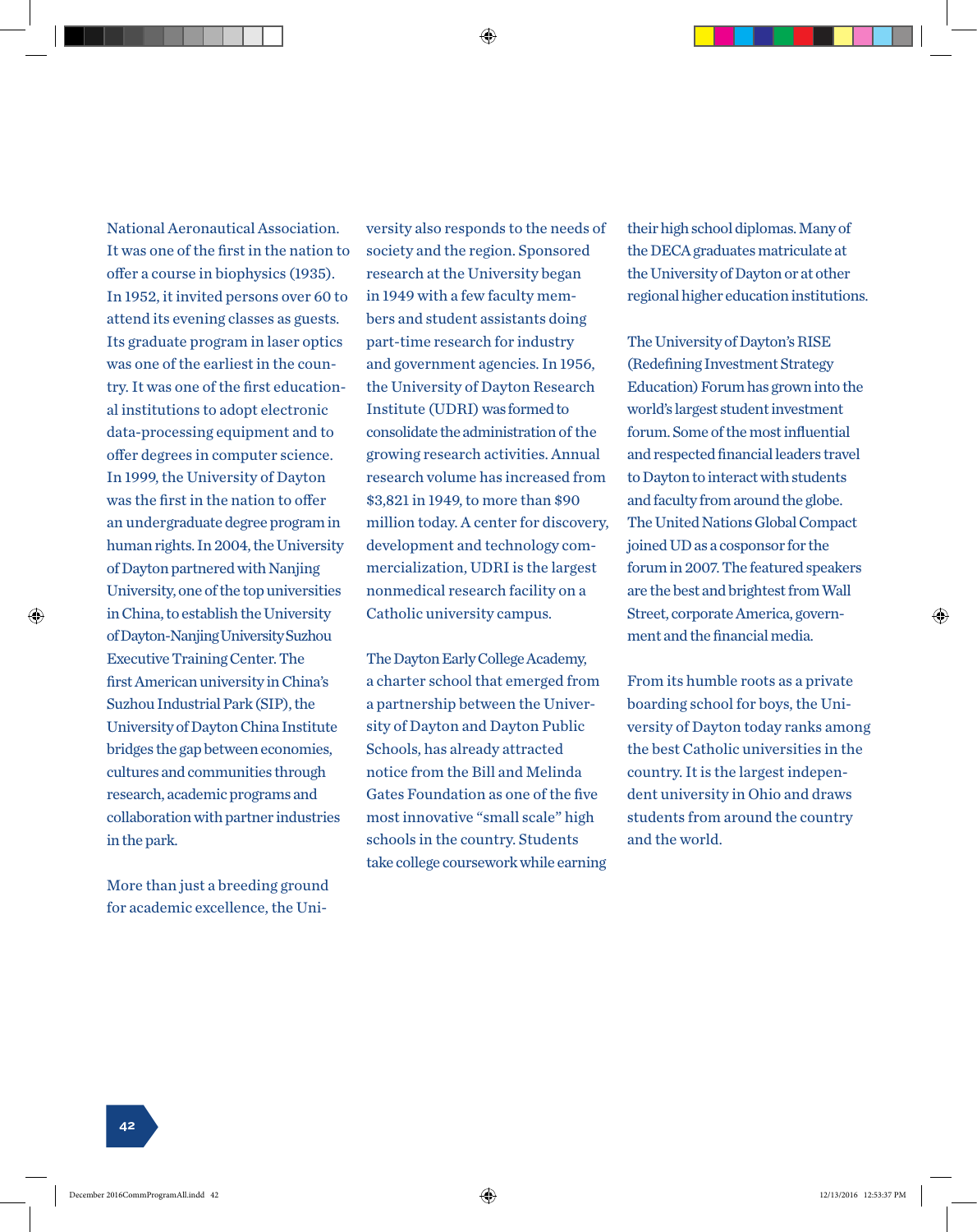#### **GRADUATION MEDAL**

With the entire Marianist Family throughout the world, the University of Dayton celebrated in 2011 the 250th anniversary of the birth of Blessed William Joseph Chaminade, the founder of the Society of Mary (Marianists). That year, the University began a new tradition that grounds us in our mission and demonstrates the University of Dayton's commitment to act boldly and imaginatively in community. Honoring that tradition, we entrust to graduates a medal bearing the image of Blessed William Joseph Chaminade on one side and the seal of the University on the other.

#### **Blessed William Joseph Chaminade**

In 1850, four members of the Society of Mary founded a school which has become the University of Dayton; the Society continues its sponsorship of the University today. Society communes its sponsorsing of the University today. The state if<br>The whole campus community joins with the members our Unive of the Society of Mary in honoring Blessed Chaminade's open book represents the arts and sciences a life and vision which inspires us as a community of faith humanizing influence on the professional scho and encourages us to become a community of transformation — to learn, lead and serve. Blessed Chaminade saw that in the midst of social change, which can be radical and disruptive, institutions can remain vibrant and grow. New times he believed called for new methods. That philosophy ance no sensitive cancer of the University The Phrose physiological state of Dayton is celebration on guides us every day as we live out the Marianist mission on ides us every day as we live out the Marianist mission on graduate a medal bearing the image of Blessed William Joseph Chaminade on one side and the University of the S **Blessed William Joseph Chaminade** 20 th and the big and a bend of the birth of the birth of Blessed and Joseph and Joseph and Joseph and Joseph and In vibrant and grow. New nethous. I hat philosopi ve, institutions can re<br>Believed called for ne<br>Bevery day as we live<br>can



⊕

campus. As a community, we campus. As a community, we<br>read the signs of the times and<br>act boldly and imaginatively act boldly and imaginatively.  $\mathbf{v}$  of the University of the University of the University of the University of the University of the University of the University of the University of the University of the University of the University of the Univers

Chaminade and his Marianist legacy created faith com- $\mathbb{R}$   $\mathbb{R}$  munities and educational institutions that have made the Society continues its vision inspire us as a community of faith and encourage  $\mathbb{R}$   $\mathbb{Z}$   $\mathbb{R}$   $\mathbb{Z}$  Chaminade and instruction

the Gospel come alive in every age. We honor the founder of the Society of Mary because Chaminade's vision of faith communities inspires the University to be a living community, a community that today demonstrates the commany, a commany and today demonstrated in Gospel being lived out with passion and vitality, with creativity and a collaborative spirit, and with deep faith and openness to go where the Spirit calls us to be.  $\operatorname{pspel}$  being lived out with passion and vitality, wit inhumines inspires the University to be a fivile nty, a community that today demonstrates the

## **University seal**

sional studies, avenues through which service to God  $T_{\text{other}}$  ( $\overline{M}$ ) selected comparisons arough  $\overline{M}$  and  $\overline{M}$  in the  $\overline{M}$ letter "M" which appears over the flame of the torch  $\frac{1}{2}$ proclaims Mary, the Seat of Wisdom and the Mother of Jesus; it represents the influence of the Society four members of the Society of Mary founded a The University seal communicates through images thich has become the University of Dayton; the and words. The flaming torch in the center symbolcontinues its sponsorship of the University today. <br>izes the light and guidance of faith, a commitment of our University to educate for formation in faith. The open book represents the arts and sciences and their **humanizing influence on the professional schools** of the University. The wheel/gear conveys the idea of engineering and technology and the other profesand to country *(Pro Deo et Patria)* can be rendered. The  $\alpha$  to country (*Fro Deo et Fun ta)* can be rendered. Th



*et Patria*) cof Mary (Marianists), the letter  $\alpha$ religious order of men that  $\sqrt{\frac{N}{N}}$  founded and sponsors the  $\frac{1}{2}$   $\frac{1}{2}$   $\frac{1}{2}$   $\frac{1}{2}$   $\frac{1}{2}$  University. The "M" likewise  $\Vert \Vert$  recalls the original name of  $\textit{m} \equiv \textit{m}$  the University, Saint Mary's /// Institute. *Pro Deo et Patria*  $\sim$  ("For God and Country") is the motto of the University  $-$  a  $\frac{1}{2}$   $\frac{1}{2}$   $\frac{1}{2}$   $\frac{1}{2}$   $\frac{1}{2}$   $\frac{1}{2}$   $\frac{1}{2}$   $\frac{1}{2}$   $\frac{1}{2}$   $\frac{1}{2}$   $\frac{1}{2}$   $\frac{1}{2}$   $\frac{1}{2}$   $\frac{1}{2}$   $\frac{1}{2}$   $\frac{1}{2}$   $\frac{1}{2}$   $\frac{1}{2}$   $\frac{1}{2}$   $\frac{1}{2}$   $\frac{1}{2}$   $\frac{1}{2}$ 

motto that expresses the twofold duty all have to serve both God and humanity. (*Patria*, translated, means recalls the original name of the original name of the original name of the state of the state of the state of the state of the state of the state of the state of the state of the state of the state of the state of the stat "country" or "nativeland," but is interpreted today as embracing the whole world.) The figure "1850" in the outer rim of the seal is the foundation date of the school. The name, UNIVERSITY OF DAYTON, was adopted in 1920. The idea of completeness of education (religious, moral, intellectual, aesthetic, social and physical) is revealed in  $\frac{1}{1}$  is the foundation date of the school. The school is the school. The school. The school. The school is the school. The school is the school. The school is the school. The school is the school. The school is the s the circular shape of the seal itself. University and the twofold duty an have to serve physical completency of concentron (rengrous, more